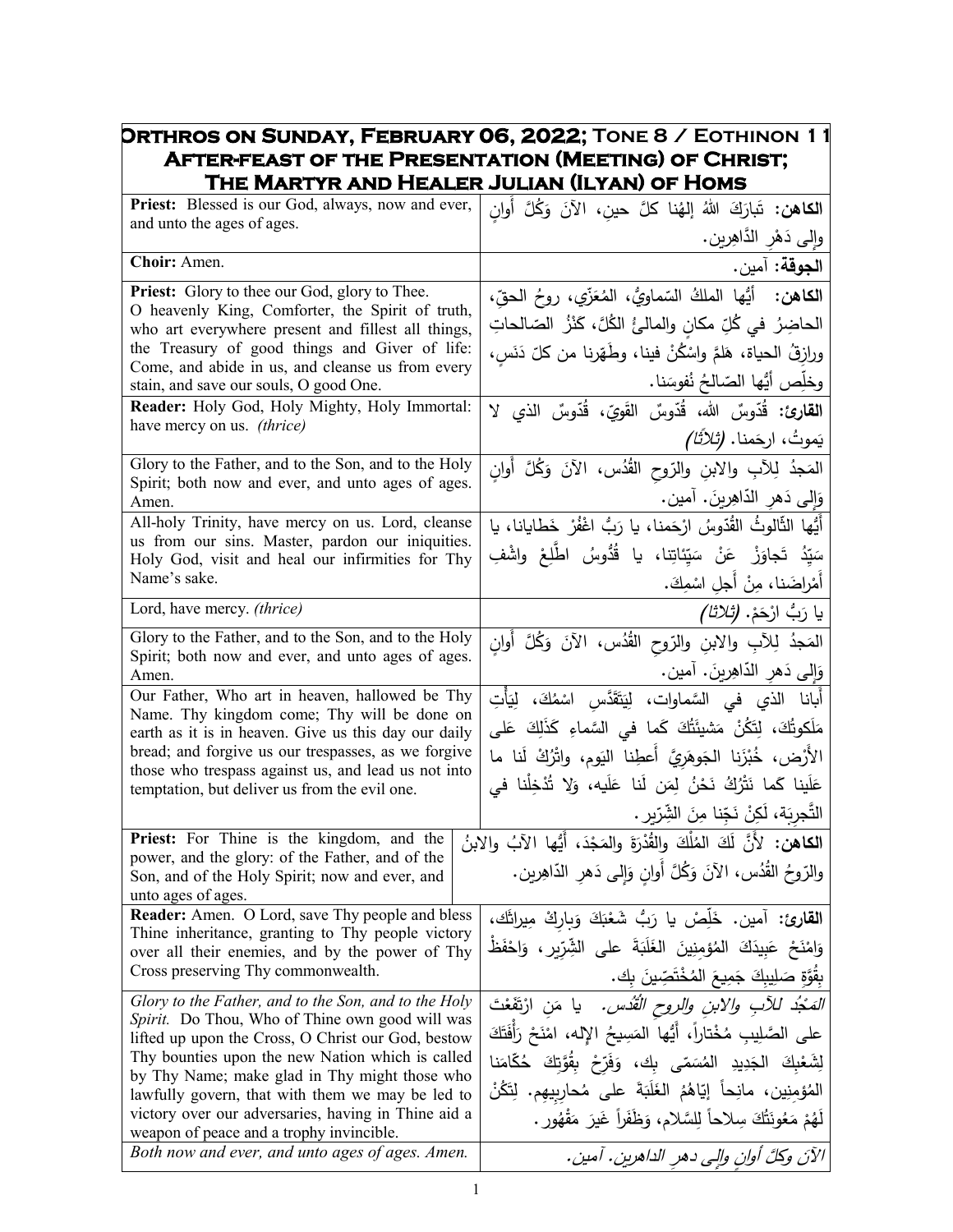| O Champion dread, who cannot be put to<br>confusion, despise not our petitions, O Good and          | أَيَّتُها الشَّفِيعَةُ الرَّهيبَةُ غَيرُ المَخْذُولةِ، يا والِدَةَ الإِلهِ                            |
|-----------------------------------------------------------------------------------------------------|-------------------------------------------------------------------------------------------------------|
| All-praised Theotokos; establish the way of the                                                     | الكُلِّيَّةَ التَّسْبِيح، لا تُعْرِضِي يا صالِحَةُ عَنْ تَوَسُّلاتِنا،                                |
| Orthodox; save those who have been called upon<br>to govern us, leading us to that victory which is | بَلْ وَطِّدِي سِيرَةَ المُسْتَقِيمِي الرَّأْيِ، وَخَلِّصِي الَّذِينَ                                  |
| from heaven, for thou art she who gavest birth to                                                   | أَمَرْتِ أَنْ يَتَمَلَّكُوا، وَامْنَحِيهِم الغَلَبَةَ مِنَ السَّماء، بِما                             |
| God, and alone art blessed.                                                                         | أَنَّكِ وَلَدْتِ الإِلهَ، أَيَّتُها المُبارَكَةُ وَحْدَكِ.                                            |
| <b>LITANY</b>                                                                                       |                                                                                                       |
| Priest: Have mercy on us, O God, according to Thy<br>great mercy, we pray Thee, hear us, and have   | ا <b>لْكاهن:</b> إِرْحَمْنا يا اللهُ بِعَظِيم رَحْمَتِكَ، نَطْلُبُ إِلَيكَ                            |
| mercy.                                                                                              | فَاسْتَجِبْ وَارْحَمْ.                                                                                |
| Choir: Lord, have mercy. (thrice)                                                                   | ا <b>لجوقة:</b> يا رَبُّ ارْحَم. (ثلاثاً)                                                             |
| Priest: Again we pray for all                                                                       | ا <b>لكاهن:</b> وَأَيضاً نَطْلُبُ مِنْ أَجْلِ المَسِيحِيِّينَ الحَسَنِى العِبادَةِ الأَرثوذُكسِيِّين. |
| pious and Orthodox Christians.<br>Choir: Lord, have mercy. (thrice)                                 |                                                                                                       |
|                                                                                                     | ا <b>لجوقة:</b> يا رَبُّ ارْحَم. (ثلاثاً <i>)</i>                                                     |
| Priest: Again we pray for our Father and<br>Metropolitan , our Bishop, and                          | ا <b>لكاهن:</b> وَأَيضاً نَطْلُبُ مِنْ أَجْلِ أَبينا ومِتْروبوليتِنا (فُلان)                          |
| all our brotherhood in Christ.                                                                      | ورَئِيسِ كَهَنَتِنا (فُلان)، وَكُلِّ إِخْوَتِنا في المَسِيحِ.                                         |
| Choir: Lord, have mercy. (thrice)                                                                   | ا <b>لجوقة:</b> يا رَبُّ ارْحَم. (ثلاثاً <i>)</i>                                                     |
| Priest: For Thou art a merciful God and lovest                                                      | ا <b>لْكاهن:</b> لأَنَّكَ إِلهٌ رَحِيمٌ وَمُحِبٌّ لِلبَشَرِ ، وَلَكَ نُرْسِلُ                         |
| mankind, and unto Thee we ascribe glory to the<br>Father and to the Son and to the Holy Spirit, now | المَجْدَ أَيُّها الآبُ وَالإِبْنُ وَالرُّوحُ القُدُسِ، الآنَ وَكُلَّ أُوانِ                           |
| and ever, and unto ages of ages.                                                                    | وَإِلَى دَهْرِ الدَّاهِرِينِ.                                                                         |
| Choir: Amen. Bless, father, in the Name of the<br>Lord.                                             | ا <b>لجوقة</b> : آمين، بِاسْم الرَّبِّ بارِكْ يا أب.                                                  |
| Priest: Glory to the Holy, Consubstantial,                                                          | الكاهن: المَجدُ لِلثالُوثِ القُدُوسِ، الواحِدِ في الجَوْهَرِ ، المُحْيي،                              |
| Life-giving, and Undivided Trinity, always,<br>now and ever, and unto ages of ages.                 | غَيرِ المُنْقَسِم، كُلَّ حِين، الآنَ وَكُلَّ أُوانِ وَإِلى دَهْرِ الدَّاهِرِين.                       |
| Choir: Amen.                                                                                        | ا <b>لجوقة:</b> آمين.                                                                                 |
| Glory to God in the highest, and on earth peace,                                                    | المَجْدُ للهِ في العُلى، وَعَلى الأَرْضِ السَّلام، وَفي                                               |
| good will among men. (thrice)<br>O Lord, Thou shall open my lips, and my mouth                      | النّاس المَسَرّة. (ثلاثاً)                                                                            |
| shall declare Thy praise. (twice)                                                                   | يا رَبُّ افْتَحْ شَفَتَيَّ فَيُخْبِرَ فَمِي بِتَسْبِحَتِك.     (مَرَّتَيْن)                           |
| <b>PSALM 3</b>                                                                                      |                                                                                                       |
| O Lord, why are they multiplied that afflict me?                                                    | يا رَبُّ لِماذا كَثُرَ الَّذِينَ يُحْزِنُونَنِي؟ كَثيرونَ قاموا                                       |
| Many rise up against me. Many say unto my                                                           | عَلَيّ. كَثيرونَ يَقولونَ لِنَفْسي لا خَلاصَ لَهُ بِإِلْهِه.                                          |
| soul: There is no salvation for him in his God.<br>But Thou, O Lord, art my helper, my glory, and   |                                                                                                       |
| the lifter up of my head. I cried unto the Lord                                                     | وأَنْتَ يا رَبُّ، ناصِري وَمَجْدِي وَرافِعُ رأسي. بِصَوْتِي                                           |
| with my voice, and He heard me out of His holy                                                      | إِلَى الرَّبِّ صَرَخْتُ، فَأَجابَنِي مِنْ جَبَلِ قُدْسِه. أنا                                         |
| mountain. I laid me down and slept; I awoke, for                                                    | رَقَدْتُ ونِمْتُ ثُمَّ قُمْتُ، لأَنَّ الرَّبَّ يَنصُرُنِي. فَلا                                       |
| the Lord will help me. I will not be afraid of ten                                                  | أخافُ مِن رِبْواتِ الشَّعبِ المُحيطينَ بي، المُتوازرينَ                                               |
| thousands of people that set themselves against                                                     |                                                                                                       |
| me round about. Arise, O Lord, save me, O my<br>God, for Thou hast smitten all who without cause    | عليِّ. قُمْ يا رَبُّ، خَلِّصْنِي يا إلٰهي، فَإِنَّكَ ضَرَبْتَ                                         |
| are mine enemies; the teeth of sinners hast Thou                                                    | كُلَّ مَنْ يُعادِيني باطلاً، وَسَحَقْتَ أَسْنانَ الخَطَأة.                                            |
| broken. Salvation is of the Lord, and Thy                                                           | لِلرَّبِّ الْخَلاصُ وعلى شَعبك بَرَكَتُك.                                                             |
| blessing is upon Thy people.                                                                        |                                                                                                       |
| I laid me down and slept; I awoke, for the Lord                                                     | أنا رَقَدْتُ وَنِمْتُ ثُمَّ قُمْتُ، لأَنَّ الرَّبَّ يَنْصُرُني.                                       |
| will help me.                                                                                       |                                                                                                       |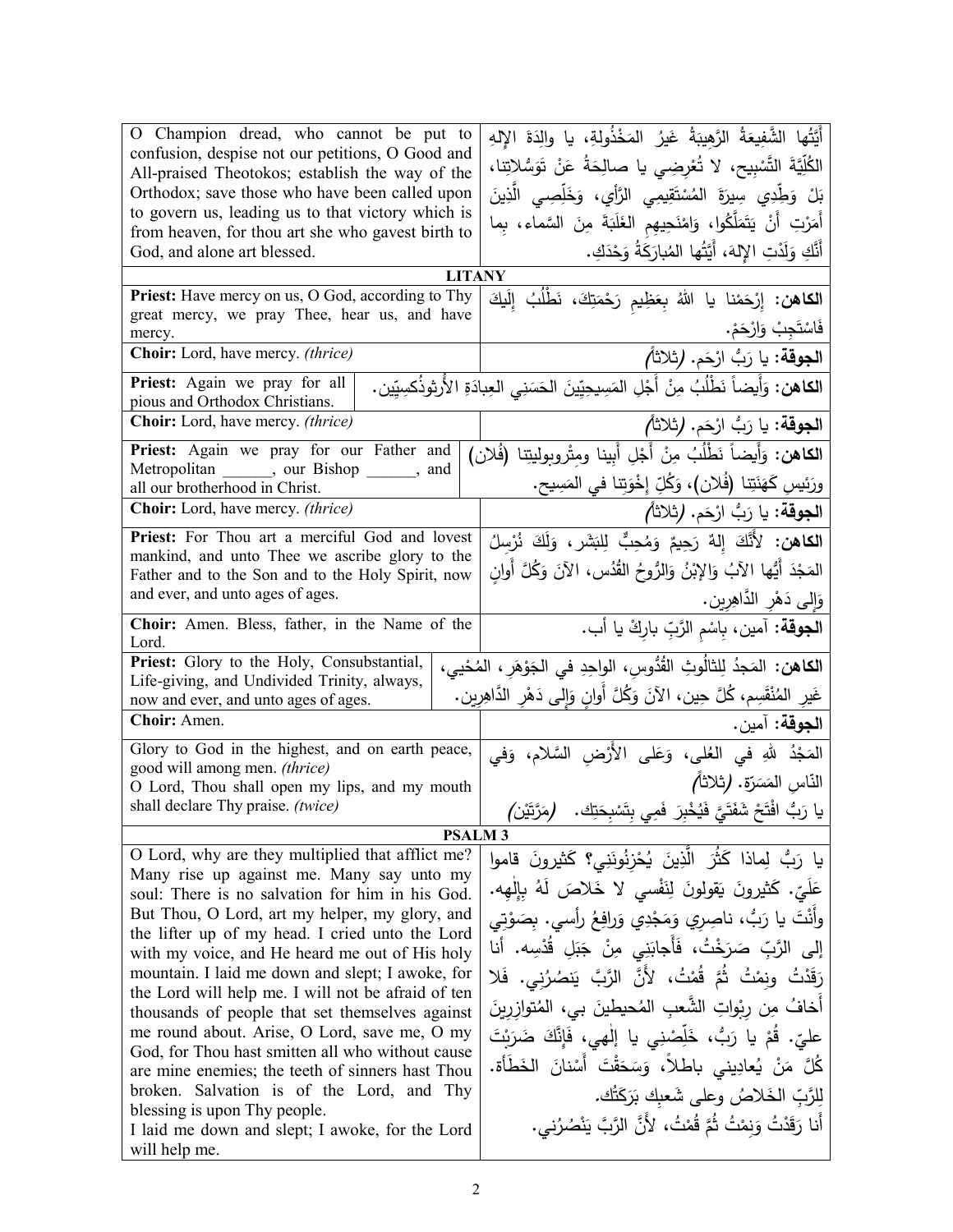| <b>PSALM 37</b>                                                                                                                                                                                                                                                                                                                                                                                                                                                                                                                                                                                                                                                                                                                                                                                                                                                                                                                                                                                                                                                                                                                                                                                                                                                                                                                                                                                                                                                                                                                                                                                                                                                                                                                                                                                                                                                                                                                                                                                                                                                                                                                                                                                                                                  |                 |                                                                                                                                                                                                                                                                                                                                                                                                                                                                                                                                                                                                                                                                                                                                                                                                                                                                                                                                                                                                                                                                                                                                                                                                                                                                                                                                                                                                                                                                                                                                                                                                                                                                                                                                                                                                                                                                                                                    |
|--------------------------------------------------------------------------------------------------------------------------------------------------------------------------------------------------------------------------------------------------------------------------------------------------------------------------------------------------------------------------------------------------------------------------------------------------------------------------------------------------------------------------------------------------------------------------------------------------------------------------------------------------------------------------------------------------------------------------------------------------------------------------------------------------------------------------------------------------------------------------------------------------------------------------------------------------------------------------------------------------------------------------------------------------------------------------------------------------------------------------------------------------------------------------------------------------------------------------------------------------------------------------------------------------------------------------------------------------------------------------------------------------------------------------------------------------------------------------------------------------------------------------------------------------------------------------------------------------------------------------------------------------------------------------------------------------------------------------------------------------------------------------------------------------------------------------------------------------------------------------------------------------------------------------------------------------------------------------------------------------------------------------------------------------------------------------------------------------------------------------------------------------------------------------------------------------------------------------------------------------|-----------------|--------------------------------------------------------------------------------------------------------------------------------------------------------------------------------------------------------------------------------------------------------------------------------------------------------------------------------------------------------------------------------------------------------------------------------------------------------------------------------------------------------------------------------------------------------------------------------------------------------------------------------------------------------------------------------------------------------------------------------------------------------------------------------------------------------------------------------------------------------------------------------------------------------------------------------------------------------------------------------------------------------------------------------------------------------------------------------------------------------------------------------------------------------------------------------------------------------------------------------------------------------------------------------------------------------------------------------------------------------------------------------------------------------------------------------------------------------------------------------------------------------------------------------------------------------------------------------------------------------------------------------------------------------------------------------------------------------------------------------------------------------------------------------------------------------------------------------------------------------------------------------------------------------------------|
| O Lord, rebuke me not in Thine anger, nor chasten<br>me in Thy wrath. For Thine arrows are fastened in<br>me, and Thou hast laid Thy hand heavily upon me.<br>There is no healing in my flesh in the face of Thy<br>wrath; and there is no peace in my bones in the<br>face of my sins. For mine iniquities are risen<br>higher than my head; as a heavy burden have they<br>pressed heavily upon me. My bruises are become<br>noisome and corrupt in the face of my folly. I have<br>been wretched and utterly bowed down until the<br>end; all the day long I went with downcast face.<br>For my loins are filled with mocking, and there is<br>no healing in my flesh. I am afflicted and humbled<br>exceedingly, I have roared from the groaning of<br>my heart. O Lord, before Thee is all my desire,<br>and my groaning is not hid from Thee. My heart is<br>troubled, my strength hath failed me; and the light<br>of mine eyes, even this is not with me. My friends<br>and my neighbors drew nigh over against me and<br>stood, and my nearest of kin stood afar off. And<br>they that sought after my soul used violence; and<br>they that sought evils for me spake vain things,<br>and craftiness all the day long did they meditate.<br>But as for me, like a deaf man I heard them not,<br>and was as a speechless man that openeth not his<br>mouth. And I became as a man that heareth not,<br>and that hath in his mouth no reproofs. For in<br>Thee have I hoped, O Lord; Thou wilt hearken<br>unto me, O Lord my God. For I said: Let never<br>mine enemies rejoice over me; yea, when my feet<br>were shaken, those men spake boastful words<br>against me. For I am ready for scourges, and my<br>sorrow is continually before me. For I will declare<br>mine iniquity, and I will take heed concerning my<br>sin. But mine enemies live and are made stronger<br>than I, and they that hated me unjustly are<br>multiplied. They that render me evil for good<br>slandered me, because I pursued goodness.<br>Forsake me not, O Lord my God, depart not from<br>me. Be attentive unto my help, O Lord of my<br>salvation.<br>Forsake me not, O Lord my God, depart not from<br>me. Be attentive unto my help, O Lord of my |                 | يا رَبُّ، لا بِغَضَبِكَ تُوَبِّخْني، ولا بِرِجْزِكَ تُؤَدِّبْني.<br>فَإِنَّ سِهامَكَ قد نَشَبَتْ فِيَّ، وَمَكَّنْتَ عليَّ يدَك. لَيْسَ<br>لِجَسَدِي شِفاءٌ مِنْ وَجْهِ غَضَبِكَ، وَلا سَلامَةٌ في<br>عِظامي مِنْ وَجْهِ خَطاياي. لأَنَّ آثامي قَدْ تَعالَتْ<br>فَوقَ رَأْسي، كَحِمْلِ ثَقيلِ قَدْ ثَقُلَتْ عَلَيَّ. قَدْ أَنْتَنَتْ<br>وقاحَتْ جِراحاتي مِنْ قِبَلِ جَهالَتي. شَقِيتُ وَانْحَنَيْتُ<br>إلى الغايَةِ، والنَّهارَ كُلَّهُ مَشَيْتُ عابِسًا. لأَنَّ مَتْنَيَّ<br>قَدِ امْتَلاً مَهازِئَ وليسَ لِجَسَدِي شِفاء. شَقِيتُ<br>وَاتَّضَعْتُ جِدًّا، وَكُنْتُ أَئِنُّ مِنْ تَنَهُّدِ قَلْبِي. يا رَبُّ،<br>إِنَّ بُغْيَتِي كُلُّها أَمامَكَ، وتَنَهُّدِي لَمْ يَخْفَ عنك. قَدِ<br>اضْطَرَبَ قَلْبِي وَفارَقَتْنِي قُوَّتِي، وَنُورُ عَيْنَيَّ أَيْضًا<br>لَمْ يَبْقَ مَعى. أَصْدِقائى وأَقْرِبائى دَنَوْا مِنِّى وَوَقَفُوا<br>لَدَيَّ، وَجِنْسِي وَقَفَ مِنِّي بَعِيدًا. وَأَجْهَدَنِي الَّذِينَ<br>يَطْلُبُونَ نَفْسِى، وَالمُلْتَمِسُونَ لِىَ الشَّرَّ تَكَلَّمُوا<br>بِالْبِاطِلِ، وَغُشُوشًا طُولَ النَّهارِ دَرَسُوا. أَمّا أَنا<br>فَكَأْصَمَّ لا يَسْمَعُ، وَكَأَخْرَسَ لا يَفْتَحُ فاه. وصِرْتُ<br>كَإِنْسانِ لا يَسْمَعُ ولا في فَمِهِ تَبْكِيتٌ. لأنِّي عَلَيْكَ،<br>يا رَبُ، تَوَكَّلتُ، أَنْتَ تَستَجِيبُ لي يا رَبِّي وإِلهي.<br>لأُنِّي قُلتُ لا يَشْمَتْ بي أعدائي، وعِنْدَما زَلَّتْ<br>قَدَمايَ عَظَّمُوا عَلَيَّ الكَلام. لأُنِّي أنا لِلضَّرْبِ<br>مُسْتَعِدٌّ ، وَوَجَعِي لَدَيَّ في كُلِّ حِين. لأَنِّي أَنا أُخْبِرُ<br>بِإِثْمِي، وَأَهْتَمُّ مِنْ أَجْلِ خَطِيئَتَى. أَمَّا أَعدائي<br>فَأَحياءُ، وَهُمْ أَشَدُّ مِنِّي، وقَدْ كَثُرَ  الَّذِينَ  يُبْغِضونَنِي<br>ظُلْمًا، الَّذِينَ جازَونِي بَدَلَ الخَيرِ شَرًّا، مَحَلُوا بِيُ<br>لأجلِ ابْتِغائي الصَّلاحِ. فَلا تُهْمِلْني يا رَبِّي وَإِلْهي<br>ولا تَتَباعَدْ عَنِّي. أَسْرِعْ إلى مَعُونَتي يا رَبَّ<br>خَلاصي.<br>فَلا تُهْمِلْني يا رَبِّي وَإِلْهِي ولا تَتَباعَدْ عَنِّي. أَسْرِعْ<br>إلى مَعُونَتي يا رَبَّ خَلاصي. |
| salvation.                                                                                                                                                                                                                                                                                                                                                                                                                                                                                                                                                                                                                                                                                                                                                                                                                                                                                                                                                                                                                                                                                                                                                                                                                                                                                                                                                                                                                                                                                                                                                                                                                                                                                                                                                                                                                                                                                                                                                                                                                                                                                                                                                                                                                                       |                 |                                                                                                                                                                                                                                                                                                                                                                                                                                                                                                                                                                                                                                                                                                                                                                                                                                                                                                                                                                                                                                                                                                                                                                                                                                                                                                                                                                                                                                                                                                                                                                                                                                                                                                                                                                                                                                                                                                                    |
| O God, my God, unto Thee I rise early at dawn.                                                                                                                                                                                                                                                                                                                                                                                                                                                                                                                                                                                                                                                                                                                                                                                                                                                                                                                                                                                                                                                                                                                                                                                                                                                                                                                                                                                                                                                                                                                                                                                                                                                                                                                                                                                                                                                                                                                                                                                                                                                                                                                                                                                                   | <b>PSALM 62</b> |                                                                                                                                                                                                                                                                                                                                                                                                                                                                                                                                                                                                                                                                                                                                                                                                                                                                                                                                                                                                                                                                                                                                                                                                                                                                                                                                                                                                                                                                                                                                                                                                                                                                                                                                                                                                                                                                                                                    |
| My soul hath thirsted for Thee; how often hath<br>my flesh longed after Thee in a land barren and<br>untrodden and unwatered. So in the sanctuary<br>have I appeared before Thee to see Thy power<br>and Thy glory. For Thy mercy is better than                                                                                                                                                                                                                                                                                                                                                                                                                                                                                                                                                                                                                                                                                                                                                                                                                                                                                                                                                                                                                                                                                                                                                                                                                                                                                                                                                                                                                                                                                                                                                                                                                                                                                                                                                                                                                                                                                                                                                                                                 |                 | يا أللهُ إِلْهِي إِلَيْكَ أَبْتَكِرٍ. عَطِشَتْ إِلَيْكَ نَفْسِي،<br>وَاشْتاقَ إِلَيكَ جَسَدي، في أَرضِ بَرِّيَّةٍ وَغَيرِ مَسلُوكَةٍ<br>وَعادِمَةِ الماء. هٰكذا ظَهَرْتُ لَكَ في القُدْسِ لأعايِنَ<br>قُوَّتَكَ وَمَجْدَكَ. لأَنَّ رَحْمَتَكَ أَفْضَلُ مِنَ الْحَياةِ،                                                                                                                                                                                                                                                                                                                                                                                                                                                                                                                                                                                                                                                                                                                                                                                                                                                                                                                                                                                                                                                                                                                                                                                                                                                                                                                                                                                                                                                                                                                                                                                                                                             |
|                                                                                                                                                                                                                                                                                                                                                                                                                                                                                                                                                                                                                                                                                                                                                                                                                                                                                                                                                                                                                                                                                                                                                                                                                                                                                                                                                                                                                                                                                                                                                                                                                                                                                                                                                                                                                                                                                                                                                                                                                                                                                                                                                                                                                                                  |                 |                                                                                                                                                                                                                                                                                                                                                                                                                                                                                                                                                                                                                                                                                                                                                                                                                                                                                                                                                                                                                                                                                                                                                                                                                                                                                                                                                                                                                                                                                                                                                                                                                                                                                                                                                                                                                                                                                                                    |

lives; my lips shall praise Thee. So shall I bless

r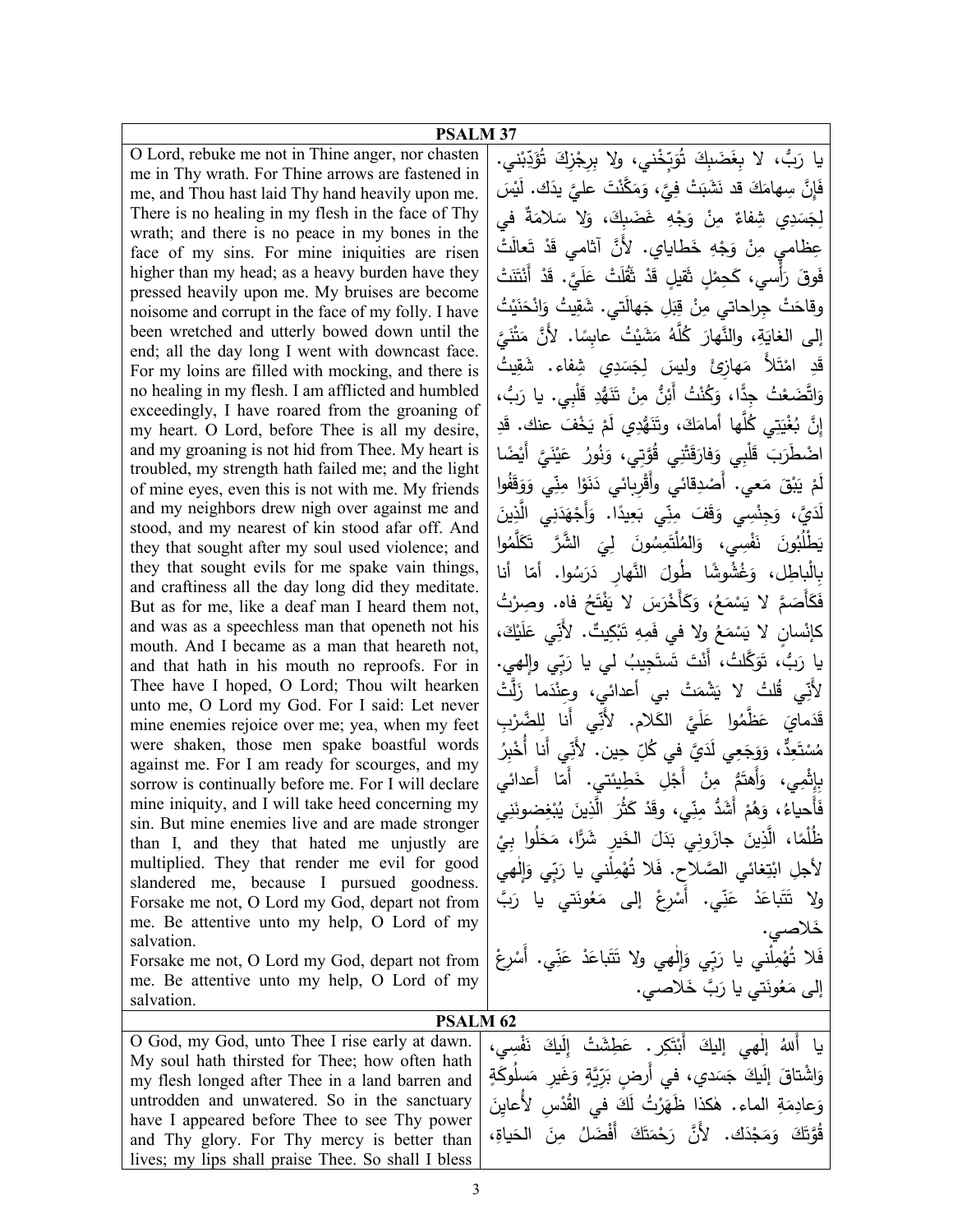| Thee in my life, and in Thy name will I lift up<br>my hands. As with marrow and fatness let my<br>soul be filled, and with lips rejoicing shall my<br>mouth praise Thee. If I remembered Thee on my<br>bed, at the dawn I meditated on Thee. For Thou<br>art become my helper; in the shelter of Thy<br>wings will I rejoice. My soul hath cleaved after<br>Thee; Thy right hand hath been quick to help me.<br>But as for these, in vain have they sought after<br>my soul; they shall go into the nethermost parts<br>of the earth, they shall be surrendered unto the<br>edge of the sword; portions for foxes shall they<br>be. But the king shall be glad in God, everyone<br>shall be praised that sweareth by Him; for the<br>mouth of them is stopped that speak unjust<br>things.<br>At the dawn I meditated on Thee. For Thou art<br>become my helper; in the shelter of Thy wings<br>will I rejoice. My soul hath cleaved after Thee;<br>Thy right hand hath been quick to help me.<br>Glory to the Father, and to the Son, and to the<br>Holy Spirit; both now and ever, and unto ages of<br>ages. Amen.<br>Alleluia, Alleluia, Alleluia. Glory to Thee, O | وَشَفَتَيَّ شُبَدانِك. هٰكذا أبارِكُكَ في حَياتي وَبِاسْمِكَ<br>أَرْفَعُ يَدَيِّ، فَتَمتَلَّئُ نَفْسِي كَما مِنْ شَحْمٍ ودَسَمٍ،<br>وَبِشِفاهِ الإِبْتِهاج يُسَبِّحُكَ فَمي. إذا ذَكَرْتُكَ على<br>فِراشِي، هَذَنْتُ بِكَ في الأَسْحارِ ، لأَنَّكَ صِرْتَ لِي<br>عَونًا وَبِظِلِّ جَناحَيكَ أَسْتَتِرٍ . إِلْتَصَقَتْ نَفْسِي بِكَ،<br>وَإِيّايَ عَضَدَتْ يَمِينُك. أَمّا الَّذِينَ يَطْلُبُونَ نَفسى<br>باطِلاً، فَسَيَدْخُلُونَ في أَسافِلِ الأَرضِ، وَيُدفَعُونَ إلى<br>أيدِي السُّيوفِ، وَيَكُونُونَ أَنْصِبَةً لِلْثَعالبِ. أمّا المَلِكُ<br>فيُسَرُّ بالله، وَيُمتَدَحُ كُلُّ مَنْ يَحْلِفُ بِهِ، لأَنَّهُ قَدْ سُدَّتْ<br>أَفْواهُ الْمُتَكَلِّمِينَ بِالظَّلْمِ.<br>هَذَذْتُ بِكَ في الأَسْحارِ لأَنَّكَ صِرْتَ لِي عَوْنًا،<br>وَبِظِلِّ جَناحَيكَ أَستَتِر . إِنْتَصَقَتْ نَفْسِي بِكَ، وَإِيّايَ<br>عَضَدَتْ يَمِينُك.<br>المَدْجُد للِآبِ وَالِإِبنِ وَالرُّوحِ الْقُدْسِ. الآنَ وَكُلَّ أُوانِ،<br>وَالِي دَهْرِ الذَّاهِرِينَ. آمين.<br>هَلِلوبِيا، هَلِلوبِيا، هَلِلوبِيا، المَجْدُ لَكَ يا الله. (ثلاثاً) |
|------------------------------------------------------------------------------------------------------------------------------------------------------------------------------------------------------------------------------------------------------------------------------------------------------------------------------------------------------------------------------------------------------------------------------------------------------------------------------------------------------------------------------------------------------------------------------------------------------------------------------------------------------------------------------------------------------------------------------------------------------------------------------------------------------------------------------------------------------------------------------------------------------------------------------------------------------------------------------------------------------------------------------------------------------------------------------------------------------------------------------------------------------------------------|---------------------------------------------------------------------------------------------------------------------------------------------------------------------------------------------------------------------------------------------------------------------------------------------------------------------------------------------------------------------------------------------------------------------------------------------------------------------------------------------------------------------------------------------------------------------------------------------------------------------------------------------------------------------------------------------------------------------------------------------------------------------------------------------------------------------------------------------------------------------------------------------------------------------------------------------------------------------------------------------------------------------------|
| God. (THRICE)<br>Lord, have mercy. (THRICE)                                                                                                                                                                                                                                                                                                                                                                                                                                                                                                                                                                                                                                                                                                                                                                                                                                                                                                                                                                                                                                                                                                                            | يا رَبُّ ارْحَم. (ثلاثاً)                                                                                                                                                                                                                                                                                                                                                                                                                                                                                                                                                                                                                                                                                                                                                                                                                                                                                                                                                                                                 |
| Glory to the Father, and to the Son, and to the                                                                                                                                                                                                                                                                                                                                                                                                                                                                                                                                                                                                                                                                                                                                                                                                                                                                                                                                                                                                                                                                                                                        | المَحِدُ للِآبِ والابنِ والرّوحِ القُدُسِ.                                                                                                                                                                                                                                                                                                                                                                                                                                                                                                                                                                                                                                                                                                                                                                                                                                                                                                                                                                                |
| Holy Spirit.                                                                                                                                                                                                                                                                                                                                                                                                                                                                                                                                                                                                                                                                                                                                                                                                                                                                                                                                                                                                                                                                                                                                                           |                                                                                                                                                                                                                                                                                                                                                                                                                                                                                                                                                                                                                                                                                                                                                                                                                                                                                                                                                                                                                           |
| <b>PSALM 87</b><br>Both now and ever, and unto ages of ages. Amen.                                                                                                                                                                                                                                                                                                                                                                                                                                                                                                                                                                                                                                                                                                                                                                                                                                                                                                                                                                                                                                                                                                     | الآنَ وكلَّ أُوانٍ، وإلى دَهْرِ الدَّاهرينِ. آمين.                                                                                                                                                                                                                                                                                                                                                                                                                                                                                                                                                                                                                                                                                                                                                                                                                                                                                                                                                                        |
| O Lord God of my salvation, by day have I cried<br>and by night before Thee. Let my prayer come<br>before Thee, bow down Thine ear unto my<br>supplication, for filled with evils is my soul, and<br>my life unto Hades hath drawn nigh. I am counted<br>with them that go down into the pit; I am become<br>as a man without help, free among the dead, like<br>the bodies of the slain that sleep in the grave,<br>whom Thou rememberest no more, and they are cut<br>off from Thy hand. They laid me in the lowest pit,<br>in darkness and in the shadow of death. Against me<br>is Thine anger made strong, and all Thy billows                                                                                                                                                                                                                                                                                                                                                                                                                                                                                                                                    | يا رَبُّ إلٰهَ خلاصي، في النَّهارِ صَرَخْتُ وفي<br>اللَّيلِ أمامَكَ، فَلْتَدْخُلْ قُدّامَكَ صَلاتي، أَمِلْ أَذُنَكَ<br>إِلَى طَٰلِبَتِي، فَقَدِ امْتَلَأَتْ مِنَ الشُّرُورِ نَفْسَى، وَدَنَتْ<br>مِنَ الْجَحيمِ حَياتي. حُسِبْتُ مَعَ الْمُنْحَدِرِينَ في<br>الْجُبِّ، صِرْتُ مِثْلَ إِنْسانٍ لَيْسَ لَهُ مُعِينٌ، مَطْرُوحًا<br>بَينَ الأَمْواتِ مثلَ القَتلى الرّاقدِينَ في القُبُورِ ، الَّذِينَ<br>لا تَذْكُرُهُمْ أَيضًا، وَهُمْ مِنْ يَدِكَ مُقْصَون. جَعَلُوني                                                                                                                                                                                                                                                                                                                                                                                                                                                                                                                                                     |
| hast Thou brought upon me. Thou hast removed<br>my friends afar from me; they have made me an<br>abomination unto themselves. I have been<br>delivered up, and have not come forth; mine eyes<br>are grown weak from poverty. I have cried unto<br>Thee, O Lord, the whole day long; I have stretched<br>out my hands unto Thee. Nay, for the dead wilt<br>Thou work wonders? Or shall physicians raise<br>them up that they may give thanks unto Thee? Nay,<br>shall any in the grave tell of Thy mercy, and of Thy<br>truth in that destruction? Nay, shall Thy wonders                                                                                                                                                                                                                                                                                                                                                                                                                                                                                                                                                                                              | في جُبِّ أَسْفَلِ السّافِلِين، في ظُلُماتِ المَوْتِ<br>وَظِلالِه. عَلَىَّ اسْتَقَرَّ غَضَبُكَ، وَجَمِيعُ أَهْوالِكَ<br>أَجَزْتَها عَلَيّ. أَبْعَدْتَ عَنِّي مَعارِفِي، جَعَلُونِي لَهُمْ<br>رَجاسَةً. قَدْ أَسلِمْتُ وَما خَرَجْتُ، وَعَينايَ ضَعُفَتا<br>مِنَ المَسكَنةِ. صَرَخْتُ إليكَ، يا رَبُّ، النَّهارَ كُلَّهُ<br>بَسَطْتُ يَدَيّ. أَلَعَلَكَ لِلأَمواتِ تَصنَعُ<br>واليكَ<br>العَجائِبَ؟ أم الأطِبّاءُ يُقِيمُونَهُمْ، فَيَعترفُونَ لَك؟ هَلْ<br>يُحَدِّثُ أَحَدٌ في القبر بِرَحمَتِكَ، وفي الهلاكِ                                                                                                                                                                                                                                                                                                                                                                                                                                                                                                              |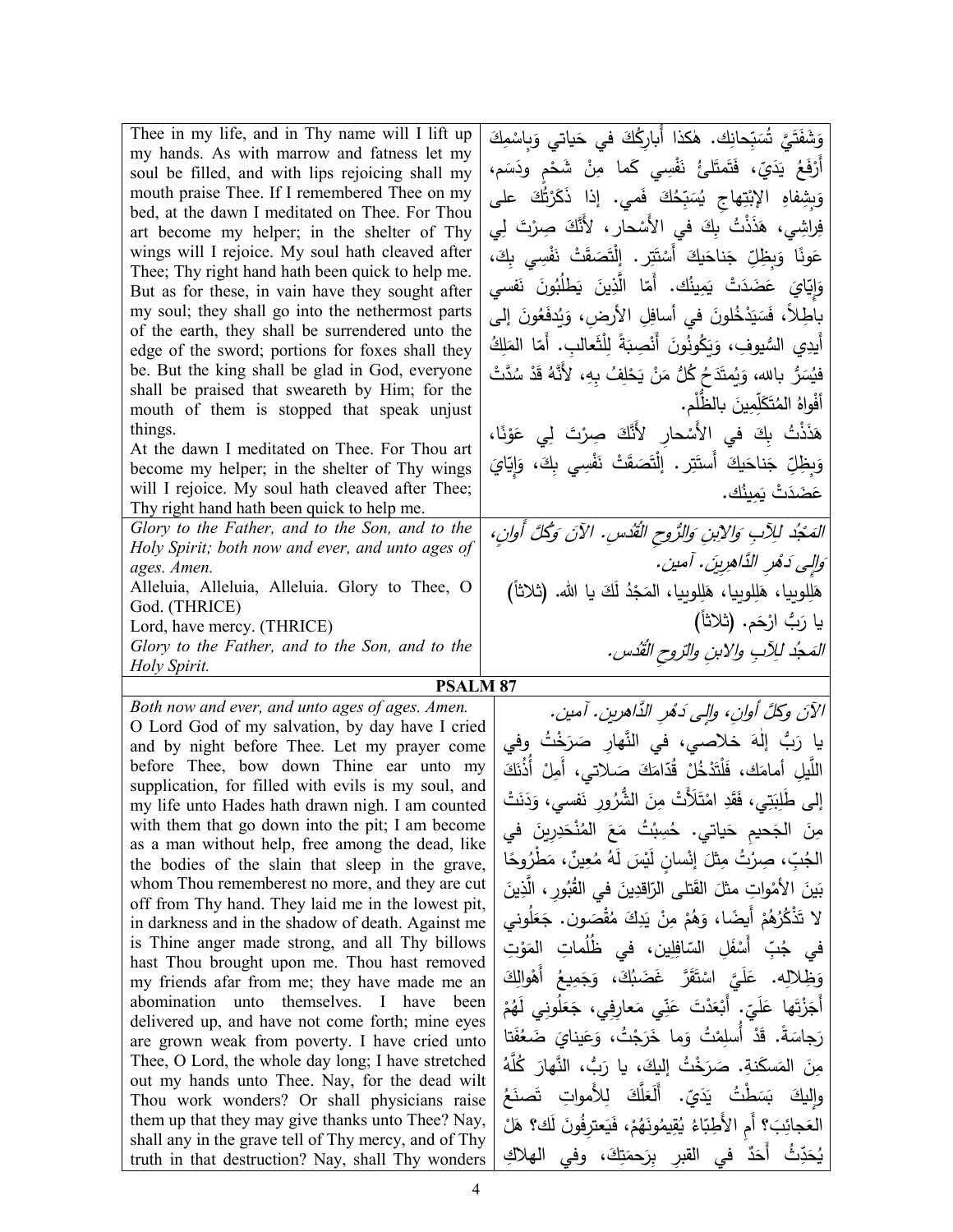| be known in that darkness, and Thy righteousness<br>in that land that is forgotten? But as for me, unto<br>Thee, O Lord, have I cried; and in the morning<br>shall my prayer come before Thee. Wherefore, O<br>Lord, dost Thou cast off my soul and turnest Thy<br>face away from me? A poor man am I, and in<br>troubles from my youth; yea, having been exalted, I<br>was humbled and brought to distress. Thy furies<br>have passed upon me, and Thy terrors have sorely<br>troubled me. They came round about me like water,<br>all the day long they compassed me about together.<br>Thou hast removed afar from me friend and<br>neighbor, and mine acquaintances because of my<br>misery.<br>O Lord God of my salvation, by day have I cried<br>and by night before Thee. Let my prayer come<br>before Thee, bow down Thine ear unto my<br>supplication.                                                                                                                                                                                                                                                                                                                                                                                                                                                                                                                                                                                                                                                                                                                                                                                           | بِحقِّكَ؟ هل تُعرَفُ في الظَّلمَةِ عَجائِبُكَ، وَعَدلُكَ<br>في أرضٍ مَنْسِيَّة؟ وأنا إليْكَ، يا رَبُّ، صَرَخْتُ<br>فَتَبْلُغُكَ في الغَداةِ صَلاتي. لِماذا، يا رَبُّ، تُقْصِي<br>نَفْسى وَتَصْرِفُ وَجْهَكَ عَنِّى؟ فَقِيرٌ أنا، وفى<br>الشِّقاءِ مُنذُ شَبابي، وحينَ ارْتَفَعْتُ اتَّضَعْتُ<br>وَتَحَيَّرْت. عَلَيَّ جازَ رِجْزُكَ، وَمُفْزعاتُك أَزْعَجَتْنِي.<br>أَحاطَتْ بي كالماءِ، والنَّهارَ كُلَّهُ اكْتَنَفَتْنِي مَعًا.<br>أَبْعَدْتَ عَنِّي الصَّدِيقَ وَالقَرِيبَ وَمَعارِفِي مِنَ<br>الشَّقاءِ.<br>يا رَبُّ إِلَٰهَ خَلاصي، في النَّهارِ صَرَخْتُ وفي<br>اللَّيلِ أمامَكَ، فَلْتَذْخُلْ قُدّامَكَ صَلاتي، أَمِلْ أُذُنَكَ<br>إلى طُلِبَتِي.                                                                                                                                                                                                                                                                                                                                                                                                                                                                                                                                                                                                                                                                                                                                                                    |
|-----------------------------------------------------------------------------------------------------------------------------------------------------------------------------------------------------------------------------------------------------------------------------------------------------------------------------------------------------------------------------------------------------------------------------------------------------------------------------------------------------------------------------------------------------------------------------------------------------------------------------------------------------------------------------------------------------------------------------------------------------------------------------------------------------------------------------------------------------------------------------------------------------------------------------------------------------------------------------------------------------------------------------------------------------------------------------------------------------------------------------------------------------------------------------------------------------------------------------------------------------------------------------------------------------------------------------------------------------------------------------------------------------------------------------------------------------------------------------------------------------------------------------------------------------------------------------------------------------------------------------------------------------------|-----------------------------------------------------------------------------------------------------------------------------------------------------------------------------------------------------------------------------------------------------------------------------------------------------------------------------------------------------------------------------------------------------------------------------------------------------------------------------------------------------------------------------------------------------------------------------------------------------------------------------------------------------------------------------------------------------------------------------------------------------------------------------------------------------------------------------------------------------------------------------------------------------------------------------------------------------------------------------------------------------------------------------------------------------------------------------------------------------------------------------------------------------------------------------------------------------------------------------------------------------------------------------------------------------------------------------------------------------------------------------------------------------------------------------|
| PSALM <sub>102</sub>                                                                                                                                                                                                                                                                                                                                                                                                                                                                                                                                                                                                                                                                                                                                                                                                                                                                                                                                                                                                                                                                                                                                                                                                                                                                                                                                                                                                                                                                                                                                                                                                                                      |                                                                                                                                                                                                                                                                                                                                                                                                                                                                                                                                                                                                                                                                                                                                                                                                                                                                                                                                                                                                                                                                                                                                                                                                                                                                                                                                                                                                                             |
| Bless the Lord, O my soul, and all that is within<br>me bless His holy name. Bless the Lord, O my<br>soul, and forget not all that He hath done for thee,<br>Who is gracious unto all thine iniquities, Who<br>healeth all thine infirmities, Who redeemeth thy<br>life from corruption, Who crowneth thee with<br>mercy and compassion, Who fulfilleth thy desire<br>with good things; thy youth shall be renewed as<br>the eagle's. The Lord performeth deeds of mercy,<br>and executeth judgment for all them that are<br>wronged. He hath made His ways known unto<br>Moses, unto the sons of Israel the things that He<br>hath willed. Compassionate and merciful is the<br>Lord, long-suffering and plenteous in mercy; not<br>unto the end will He be angered; neither unto<br>eternity will He be wroth. Not according to our<br>iniquities hath He dealt with us, neither according<br>to our sins hath He rewarded us. For according to<br>the height of heaven from the earth, the Lord hath<br>made His mercy to prevail over them that fear<br>Him. As far as the east is from the west, so far<br>hath He removed our iniquities from us. Like as a<br>father hath compassion upon his sons, so hath the<br>Lord had compassion upon them that fear Him;<br>for He knoweth whereof we are made, He hath<br>remembered that we are dust. As for man, his days<br>are as the grass; as a flower of the field, so shall he<br>blossom forth. For when the wind is passed over<br>it, then it shall be gone, and no longer will it know<br>the place thereof. But the mercy of the Lord is<br>from eternity, even unto eternity, upon them that | باركي يا نَفسي الرَّبَّ، وَيا جَمِيعَ ما في داخِلي<br>اسْمَهُ القُدُّوس. بارِكي يا نَفسي الرَّبَّ، ولا تَنسَيْ<br>جَمِيعَ مُكافَآتِه. الَّذي يَغفِرُ جَمِيعَ آثامِكَ، الَّذي<br>يَشْفي جَميعَ أَمْراضِكِ، الَّذي يُنَجِّى مِنَ الفَسادِ<br>حياتَكِ، الَّذي يُكَلِّلُكِ بالرَّحمَةِ وَالرَّأفة، الَّذي يُشْبِعُ<br>بالخَيْراتِ شَهَواتِكِ، فَيَتَجَدَّدُ كَالنَّسِرِ شَبابُكِ. الرَّبُ<br>صانِعُ الرَّحَماتِ والقَضاءِ لِجَميعِ المَظْلومينِ. عَرَّفَ<br>مُوسى طَرُقَهُ، وَبَنِي إِسْرائيلَ مَشِيئاتِه. الرَّبُّ رَحِيمٌ<br>وَرَؤُوفٌ، طَوِيلُ الأَناةِ وَكَثِيرُ الرَّحْمَة، لَيْسَ إلى<br>الإِنْقِضاءِ يَسْخَطُ، ولا إلى الدَّهر يَحْقِد. لا على<br>حَسْبِ أَثَامِنَا صَنَعَ مَعَنا، ولا على حَسْبِ خَطايانا<br>جَازانا. لأنَّهُ بمِقْدار ارْتفاع السَّماءِ عَنِ الأرضِ،<br>قَوّى الرَّبُ رَحْمَتَهُ على الَّذِينَ يَتَّقُونَهُ، وَبِمِقْدار بُعْدِ<br>المَشْرِقِ مِنَ المَغْرِبِ أَبْعَدَ عَنّا سَيّئاتِنا. كَما يَتَرَأْفُ<br>الأَبُ بِالبَنِينَ، يَتَرَأَفُ الرَّبُّ بِخائفيه، لأَنَّهُ عَرَفَ<br>جَبْلَتَنا وَذَكَرَ أَنَّنا تُرابٌ نَحْنُ. الإِنْسانُ كَالغُشْب<br>أَيّامُهُ وَكَزَهر ۖ الحَقلِ كذلكَ يُزْهرِ ، لأَنَّهُ إذا هَبَّتْ فيهِ<br>الرَّبِحُ لَيسَ يَثْبُتُ ولا يُعرَفُ أَيضًا مَوضِعُه. أمّا<br>رَحمَةُ الرَّبِّ فَهِيَ مُنذُ الدَّهْرِ ، وإلى الدَّهر على<br>الَّذِينَ يَتَّقُونَهُ، وَعَدْلَهُ على أَبْناءِ البَنِينَ<br>الحافظين<br>عَهْدَهُ وَالذَّاكِرِينَ وَصاياهُ لِيَصْنَعُوها.<br>الرَّبُّ هَيَّأ |
| fear Him. And His righteousness is upon sons of<br>sons, upon them that keep His testament and<br>remember His commandments to do them. The                                                                                                                                                                                                                                                                                                                                                                                                                                                                                                                                                                                                                                                                                                                                                                                                                                                                                                                                                                                                                                                                                                                                                                                                                                                                                                                                                                                                                                                                                                               | عَرْشَهُ في السَّماءِ، وَمَملَكَتُهُ شَمُودُ على الجَميع.                                                                                                                                                                                                                                                                                                                                                                                                                                                                                                                                                                                                                                                                                                                                                                                                                                                                                                                                                                                                                                                                                                                                                                                                                                                                                                                                                                   |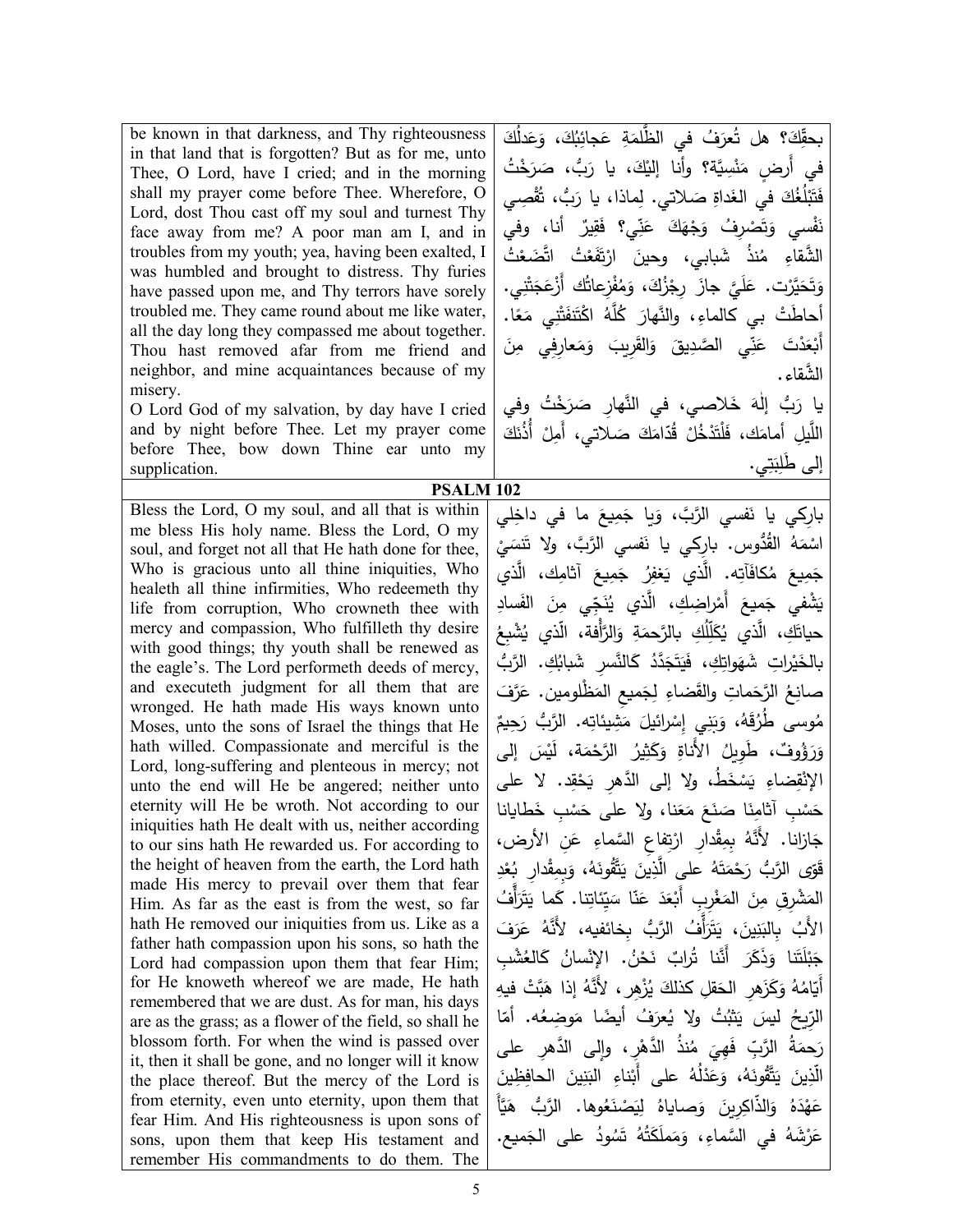| Lord in heaven hath prepared His throne, and His<br>kingdom ruleth over all. Bless the Lord, all ye His<br>angels, mighty in strength, that perform His word,<br>to hear the voice of His words. Bless the Lord, all<br>ye His hosts, His ministers that do His will. Bless<br>the Lord, all ye His works, in every place of His<br>dominion. Bless the Lord, O my soul.<br>In every place of His dominion, bless the Lord, O<br>my soul.                                                                                                                                                                                                                                                                                                                                                                                                                                                                                                                                                                                                                                                                                                                                                                                                                                                                                                                                                                                                                                                | بارِكُوا الرَّبَّ يا جَمِيعَ مَلائِكَتِهِ، المُقتَدِرِينَ بِقُوَّةٍ،<br>العامِلِينَ بِكَلِمَتِهِ عِنْدَ سَماعٍ صَوْتِ كَلامِهِ. بارِكوا<br>الرَّبَّ يا جَمِيعَ قُوّاتِهِ، يا خُدّامَهُ العامِلِينَ إرادَتَهُ.<br>بارِكُوا الرَّبَّ يا جَمِيعَ أَعمالِهِ، في كُلّ مَوضِع<br>سِيادَتِه. بارِكي يا نَفْسى الرَّبَّ.<br>في كُلِّ مَوضِعٍ سِيادَتِه. باركي يا نفسي الرَّبّ.                                                                                                                                                                                                                                                                                                                                                                                                                                                                                                                                                                                                                                                                                                                                                                                                                                                     |
|------------------------------------------------------------------------------------------------------------------------------------------------------------------------------------------------------------------------------------------------------------------------------------------------------------------------------------------------------------------------------------------------------------------------------------------------------------------------------------------------------------------------------------------------------------------------------------------------------------------------------------------------------------------------------------------------------------------------------------------------------------------------------------------------------------------------------------------------------------------------------------------------------------------------------------------------------------------------------------------------------------------------------------------------------------------------------------------------------------------------------------------------------------------------------------------------------------------------------------------------------------------------------------------------------------------------------------------------------------------------------------------------------------------------------------------------------------------------------------------|----------------------------------------------------------------------------------------------------------------------------------------------------------------------------------------------------------------------------------------------------------------------------------------------------------------------------------------------------------------------------------------------------------------------------------------------------------------------------------------------------------------------------------------------------------------------------------------------------------------------------------------------------------------------------------------------------------------------------------------------------------------------------------------------------------------------------------------------------------------------------------------------------------------------------------------------------------------------------------------------------------------------------------------------------------------------------------------------------------------------------------------------------------------------------------------------------------------------------|
| <b>PSALM 142</b>                                                                                                                                                                                                                                                                                                                                                                                                                                                                                                                                                                                                                                                                                                                                                                                                                                                                                                                                                                                                                                                                                                                                                                                                                                                                                                                                                                                                                                                                         |                                                                                                                                                                                                                                                                                                                                                                                                                                                                                                                                                                                                                                                                                                                                                                                                                                                                                                                                                                                                                                                                                                                                                                                                                            |
| O Lord, hear my prayer, give ear unto my<br>supplication in Thy truth; hearken unto me in<br>Thy righteousness. And enter not into judgment<br>with Thy servant, for in Thy sight shall no man<br>living be justified. For the enemy hath persecuted<br>my soul; he hath humbled my life down to the<br>earth. He hath sat me in darkness as those that<br>have been long dead, and my spirit within me is<br>become despondent; within me my heart is<br>troubled. I remembered days of old, I meditated<br>on all Thy works, I pondered on the creations of<br>Thy hands. I stretched forth my hands unto Thee;<br>my soul thirsteth after Thee like a waterless land.<br>Quickly hear me, O Lord; my spirit hath fainted<br>away. Turn not Thy face away from me, lest I be<br>like unto them that go down into the pit. Cause<br>me to hear Thy mercy in the morning; for in Thee<br>have I put my hope. Cause me to know, O Lord,<br>the way wherein I should walk; for unto Thee<br>have I lifted up my soul. Rescue me from mine<br>enemies, O Lord; unto Thee have I fled for<br>refuge. Teach me to do Thy will, for Thou art my<br>God. Thy good Spirit shall lead me in the land of<br>uprightness; for Thy name's sake, O Lord, shalt<br>Thou quicken me. In Thy righteousness shalt<br>Thou bring my soul out of affliction, and in Thy<br>mercy shalt Thou utterly destroy mine enemies.<br>And Thou shalt cut off all them that afflict my<br>soul, for I am Thy servant. | يا رَبُّ استَمِعْ صَلاتي، وَأَنْصِتْ بِحَقِّكَ إلى طِلبَتِي.<br>إِستَجِبْ لي بِعَدلِكَ، ولا تَدخُلْ في المُحاكَمَةِ مَعَ<br>عَبدِك، فإِنَّه لَنْ يَتَزَكَّى أَمامَكَ أَيُّ حَيّ. لأَنَّ العَدُوَّ<br>قَدِ اضْطَهَدَ نفسي، وَأَذَلَّ إِلى الأَرض حَياتي،<br>وَأَجِلَسَنِي في الظُّلَماتِ مِثْلَ المَوْتِي مُنْذُ الدَّهْرِ ،<br>فَضَجِرَتْ رُوحي واضْطرَبَ قَلْبِي في داخِلي. تَذَكَّرتُ<br>الأيّامَ القَدِيمة. هَذَذْتُ في كُلِّ أَعمالِكَ، وَتَأَمَّلْتُ في<br>صَنائِعِ يَدَيْك. بَسَطْتُ يَدَيَّ إِليكَ وَنَفْسِي لَكَ كَأَرْضِ<br>لا شُطَرٍ . أَسْرِعْ فَاسْتَجِبْ لِي يا رَبُّ، فَقَدْ فَنِيَتْ<br>رُوحي. لا تَصْرِفْ وَجْهَكَ عَنِّي، فَأَشابِهَ الهابِطِينَ<br>في الجُبّ. إِجْعَلني في الغَداةِ مُسْتَمِعًا رَحْمَتَكَ، فإنِّي<br>عَلَيكَ تَوَكَّلْتُ. عَرّفْني يا رَبُّ الطّْرِيقَ الَّذي أَسلُكُ<br>فيهِ، فَإِنِّي إليكَ رَفَعْتُ نَفسي. أَنْقِذْني من أعدائي يا<br>رَبُّ، فَإِنِّي قد لَجَأْتُ إِلَيْك. عَلِّمْني أَنْ أَعمَلَ<br>مَرْضاتَكَ، لأَنَّكَ أَنتَ إلهي. رُوحُكَ الصّالِحُ يَهْدِيني<br>في أرضٍ مُسْتَقِيمة. مِنْ أَجْلِ اسْمِكَ، يا رَبُّ،<br>تُحْيِيني. بِعَدلِكَ تُخرِجُ مِنَ الحُزنِ نَفسي، وَبِرَحمَتِكَ<br>تَستَأْصِلُ أعدائي، وَتُهلِكُ جَمِيعَ الَّذِينَ يُحزِنُونَ نفسي<br>ِ لأنَّى أنا عبدُك. |
| O Lord, give ear unto my supplication and enter                                                                                                                                                                                                                                                                                                                                                                                                                                                                                                                                                                                                                                                                                                                                                                                                                                                                                                                                                                                                                                                                                                                                                                                                                                                                                                                                                                                                                                          | إستجبْ لي بِعَدْلِكَ، ولا تدخلْ في المُحاكَمَةِ مَعَ                                                                                                                                                                                                                                                                                                                                                                                                                                                                                                                                                                                                                                                                                                                                                                                                                                                                                                                                                                                                                                                                                                                                                                       |
| not into judgment with Thy servant. (TWICE)<br>Thy good Spirit shall lead me in the land of<br>uprightness.                                                                                                                                                                                                                                                                                                                                                                                                                                                                                                                                                                                                                                                                                                                                                                                                                                                                                                                                                                                                                                                                                                                                                                                                                                                                                                                                                                              | عبدِكَ. (مرّتَين)<br>روحُكَ الصالِحُ يَهْديني في أَرْضِ مُسْتَقيمةٍ.                                                                                                                                                                                                                                                                                                                                                                                                                                                                                                                                                                                                                                                                                                                                                                                                                                                                                                                                                                                                                                                                                                                                                       |
| Glory to the Father, and to the Son, and to the<br>Holy Spirit; both now and ever, and unto ages of<br>ages. Amen.                                                                                                                                                                                                                                                                                                                                                                                                                                                                                                                                                                                                                                                                                                                                                                                                                                                                                                                                                                                                                                                                                                                                                                                                                                                                                                                                                                       | المَجْدُ للِآبِ ولابنِ والرّوحِ القُدُسِ. الآنَ وَكُلَّ أُولنِ<br>وَالِي دَهر الدّاهِرِينَ. آمين.                                                                                                                                                                                                                                                                                                                                                                                                                                                                                                                                                                                                                                                                                                                                                                                                                                                                                                                                                                                                                                                                                                                          |
| Alleluia, Alleluia, Alleluia. Glory to Thee, O                                                                                                                                                                                                                                                                                                                                                                                                                                                                                                                                                                                                                                                                                                                                                                                                                                                                                                                                                                                                                                                                                                                                                                                                                                                                                                                                                                                                                                           | هَلِلوبِيا، هَلِلوبِيا، هَلِلوبِيا، المَجدُ لَكَ يا الله. (ثلاثاً)                                                                                                                                                                                                                                                                                                                                                                                                                                                                                                                                                                                                                                                                                                                                                                                                                                                                                                                                                                                                                                                                                                                                                         |
| God. (THRICE)                                                                                                                                                                                                                                                                                                                                                                                                                                                                                                                                                                                                                                                                                                                                                                                                                                                                                                                                                                                                                                                                                                                                                                                                                                                                                                                                                                                                                                                                            | يا إِلَهَنا وَرَجاءَنا المَجدُ لَك.                                                                                                                                                                                                                                                                                                                                                                                                                                                                                                                                                                                                                                                                                                                                                                                                                                                                                                                                                                                                                                                                                                                                                                                        |
| O our God and our Hope, glory to Thee!                                                                                                                                                                                                                                                                                                                                                                                                                                                                                                                                                                                                                                                                                                                                                                                                                                                                                                                                                                                                                                                                                                                                                                                                                                                                                                                                                                                                                                                   |                                                                                                                                                                                                                                                                                                                                                                                                                                                                                                                                                                                                                                                                                                                                                                                                                                                                                                                                                                                                                                                                                                                                                                                                                            |
| THE GREAT LITANY                                                                                                                                                                                                                                                                                                                                                                                                                                                                                                                                                                                                                                                                                                                                                                                                                                                                                                                                                                                                                                                                                                                                                                                                                                                                                                                                                                                                                                                                         |                                                                                                                                                                                                                                                                                                                                                                                                                                                                                                                                                                                                                                                                                                                                                                                                                                                                                                                                                                                                                                                                                                                                                                                                                            |
| <b>Priest:</b> In peace, let us pray to the Lord.                                                                                                                                                                                                                                                                                                                                                                                                                                                                                                                                                                                                                                                                                                                                                                                                                                                                                                                                                                                                                                                                                                                                                                                                                                                                                                                                                                                                                                        | ا <b>لكاهن:</b> بِسَلام إلى الرَّبِّ نَطْلَب.                                                                                                                                                                                                                                                                                                                                                                                                                                                                                                                                                                                                                                                                                                                                                                                                                                                                                                                                                                                                                                                                                                                                                                              |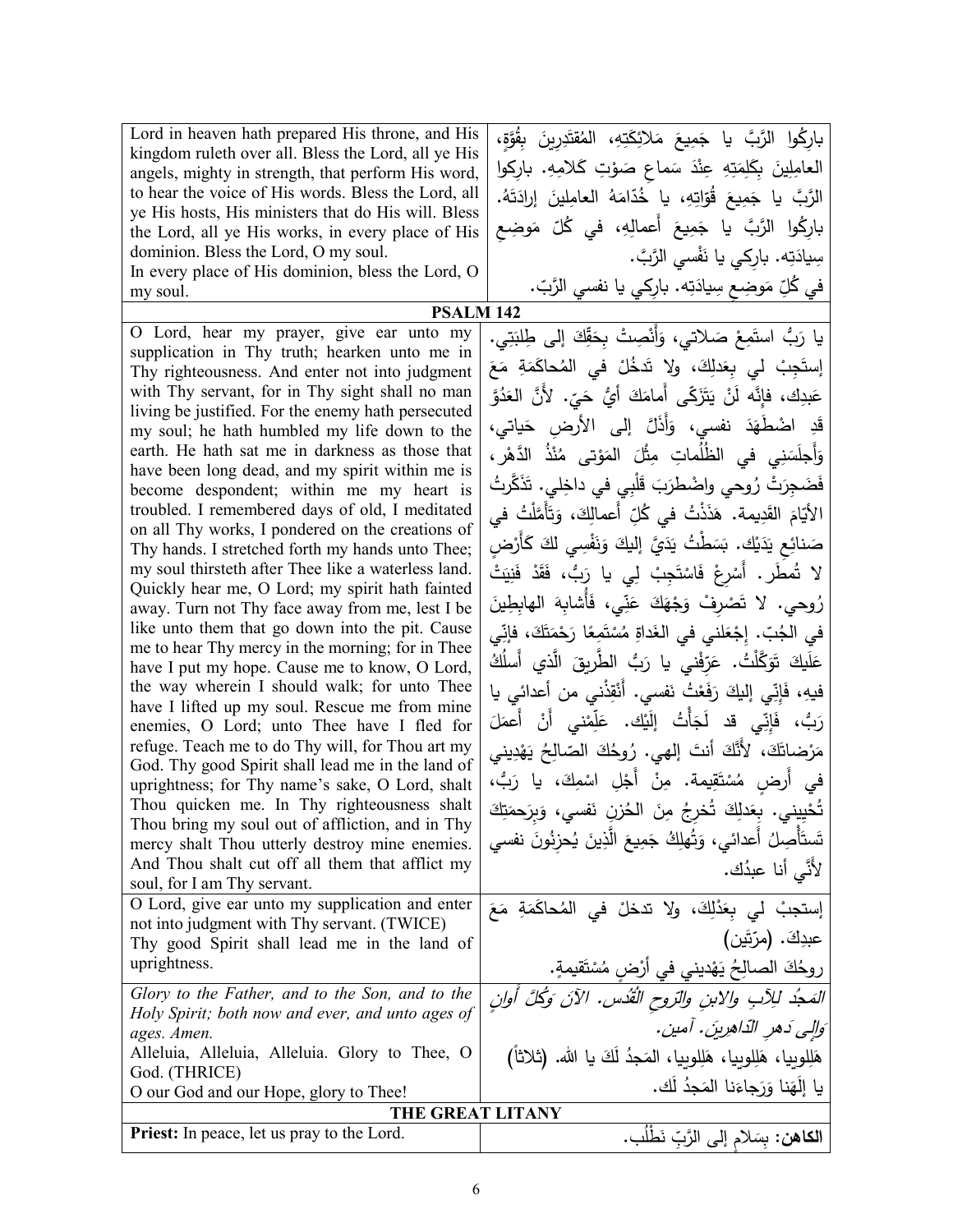| Choir: Lord, have mercy.                                                                        | ا <b>لجوقة:</b> يا رَبُّ ارْحَم.                                                              |
|-------------------------------------------------------------------------------------------------|-----------------------------------------------------------------------------------------------|
| Priest: For the peace from above and the                                                        | الكـاهن: مِنْ أَجْلِ السَّلامِ الَّذِي مِنَ العُلـى وَخَـلاصِ                                 |
| salvation of our souls, let us pray to the Lord.                                                | نُفُوسِنا، إِلى الرَّبِّ نَطْلُب.                                                             |
| Choir: Lord, have mercy.                                                                        | ا <b>لجوقة:</b> يا رَبُّ ارْحَم.                                                              |
| <b>Priest:</b> For the peace of the whole world, the                                            | الكـاهن: مِنْ أَجْلِ سَـلامِ كُلِّ الْعالَمِ، وَحُسْنِ شَاتِ                                  |
| good estate of the holy churches of God, and the<br>union of all, let us pray to the Lord.      | كَنائِسِ اللهِ المُقَدَّسة، وَاتِّحادِ الجَمِيعِ، إِلى الرَّبِّ نَطْلُبٍ.                     |
| <b>Choir:</b> Lord, have mercy.                                                                 | ا <b>لجوقة:</b> يا رَبُّ ارْحَم.                                                              |
| Priest: For this holy House and those who with                                                  | ا <b>لكـاهن:</b> مِنْ أَجْلِ هذا البَيتِ المُقَدَّس، وَالَّذِينَ يَدْخُلُونَ                  |
| faith, reverence, and fear of God enter therein, let<br>us pray to the Lord.                    | إِلَيهِ بِإِيْمانِ وَوَرَعٍ وَخَوْفِ الله، إِلى الرَّبِّ نَطْلُب.                             |
| <b>Choir:</b> Lord, have mercy.                                                                 | ا <b>لجوقة:</b> يا رَبُّ ارْحَم.                                                              |
| Priest: For our father and Metropolitan N.,                                                     | الكاهن: مِنْ أَجْلِ أبينا ومِتْروبِوليتنا (فلان) ورَئِيسِ كَهَنَتِنا                          |
| (and for our Bishop N.), the honorable<br>presbytery, the deaconate in Christ, all the          | (فُـلان)، والكَهَنَـةِ الْمُكَـرَّمينَ، والشَمامِسـة، خُـدّام المَسـيح،                       |
| clergy and the people, let us pray to the Lord.                                                 | وجَميع الإكْليروس والشَّعْبِ، إلى الرَّبِّ نَطْلُبٍ.                                          |
| <b>Choir:</b> Lord, have mercy.                                                                 | ا <b>لجوقة:</b> يا رَبُّ ارْحَم.                                                              |
| Priest: For Metropolitan Boulos and Archbishop                                                  | الكاهن: مِنْ أجلِ المِتْروبِولِيت بولُسَ والمطران يوحنا                                       |
| Youhanna and their quick release from captivity<br>and safe return, let us pray to the Lord.    | وفَكِّ أَسْرِهِما وعَوْدَتِهِما سالِمَيْنِ، إلى الرَّبِّ نَطْلُب.                             |
| Choir: Lord, have mercy.                                                                        | ا <b>لجوقة:</b> يا رَبُّ ارْحَم.                                                              |
| Priest: For our country, its President, civil                                                   | ا <b>لكـاهن:</b> مِنْ أَجْلِ حُكّام هَذا البَلَدِ، ومُؤازَرَتِهِمْ في كُلِّ                   |
| authorities, and Armed Forces, let us pray to the<br>Lord.                                      | عَمَلٍ صالِحٍ، إلى الرَّبِّ نَطْلُبٍ.                                                         |
| Choir: Lord, have mercy.                                                                        | ا <b>لجوقة:</b> يا رَبُّ ارْحَم.                                                              |
| Priest: For this city and every city and countryside                                            | ا <b>لكـاهن:</b> مِنْ أَجْلِ هذِهِ المَدِينَة، وَجَمِيعِ المُدُنِ وَالقُرى،                   |
| and the faithful, who dwell therein, let us pray to<br>the Lord.                                | وَالْمُؤْمِنِينَ السّاكِنِينَ فِيها، إِلى الرَّبِّ نَطْلَب.                                   |
| Choir: Lord, have mercy.                                                                        | ا <b>لجوقة:</b> يا رَبُّ ارْحَم.                                                              |
| Priest: For healthful seasons, abundance of the                                                 | ا <b>لكــاهن:</b> مِـنْ أَجْـلِ اعْتِـدالِ الأَهْوِيَـةِ، وَخِصْـبِ ثِمــارِ                  |
| fruits of the earth, and peaceful times, let us pray to<br>the Lord.                            | الأَرْضِ وَأَوْقَاتٍ سَلامِيَّةٍ، إِلَى الرَّبِّ نَطْلُب.                                     |
| Lord, have mercy.<br>Choir:                                                                     | ا <b>لجوقة:</b> يا رَبُّ ارْحَم.                                                              |
| <b>Priest:</b> For travelers by sea, by land, and by                                            | ا <b>لكاهن:</b> مِنْ أَجْلِ المُسافِرِينَ فِي البَحْرِ وَالنَرِّ وَالجَوِّ، وَالمَرْضـى       |
| air, the sick, the suffering, the captive, and<br>for their salvation, let us pray to the Lord. | والمُتألِّمِين وَالأَسْرِي، وَخَلاصِهِمْ، إِلَى الرَّبِّ نَطْلُب.                             |
| Choir:<br>Lord, have mercy.                                                                     | ا <b>لجوقة:</b> يا رَبُّ ارْحَم.                                                              |
| <b>Priest:</b> For our deliverance from all tribulation,                                        | ا <b>لكــاهن:</b> مِـنْ أَجْـلِ نَجاتِنــا مِـنْ كُـلِّ ضِـيق وَغَضَـبِ                       |
| wrath, danger, and necessity, let us pray to the<br>Lord.                                       | وَخَطَرٍ وَشِدَّةٍ إِلَى الرَّبِّ نَطْلُب.                                                    |
| <b>Choir:</b><br>Lord, have mercy.                                                              | ا <b>لجوقة:</b> يا رَبُّ ارْحَم.                                                              |
| Priest: Help us; save us; have mercy on us; and                                                 | ا <b>لكاهن:</b> أَعْضُدْ وَخَلِّصْ وارْحَمْ واحفَظْنا يا اللهُ بنِعْمَتِكَ.                   |
| keep us, O God, by Thy grace.<br><b>Choir:</b> Lord, have mercy.                                | ا <b>لجوقة:</b> يا رَبُّ ارْحَم.                                                              |
| Priest: Calling to remembrance our all-                                                         | الكاهن: بَعْدَ ذِكْرِنا الكُلِّيَّةَ القَداسَةِ الطَّاهِرَةَ الفائِقَةَ البَرَكاتِ المَجِيدة، |
| holy, immaculate, most blessed and                                                              |                                                                                               |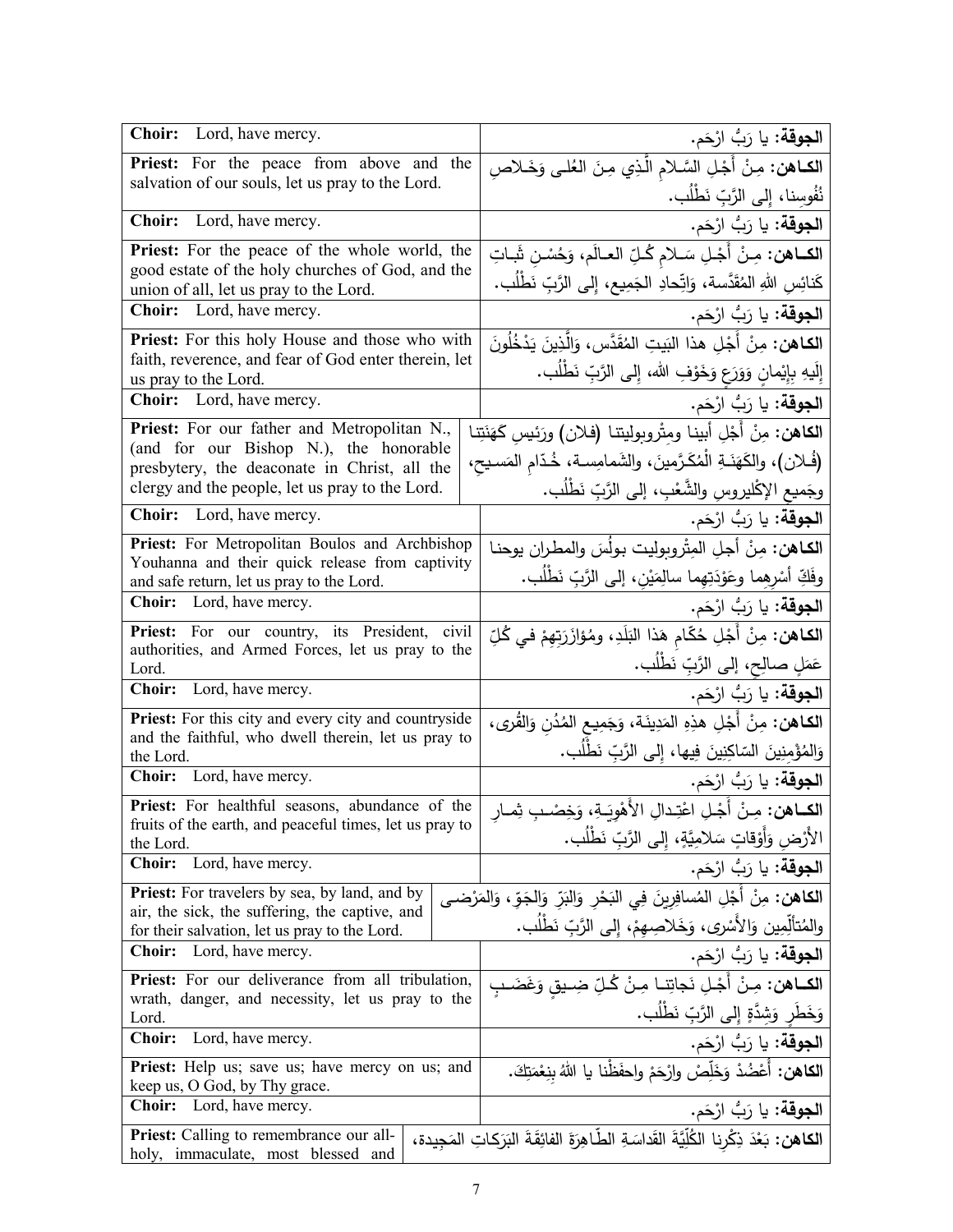| glorious Lady the Theotokos and ever-<br>Virgin Mary, with all the Saints, let us<br>commend ourselves and each other, and<br>all our life unto Christ our God.          |                                 | سَيِّدَتَنا والِدَةَ الإِلهِ الدّائِمَةَ البَتُولِيَّةِ مَرْيَمَ، مَعَ جَمِيعِ القِدِّيسِين، لِنُوْدِعْ<br>أَنْفُسَنا وَبَعْضُنا بَعْضاً وَكُلَّ حَياتِنا لِلْمَسِيحِ الإِله.   |
|--------------------------------------------------------------------------------------------------------------------------------------------------------------------------|---------------------------------|---------------------------------------------------------------------------------------------------------------------------------------------------------------------------------|
| Choir: To Thee, O Lord.                                                                                                                                                  |                                 | ا <b>لجوقة:</b> لَكَ يا رَبّ.                                                                                                                                                   |
| Priest: For unto Thee are due all glory,                                                                                                                                 |                                 | ا <b>لكـاهن:</b> لأَنَّـهُ يَنْبَغِي لَكَ كُلُّ تَمْجِيدٍ وَإِكْرامٍ وَسُجُود، أَيُّها الآبُ<br>وَالِابْنُ وَالرُوحُ القُدُس، الآنَ وَكُلَّ أَوانٍ وَإِلَى دَهْرِ الدَّاهِرِين. |
| honor, and worship to the Father and to the<br>Son and to the Holy Spirit, now and ever,                                                                                 |                                 |                                                                                                                                                                                 |
| and unto ages of ages.                                                                                                                                                   |                                 |                                                                                                                                                                                 |
| Choir: Amen.                                                                                                                                                             |                                 | ا <b>لجوقة:</b> آمين.                                                                                                                                                           |
|                                                                                                                                                                          | "GOD IS THE LORD" IN TONE EIGHT |                                                                                                                                                                                 |
| Chanter: God is the Lord and hath appeared                                                                                                                               |                                 | ا <b>لمُرَتِّل:</b> اللهُ الرَّبُّ ظَهَرَ لذا، مُبارَكٌ الآتي باسْم                                                                                                             |
| unto us. Blessed is He that cometh in the Name<br>of the Lord. (Repeat after verses)                                                                                     |                                 |                                                                                                                                                                                 |
|                                                                                                                                                                          |                                 | الرَّبّ. (تعاد بعد الإستيخونات)                                                                                                                                                 |
| 1. O give thanks unto the Lord, and call upon His<br>holy Name.                                                                                                          |                                 | 1– إعْتَرفوا لِلْرَّبِّ وإدْعوا باسْمِهِ القُدّوس.                                                                                                                              |
| 2. All nations compassed me about, but in the<br>Name of the Lord will I destroy them.                                                                                   |                                 | 2– كلُّ الأُمَم أحاطوا بي وباسْم الرَّبِّ قَهَرْتُهُم.                                                                                                                          |
| 3. This is the Lord's doing; it is marvelous in<br>our eyes.                                                                                                             |                                 | 3– مِنْ قِبَلِ الرَّبِّ كَانَتْ هَذَه وَهِيَ عَجِيبةٌ فِي أَعْيُنِنَا.                                                                                                          |
| <b>RESURRECTIONAL APOLYTIKION IN TONE EIGHT</b>                                                                                                                          |                                 |                                                                                                                                                                                 |
| From the heights Thou didst descend,                                                                                                                                     | O                               | انْحَدَرْتَ مِنَ العُلوّ يا مُتَحَنِّن، وقَبلْتَ الدَّفْنَ ذا                                                                                                                   |
| compassionate One, and Thou didst submit to the<br>three-day burial, that Thou might deliver us from                                                                     |                                 |                                                                                                                                                                                 |
| passion; Thou art our life and our Resurrection, O                                                                                                                       |                                 | الثَّلاثَةِ الأيام، لِكَيْ تُعْتِقَنا مِنَ الآلام، فَيا                                                                                                                         |
| Lord, glory to Thee.                                                                                                                                                     |                                 | حَياتَنا وقِيامَتَنَا، يا رَبُّ المَجْدُ لَك.                                                                                                                                   |
| APOLYTIKION FOR ST. JULIAN OF HOMS IN TONE THREE                                                                                                                         |                                 |                                                                                                                                                                                 |
| Glory to the Father, and to the Son, and to the<br><i>التَّحِدُ للآبِ والابنِ والروحِ الثَّدْسِ.</i> أيُّها القِدِّيسُ<br>Holy Spirit. O holy passion-bearer and healing |                                 |                                                                                                                                                                                 |
| اللابِسُ الجِهاد، وَالطَّبِيبُ الشّافي إِيليان، تشفع إلى<br>physician Julian, intercede with the merciful God                                                            |                                 |                                                                                                                                                                                 |
| that He grant unto our souls forgiveness of sins.                                                                                                                        |                                 |                                                                                                                                                                                 |
|                                                                                                                                                                          |                                 | الإِلهِ الرَّحيمِ، أَنْ يُنْعِمَ بِغُفرانِ الزَّلاِّتِ لِنُفُوسِنا.                                                                                                             |
| APOLYTIKION OF THE PRESENTATION OF CHRIST IN TONE ONE                                                                                                                    |                                 |                                                                                                                                                                                 |
| Both now and ever, and unto ages of<br>Amen.<br>Rejoice, O Virgin<br>ages.                                                                                               |                                 | الآنَ وكُلَّ أُوانِ وإلى دَمُرِ الداهِرِينِ. آمينِ. [فْرَحى يا والِدَةَ                                                                                                         |
| Theotokos, full of grace, for from thee<br>arose the Sun of justice, Christ our God,                                                                                     |                                 | الإلهِ العَذراءَ، المُمْتَلَدَةَ نِعْمَةً، لأنَّ مِنْكِ أَشْرَقَ شَمْسُ العَذْلِ                                                                                                |
| lighting those who are in darkness.                                                                                                                                      |                                 | المَسيحُ إلهُنا، مُنيراً لِلذينَ في الظُّلامِ. سُرَّ وابْتَهجْ أنتَ أيُّها                                                                                                      |
| Rejoice and be glad, O righteous elder,<br>carrying in thine arms the Deliverer of                                                                                       |                                 | الشَّيْخُ الصِدِّيقُ، حامِلاً على ذِراعَيْكَ المُعْتِقَ نُفوسَنا، والمانِحَ                                                                                                     |
| our souls, Who granteth us Resurrection.                                                                                                                                 |                                 | لنا القيامَة.                                                                                                                                                                   |
| THE LITTLE LITANY                                                                                                                                                        |                                 |                                                                                                                                                                                 |
|                                                                                                                                                                          |                                 |                                                                                                                                                                                 |
| Priest: Again and again, in peace, let us                                                                                                                                |                                 |                                                                                                                                                                                 |
| pray to the Lord.<br><b>Choir:</b> Lord, have mercy.                                                                                                                     |                                 |                                                                                                                                                                                 |
| <b>Priest:</b> Help us; save us; have mercy on us;                                                                                                                       |                                 | الكاهن: أَعْضُدْ، وَخَلِّصْ، وارْحَمْ، واحفَظْنا يا اللهُ بنِعْمَتِكَ.                                                                                                          |
| and keep us, O God, by Thy grace.<br>Choir: Lord, have mercy.                                                                                                            |                                 | ا <b>لكاهن:</b> أَيْضاً وأَيْضاً بِسَلامِ إلى الرَّبِّ نَطْلُب.<br>ا <b>لجوق</b> : يا ربُّ ارْحَمْ.<br>ا <b>لجوق</b> : يا ربُّ ارْحَمْ.                                         |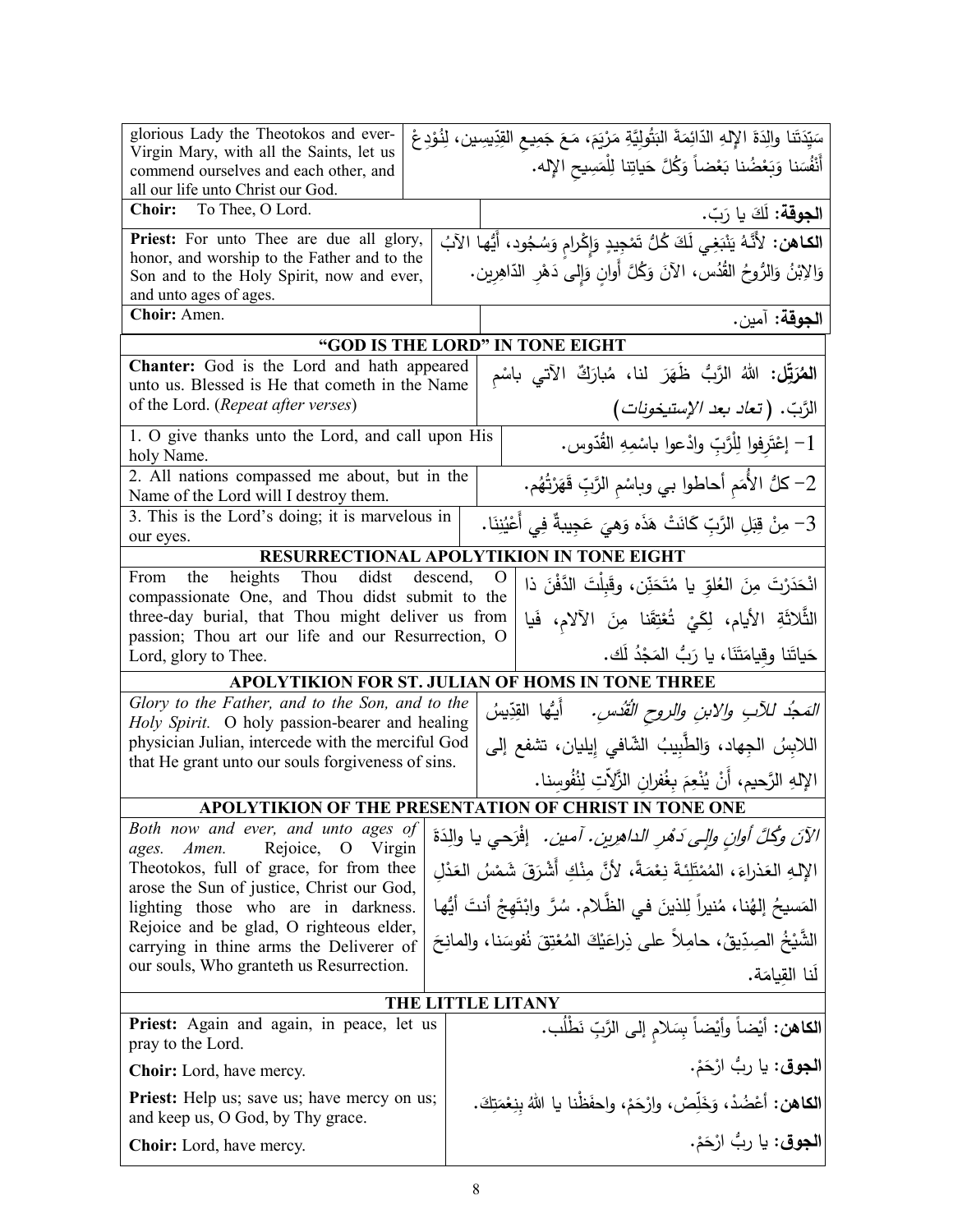| <b>Priest:</b> Calling to remembrance our all-holy,                                                   | ا <b>لكاهن:</b> بعدَ ذِكْرِنا الكُلِّيَّةَ القَداسَةِ، الطاهِرَةَ، الفائِقَةَ البَرَكاتِ |
|-------------------------------------------------------------------------------------------------------|------------------------------------------------------------------------------------------|
| immaculate, most-blessed and glorious Lady                                                            |                                                                                          |
| the Theotokos and ever-virgin Mary, with all                                                          | المَجيدة، سيِّدَتَنا والِدَةَ الإِلهِ الدائِمَةَ البَتولِيَّةِ مَرْيَمَ مَعَ جميع        |
| the saints: let us commend ourselves and                                                              | القدِّيسين، لِنُوْدِعْ أَنْفُسَنا وبَعْضُنا بَعْضاً وَكُلَّ حَياتِنا لِلْمَسيح           |
| each other, and all our life unto Christ our                                                          |                                                                                          |
| God.                                                                                                  | الإله.                                                                                   |
| Choir: To Thee, O Lord.                                                                               | ا <b>لجوق</b> : لكَ يا ربّ.                                                              |
| <b>Priest:</b> For Thine is the might, and Thine is                                                   |                                                                                          |
| the kingdom, and the power and the glory of                                                           | الكاهن:لأنَّ لكَ العِزَّةَ ولكَ المُلْكَ والقُوَّةَ والمَجْدَ أَيُّها الآبُ              |
| the Father and of the Son and of the Holy                                                             | والإبنُ والروحُ القُدُسُ، الآنَ وكُلَّ أوانٍ وإلى دَهْرِ الدَّاهِرين.                    |
| Spirit, now and ever, and unto ages of ages.                                                          |                                                                                          |
| Choir: Amen.                                                                                          | ا <b>لجوق:</b> آمين.                                                                     |
| <b>EIGHTH TONE RESURRECTIONAL</b>                                                                     | KATHISMATA (Plain Reading) First Kathisma                                                |
| Thou hast risen from the dead, O Life of                                                              | إِذْ قُمْتَ مِنَ بَيْنِ الأَمْواتِ يا حَياةَ الكُلِّ، وَمَلاكٌ مُنيرٌ ۖ هَتَفَ           |
| all. And a resplendent angel shouted to the                                                           |                                                                                          |
| women: Dry your tears and proclaim to<br>the Apostles, and cry out in praise, that                    | نَحْوَ النِّسْوَة: اكْفُفْنَ مِنَ الدُّموع، وبَشِّرْنَ الرُّسُلَ، واهْتِفْنَ             |
| Christ the Lord hath risen, He Who hath                                                               | مُسَبّحاتٍ، بأنْ قَدْ قامَ المَسيحُ الرَّبُّ الذي سُرَّ ، بما أنَّهُ إلهٌ،               |
| been pleased to save mankind, since He is                                                             |                                                                                          |
| God.                                                                                                  | أَنْ يُخَلِّصَ جِنْسَ النَشَرِ .                                                         |
| Glory to the Father, and to the Son, and to the                                                       | المَجْدُ للآبِ، والإبنِ، والروح القُدْسِ. ۚ حَقّاً قدْ قُمْتَ                            |
| Holy Spirit. Thou hast verily risen from the tomb;                                                    | مِنَ القَبْرِ ، وأَمَرْتَ النِّسْوَةَ البارّاتِ أَنْ يُعْلِنَّ انْبِعاثَكَ               |
| and Thou didst command the righteous women to                                                         |                                                                                          |
| preach to the Apostles the Resurrection, as it was<br>written. And as for Peter, he did hasten to the | كما كُتِب. فَجاءَ بُطْرُسُ إلى القَبْرِ راكِضاً، ورأى                                    |
| tomb; and when he saw the light in the grave, he                                                      | النَّورَ  في  الضَّريحِ  فَذَهِلَ،  ثُمَّ  عايَنَ  أيضاً  الأكْفانَ                      |
| was dazzled with surprise. Then he saw the linen                                                      | وحْدَها مَوْضوعَةً على حِدَةٍ بِدونِ الْجَسَدِ الإِلهيِّ،                                |
| clothes lying aside, where it was not possible to                                                     |                                                                                          |
| see them by night, and he believed, and cried out,                                                    | فآمَنَ وهَتَفَ: المَجْدُ لَكَ أَيُّها المسيحُ الإِلهُ، لأَنَّكَ                          |
| Glory to Thee, O Christ God; for Thou hast saved                                                      | تُخَلِّصُ الجَميعَ، يا مُخَلِّصَنا، فإنَّكَ أَنْتَ شُعاعُ                                |
| us all, O our Savior, Who still remainest in truth<br>the Radiance of the Father.                     | الاب.                                                                                    |
| (For the after-feast)                                                                                 | (بَعْد العيدِ)                                                                           |
| Both now and ever, and unto ages of ages. Amen.                                                       | الآنَ وكلَّ أوانِ والِي دَهُرِ الذَّاهِرِينَ. آمين.<br>لقذ                               |
| O Word before all time, Thou wast born of a                                                           |                                                                                          |
| mother; Thou Whom no mind can grasp wast                                                              | وُلِدْتَ على الأرض أيُّها الكَلِمَةُ الَّذي قَبْلَ الدُّهُورِ ،                          |
| brought into the Temple. Whereon the joyous<br>Elder received Thee into his arms and cried to         | وَقُدِّمْتَ إِلـٰـى الْهَيكَـٰلِ وَلَـٰم تَـٰزِلْ غَيـرَ مُـٰدرَك، فَقَبِلَكَ            |
| Thee: Thou lettest me depart now, to whom Thou                                                        | الشَّيخُ على ذِراعَيهِ فَرِحًا، وَهَتَفَ قائلاً: الآنَ تُطْلِقُ                          |
| camest according to Thy word, Thou Who in truth                                                       | الَّذي افْتَقَدْتَهُ حَسَبَ قَوْلُكَ اللَّهُمَّ، يا مَن ارْتَضـي أَن                     |
| hast been well pleased as God to save the race of                                                     | يُخَلِّصَ جِئْسَ البَشَرِ .                                                              |
| mankind.                                                                                              |                                                                                          |
|                                                                                                       | <b>Second Kathisma</b>                                                                   |
| Men did seal Thy tomb, O Savior, and the<br>angels did roll the stone from off Thy grave;             | أَيُّها المُخَلِّصُ، إنَّ البَشَرَ خَتَموا قَبْرَكَ، والمَـلاكَ دَحْرَجَ                 |
| and the women witnessed Thy Resurrection                                                              | الْحَجَرَ  عَنْ بابِ اللَّحْدِ، والنِّسْوَةَ عايَنَّ قيامَتَكَ مِنْ بين                  |
| from the dead. They proclaimed to Thy                                                                 | الأمواتِ، وبَشَّرْنَ تلاميذَكَ في صِهْيَونَ بأنَّكَ قدْ قُمْتَ يا                        |
| Disciples in Zion that Thou didst rise, O Life                                                        |                                                                                          |
| of all, and didst break asunder the bonds of                                                          | حَياةَ الكُلِّ وِحَلَلْتَ قُيودَ المَوْتِ، يا رِبُّ المَجْدُ لَك.                        |
| death, O Lord, glory to Thee.                                                                         |                                                                                          |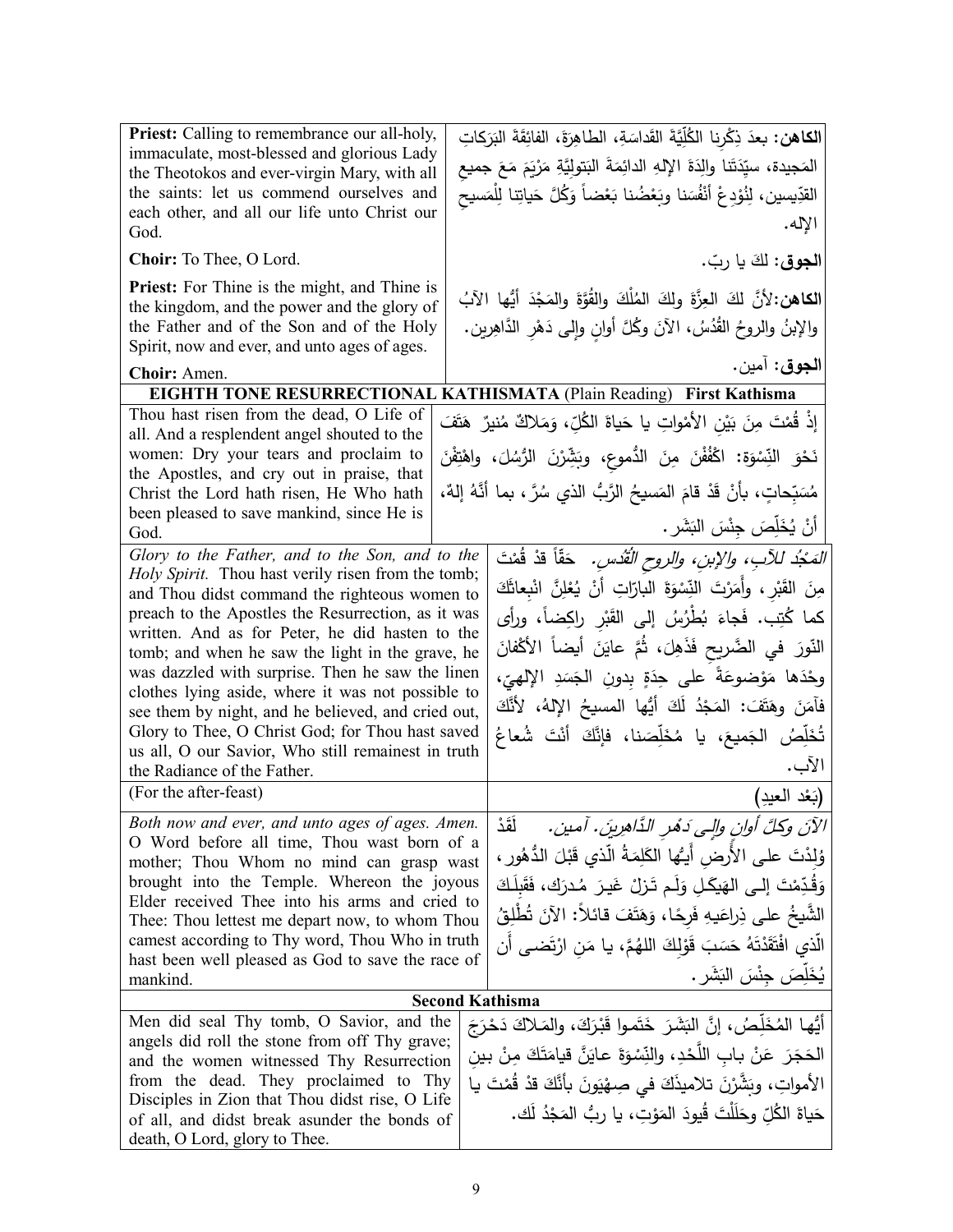| Glory to the Father, and to the Son, and to the<br>Holy Spirit. Verily, when the women came with<br>burial ointment, they heard from the grave an<br>angelic voice, saying: Cease your tears and receive<br>joy instead of sorrow; and cry in praise that Christ<br>the Lord is risen, Who being God was pleased to<br>save mankind.                                                                                                                                                     | <i>المَجْدُ للأَبِ، والابنِ، والروح القدسِ.</i> إنَّ النِّسْوةَ<br>لَمَّا وافيْنَ بِطُيوبِ الدَّفْنِ، سمِعْنَ مِنَ القبْرِ صَوْتاً<br>مَلائِكِيّاً قائلاً: اكفُفْنَ الدُّموعَ واقْبَلْنَ الفرَحَ عِوَضَ<br>الْحُزْنِ، واهْتِفْنَ مُسبّحاتٍ بأَنْ قدْ قامَ المَسيحُ الرَّبُّ،<br>الذي سُرَّ بما أنَّهُ إلهٌ، أنْ يُخلِّصَ جِنْسَ البشرِ .                                                                                                                     |  |
|------------------------------------------------------------------------------------------------------------------------------------------------------------------------------------------------------------------------------------------------------------------------------------------------------------------------------------------------------------------------------------------------------------------------------------------------------------------------------------------|--------------------------------------------------------------------------------------------------------------------------------------------------------------------------------------------------------------------------------------------------------------------------------------------------------------------------------------------------------------------------------------------------------------------------------------------------------------|--|
| (For the after-feast)                                                                                                                                                                                                                                                                                                                                                                                                                                                                    | (بَعْد العيدِ)                                                                                                                                                                                                                                                                                                                                                                                                                                               |  |
| Both now and ever, and unto ages of ages. Amen.<br>God most pure partaketh of purifications of the<br>Law to confirm to me that He hath from a Virgin<br>taken flesh: for lo, the Ancient of Days is a babe<br>for my sake. And Simeon, who was instructed in<br>these things, recognized in Him God revealed in<br>the flesh; as very Life he then embraced Him, and<br>in his old age cried out with joy: Let me depart<br>now, for I have seen Thee, O Thou Life of all<br>creatures. | الآنَ وكلَّ أوانِ والِي دهرِ الداهرينَ. آمين.<br>إِنَّ القِديمَ الأَيّامِ، صـارَ طِفْلاً لأجلـي، وَالإِلـهَ الفائقَ<br>الطُّهارة، خالَطَ غَيرَ  الطَّاهِرين، لِكَي يُحَقِّقَ الْجَسَدَ<br>الَّذي اتَّخَذَهُ مِنَ العَذراءِ. وَلَمّا ائْتُمِنَ سِمْعانُ على<br>هذِهِ الأسرارِ ، عَرَفَهُ إلهًا ظاهِرًا بالْجَسَد، فَقَبِلَهُ بِما<br>أَنَّهُ الحَياة، وَصَرَخَ مُبْتَهِجًا بِصَوتِ الشَّيخِ قـائلاً:<br>أَطْلِقْني لأَنِّي قَد أَبْصَرْتُكَ يا حَياةَ الكُلّ. |  |
| Third Kathisma for St. Julian and the After-feast                                                                                                                                                                                                                                                                                                                                                                                                                                        |                                                                                                                                                                                                                                                                                                                                                                                                                                                              |  |
| Thou wast revealed as a reason-endowed star, O<br>holy martyr, for thou didst remove the darkness of<br>confusion and oppression. Having filled the lamp<br>of thy soul with the oil of faith, thou didst<br>proclaim righteous discernment and ascended in<br>glory to the heavenly chamber. Supplicate, O great<br>Julian, for the salvation of those who praise thy<br>contest.                                                                                                       | ظَهَرْتَ كَوكَبًا عَقْلِيًّا أَيُّها القِدِّيسُ الشَّهِيدِ، لِأَنَّكَ<br>أَزَلْتَ قَتَامَ الضَّلالِ وَالطُّغْيانِ. وَلَمّا مَلأَتَ مِصْباحَ<br>نَفْسِكَ بِزَيتِ الإِيمانِ، أَعْلَنْتَ اسْتِقامَةَ الرَّأْيِ،<br>وَارْتَقَيتَ بِمَجْدٍ إلى الخِدْرِ السَّماويِّ، مُبْتَهِلاً يا إِيليانُ<br>العَظيمُ في خَلاصٍ مُقَرّظِي جِهادِك.                                                                                                                             |  |
| Glory to the Father and to the Son and to the Holy<br>Spirit. O Saint Julian, quickly rescue and save us,<br>who praise thee, from various hardships and<br>sorrows, for thou didst acquire grace from God the<br>Creator to have compassion on those who take<br>refuge in thee with faith. Continue to intercede<br>with Him, for those who seek thy protection.                                                                                                                       | <i>الممجدُ للآبِ، والابنِ، والروح القُدْس.</i> سَرِيعًا أَدْرِكْنا<br>أَيُّها القِدِّيسُ إِيلِيان، وَأَنْقِذْنا نَحنُ مادِحِيكَ، مِنْ أنواع<br>الشَّدائدِ وَالأَحزانِ، لأَنَّكَ نِلْتَ نِعمةً عِندَ الإِلهِ<br>الخالِق، لِتَسْتَعْطِفَهُ عَلى المُلْتَجِئِينَ إِلَيكَ بِإِيمانِ.<br>فَواصِلْ إِلَيهِ الإِسْتِشفاعَ، مِنْ أَجْلِ الطَّالِبِينَ وِقايَتَكَ.                                                                                                    |  |
| Both now and ever and unto ages of ages.<br>Amen. O Simeon, when thou heldest in thine<br>elderly arms the Babe in the flesh born of a<br>Mother who knew not man, the Lord, even<br>Christ our God, thou wast given word of thy<br>departure in glory and the ever-flowing grace to<br>work awesome wonders. And, therefore, we all<br>glorify thee, as it is meet and right.                                                                                                           | الآنَ وكُلَّ أُوانِ وإلى دَهْرِ الداهرِينَ. آمين. ۖ لَقَدْ قَبِلْتَ<br>يا سِمْعانُ عَلى ذِراعِ الشَّيخُوخة، المَسيحَ إلهَنا الصّائِرَ<br>طِفلاً بالجَسد، مِنْ أُمِّ لَم تَعرفْ رُجُلاً. فَأَحْرَزْتَ غايَتَكَ،<br>بِالْخُرُوجِ بِمَجْدٍ، وَنِلْتَ نِعْمَةَ الْعَجائِبِ الَّتِي لا تَنْفَد.<br>فَلِذلِكَ نُمَجِّدُكَ كُلَّنا بِحَقِّ واجِب.                                                                                                                   |  |
| <b>EVLOGETARIA (BENEDICTIONS) IN TONE FIVE</b>                                                                                                                                                                                                                                                                                                                                                                                                                                           |                                                                                                                                                                                                                                                                                                                                                                                                                                                              |  |
| Blessed art Thou, O Lord; teach me Thy statutes.<br>The company of the Angels was amazed when<br>they beheld Thee numbered among the dead. Yet<br>Thyself, O Savior, destroyed the power of death,<br>with Thee raising up Adam and releasing all men<br>from Hell.<br>Blessed art Thou, O Lord; teach me Thy statutes.                                                                                                                                                                  | مُ <i>بازِكٌ أنتَ ياربُ عَلَّفِنى حُقوقَك.</i> جمْعُ المَلائكةِ<br>انْذَهَلَ مُتَحَيِّراً، عِنْدَ مُشاهَدَتِهِمْ إِيّاكَ مَحْسوباً بينَ<br>الأمواتِ أَيُّها المُخَلِّص، وداحِضاً قُوَّةَ المَوتِ،<br>ومُنْهضاً آدَمَ مَعَكَ، ومُعْتِقاً إيّانا مِنَ الجَحيم كافةً.<br>مُ <i>بارَكٌ أنتَ يا ربُّ عَلَّفِنى حُقوقَك.</i> المَلاكُ اللامِعُ                                                                                                                     |  |
|                                                                                                                                                                                                                                                                                                                                                                                                                                                                                          |                                                                                                                                                                                                                                                                                                                                                                                                                                                              |  |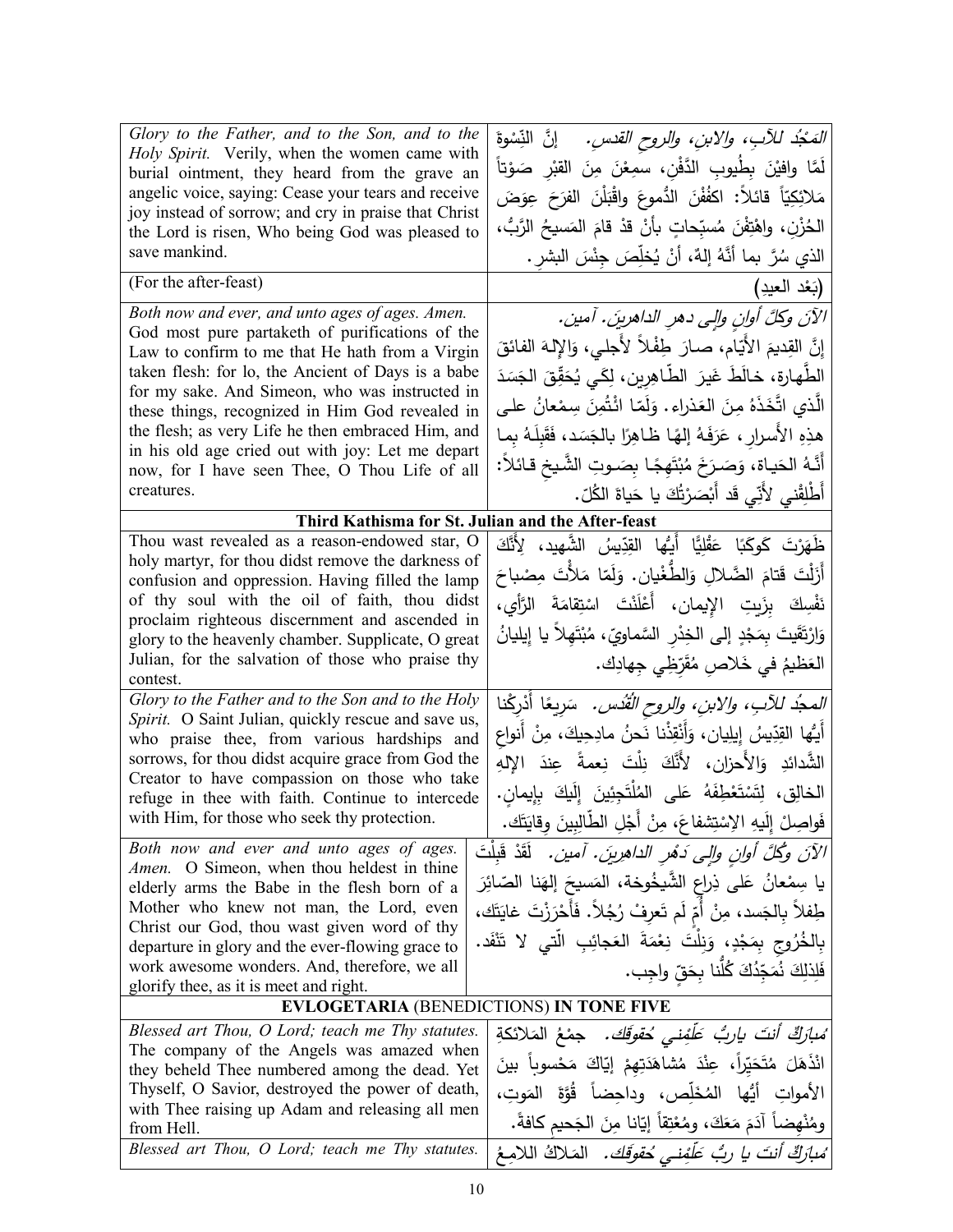| Wherefore, O Women Disciples, do ye mingle                                                              | عِنْدَ القَبْرِ تَفَوَّهَ نَحْوَ حامِلاتِ الطَّيبِ قـائِلاً: لِـمَ                 |
|---------------------------------------------------------------------------------------------------------|------------------------------------------------------------------------------------|
| sweet-smelling spices with your tears of pity? The<br>radiant Angel within the sepulcher cried unto the | تَمْزُجْنَ الطَّيوبَ بالدُّموعِ، بِتَرَبٍّ يا تِلْميذات؟ أنظُرْنَ                  |
| Myrrh-bearing Women: Behold the grave, and                                                              | اللَّحْدَ وافْرَحْنَ، لأَنَّ المُخَلِّصَ قَدْ قامَ مِنَ القَبْرِ .                 |
| understand, for the Savior is risen from the tomb.                                                      |                                                                                    |
| Blessed art Thou, O Lord; teach me Thy statutes.<br>Very early in the morning, did the Myrrh-bearing    | مُ <i>بازڭ أنتَ يا ربُّ عَلَّفِنى حُقوقَك.</i> إنَّ حامِلاتِ                       |
| Women run lamenting unto Thy tomb. But an                                                               | الطِّيبِ سَحَراً جِداً، سارَعْنَ إِلَى قَبْرِكَ نائِحاتٍ. إِلاَّ                   |
| Angel came toward them, saying: The time for                                                            | أَنَّ المَلاكَ وقَفَ بِهِنَّ، وقالَ لَهُنَّ: زمانُ النَّوْحِ قَدْ                  |
| lamentation is passed; weep not, but announce                                                           |                                                                                    |
| unto the Apostles the Resurrection.                                                                     | كَفَّ وبَطَلَ فَلا تَبْكينَ، بلْ بَشِّرْنَ الرُّسُلَ بِالقِيامَة.                  |
| Blessed art Thou, O Lord; teach me Thy statutes.<br>The Myrrh-bearing Women mourned, as bearing         | ُ <i>مْبارَكٌ أَنتَ يا ربُّ عَلَّفِني حُقوقَك.</i> إنَّ النِّسْوَةَ حامِلاتِ       |
| spices they drew near Thy tomb, O Savior. But                                                           | الطِّيبِ، وافَيْنَ بـالحَنوطِ إلـى قَبْـركَ أَيُّهـا المُخَلِّـص.                  |
| the Angel spake unto them, saying: Why number                                                           | فَسَمِعْنَ مَلاكاً مُتَنَغِّماً نَحْوَهُنَّ قائلاً: لِمَ تَحْسِبْنَ الْحَيَّ       |
| ye the living among the dead? In that He is God                                                         |                                                                                    |
| He is risen from the grave.                                                                             | مَعَ المَوْتي؟ فَبِما أَنَّهُ إِلهٌ، قَدْ قامَ مِنَ القَبْرِ ناهِضاً.              |
| Glory to the Father, and to the Son, and to the<br>Holy Spirit. We adore the Father, as also His        | الْمَجْدُ للآبِ، والابن، والتروحِ الْقُدْسِ. ۚ نَسْجُدُ لِلآبِ،                    |
| Son, and the Holy Spirit, the Holy Trinity in                                                           | ولابْنِهِ، ولروح قُدْسِهِ، ثالوثاً قدُّوساً في جَوْهرٍ واحِدٍ،                     |
| one Essence, crying with the Seraphim: Holy,                                                            | هاتِفينَ مَعَ السّارافيم: قُدّوسٌ، قُدّوسٌ، قُدّوسٌ أنتَ يا رَبّ.                  |
| holy, holy art Thou, O Lord.<br>Both now and ever, and unto ages of ages.                               |                                                                                    |
| Amen. In that thou didst bear the Giver of                                                              | الآنَ وكُلَّ أُوانِ وإلى دَهْرِ الداهِرِينَ، أَمين. ۚ أَيَّتُها الْعَذْراءُ،       |
| Life, O Virgin, thou didst redeem Adam from                                                             | لَـقَدْ وَلَـدْتِ مُعْطِـىَ الحَيـاة، وأَنْقَـذْتِ آدَمَ مِـنَ الخَطيئـة،          |
| sin, and didst give to Eve joy in place of                                                              | ومَنَحْتِ حَوّاءَ الفَرَحَ عِوَضَ الحُزْنِ، لَكِنَّ الإِلـهَ والإِنْسانَ           |
| sadness; and He who was incarnate of thee,<br>both God and man, hath restored to life those             | الْمُتَجَسِّدَ مِنْكِ، أَرْشَدَهُما إِلَى الْحَياةِ الَّتِي قَدْ تَهَوَّرا مِنْها. |
| who had fallen therefrom.                                                                               |                                                                                    |
| Alleluia, Alleluia, Alleluia. Glory to Thee, O God.                                                     | هَلِلوبِيا، هَلِلوبِيا، هَلِلوبِيا، المَجْدُ لَكَ يا الله. (ثلاثاً)                |
| (THRICE)                                                                                                | يا إلهَنا ورجاءَنا لكَ المَجْد.                                                    |
| O our God and our Hope, glory to Thee!                                                                  | THE LITTLE LITANY                                                                  |
| Priest: Again and again, in peace, let us pray                                                          | ا <b>لكاهن:</b> أيْضاً وأيْضاً بِسَلامِ إلى الرَّبِّ نَطْلُب.                      |
| to the Lord.                                                                                            |                                                                                    |
| Choir: Lord, have mercy.                                                                                | ا <b>لجوق</b> : يا ربُّ ارْحَمْ.                                                   |
| Priest: Help us; save us; have mercy on us;                                                             | الكاهن: أَعْضُدْ، وَخَلِّصْ، وارْحَمْ، واحفَظْنا يا اللهُ بنِعْمَتِكَ.             |
| and keep us, O God, by Thy grace.<br>Choir: Lord, have mercy.                                           | ا <b>لجوق</b> : يا ربُّ ارْحَمْ.                                                   |
| <b>Priest:</b> Calling to remembrance our all-holy,                                                     |                                                                                    |
| immaculate, most-blessed and glorious Lady                                                              | ا <b>لكاهن:</b> بعدَ ذِكْرِنا الكُلِّيَّةَ القَداسَةِ، الطاهِرَةَ، الفائِقَةَ      |
| the Theotokos and ever-virgin Mary, with all                                                            | البَرَكاتِ المَجيدة، سيّدَتَنا والِدَةَ الإِلهِ الدائِمَةَ البَتولِيَّةِ مَرْيَمَ  |
| the saints: let us commend ourselves and each<br>other, and all our life unto Christ our God.           | مَعَ جميع القدِّيسين، لِنودِعْ أَنفُسَنا وبَعْضُنا بَعْضاً وَكُلَّ                 |
| Choir: To Thee, O Lord.                                                                                 | حَياتِنا لِلمَسيحِ الإِله.                                                         |
| <b>Priest:</b> For blessed is Thy Name, and glorified                                                   |                                                                                    |
| is Thy kingdom of the Father and of the Son                                                             | ا <b>لجوق</b> : لكَ يا رب.                                                         |
| and of the Holy Spirit, now and ever, and unto                                                          | ا <b>لكاهن:</b> 'لأنَّ اسْمَكَ مُبارَكٌ ومُلْكَكَ مُمَجَّدٌ أَيُّها الآبُ والإبنُ  |
| ages of ages.                                                                                           | والروحُ القُدُس، الآنَ وكلَّ أوانِ وإلى دَهْرِ الدَّاهِرين.                        |
| Choir: Amen.                                                                                            |                                                                                    |
|                                                                                                         | الجوق: آمين.                                                                       |
|                                                                                                         | <b>EIGHTH TONE RESURRECTIONAL HYPAKOE (Plain Reading)</b>                          |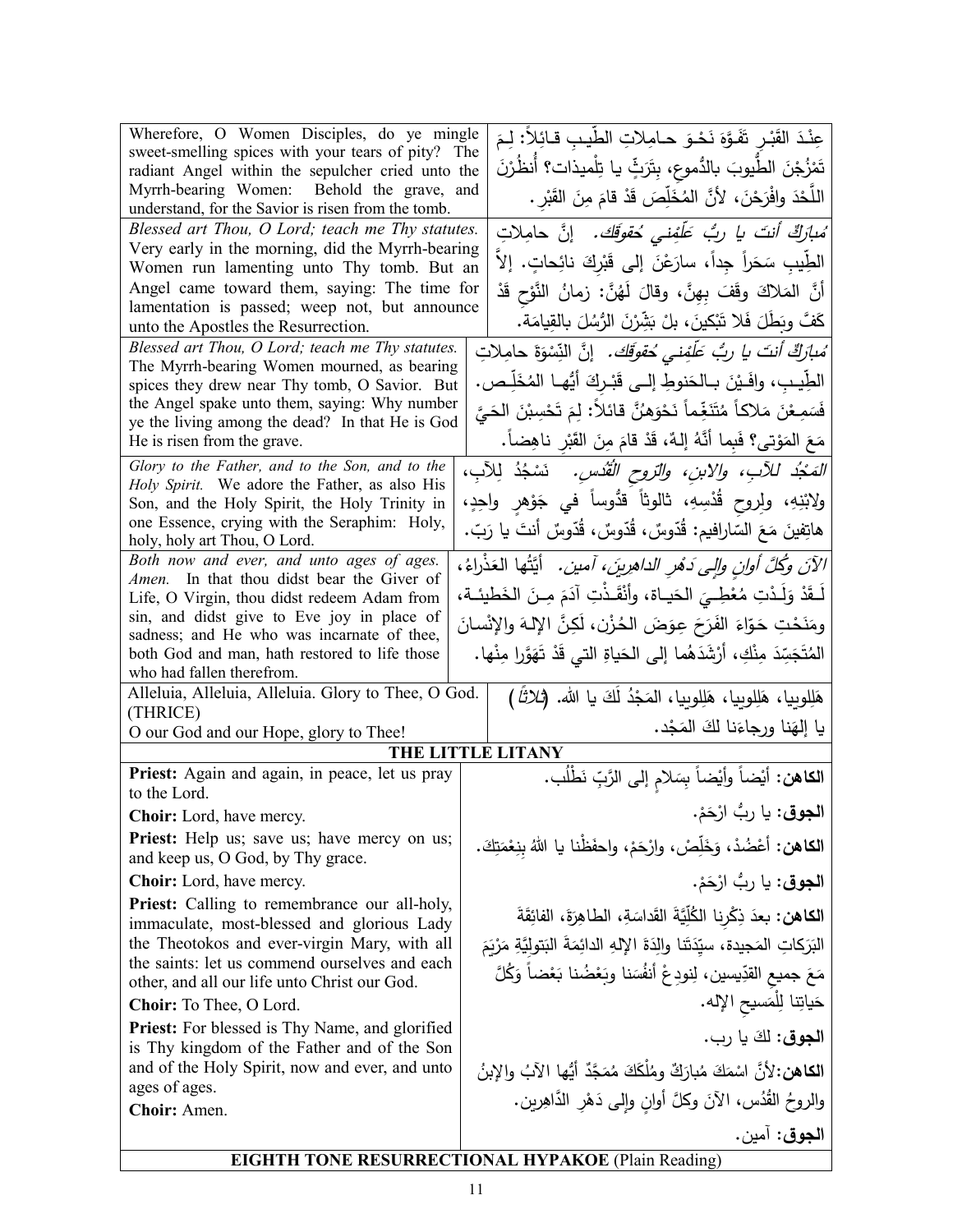|                                                    | The ointment-bearing women came to the tomb of<br>the Life-giver, seeking among the dead the Lord<br>Who is not dead; and when they received the glad | إنَّ حــامِلاتِ الطِّيــبِ حَضَــرْنَ إلــي قَبْــرِ الواهِــبِ<br>الحَياة، طالِباتٍ في الأمواتِ السَّيِّدَ غَيرَ المائِتِ. وإذْ |
|----------------------------------------------------|-------------------------------------------------------------------------------------------------------------------------------------------------------|----------------------------------------------------------------------------------------------------------------------------------|
| tidings from the angels, they preached to the      |                                                                                                                                                       | قَبِلْنَ بَشائِرَ الفَرَحِ مِنَ المَـلاكِ، بَشَّرْنَ الرُّسُلَ بِأَنَّ                                                           |
| Apostles that the Lord hath risen, and granted the |                                                                                                                                                       | الرَّبَّ قَدْ قامَ، مانِحاً العالَمَ الرَّحْمَةَ العُظْمي.                                                                       |
|                                                    | world the Great Mercy.                                                                                                                                | EIGHTH TONE RESURRECTIONAL ANABATHMOI (Plain Reading) First Antiphony                                                            |
| $^{+}$                                             | From my youth the enemy hath tempted me                                                                                                               |                                                                                                                                  |
|                                                    | and with temptations hath he beguiled me.                                                                                                             | + إنَّ العَدوَّ منذُ شَبابي يُجَرِّبُني وبِاللَّذاتِ يُلْهِبُني،                                                                 |
|                                                    | But I, O Lord, trusting in Thee, have rejected                                                                                                        | وأنا باتِّكالـي عليْكَ يا رَبُّ أَقْهَرُهُ مُخْزِياً إِيّاهُ.                                                                    |
|                                                    | him in shame.                                                                                                                                         | + إنَّ الـذينَ يُبغِضــونَ صِـــهيونَ يَصــيرونَ نَظيــرَ                                                                        |
| $^{+}$                                             | They who hate Zion shall become like grass<br>before it is pulled up; for Christ shall cut                                                            | العُشْبِ قَبْلَ أَنْ يُقْلَعَ، لأَنَّ المَسيحَ سَيَقْطَعُ بِمِفْصَلِ                                                             |
|                                                    | down their necks with the scythe of torment.                                                                                                          | العَذاب أَعْناقَهُم.                                                                                                             |
| $^+$                                               | Glory to the Father, and to the Son, and to the<br>Holy Spirit: both now and ever, and unto ages                                                      | + المجدُ للأبِ، والإبنِ، والروحِ القُدُسِ، الآنَ وكلَّ                                                                           |
|                                                    | of ages. Amen. Verily in the Holy Spirit all                                                                                                          | أُوانِ وإلى دهرِ الداهرين، آمين. ۖ إنَّـهُ بـالروحِ القُدُسِ                                                                     |
|                                                    | shall live; for He is the Light of Light, a great                                                                                                     | يَحْيا الكلُّ، وهو نورٌ مِنْ نورٍ ، إلـهٌ عظيمٌ، فَلنُسبِّحْهُ                                                                   |
|                                                    | God. Let us, therefore, praise Him with the                                                                                                           |                                                                                                                                  |
|                                                    | Father and the Word.                                                                                                                                  | مع الآبِ والكَلِمَة.                                                                                                             |
|                                                    | Yea, let my humble heart be lighted by Thy                                                                                                            | <b>Second Antiphony</b>                                                                                                          |
|                                                    | fear, lest it rise and fall from Thee, O all-                                                                                                         | + لِيستَتِرْ  قَلْبِي  المُتَّضِعُ بِخَوْفِكَ لِئَلاّ يَرْتَفِعَ فَتُخْفِضَهُ                                                    |
|                                                    | compassionate One.                                                                                                                                    | يا كُلِّيَّ الرأفَةِ.                                                                                                            |
| $^+$                                               | He that trusteth in the Lord shall not fear                                                                                                           | + إنَّ الواضِـعَ اتِّكالَــهُ علــى الـرَّبِّ لا يَخْشــى عنـدما                                                                 |
|                                                    | when God shall judge all with tormenting<br>fire.                                                                                                     | يدينُ اللهُ الكلَّ بالنار مُعذِّباً.                                                                                             |
| $^{+}$                                             | Glory to the Father, and to the Son, and to                                                                                                           | + المجدُ للآبِ، والإبنِ، والروح القُدُسِ، الآنَ وكلَّ                                                                            |
|                                                    | the Holy Spirit: both now and ever, and unto                                                                                                          | <i>أوانِ وإلى دهرِ الداهرين، آمين.</i> إنَّهُ بالروح القُدُسِ                                                                    |
|                                                    | ages of ages. Amen. Verily, by the Holy<br>Spirit every divine one seeth and uttereth                                                                 | كُلُّ إلهيِّ يَنْظُرُ ويَنْطِقُ بِالْمُقْبِلاتِ، ويَصْنَعُ آياتٍ                                                                 |
|                                                    | things to be, and performeth heavenly                                                                                                                 | عُلْوِيَّةً، فإِنهُ يُرَتَّلُ لِإِلهٍ واحدٍ في ثَلاثَةٍ، لأَنَّ اللاهوتَ                                                         |
|                                                    | wonders; for he singeth to one God in three;                                                                                                          | وإِنْ كَانَ ذَا ثَلاثَةِ أَنوارٍ ، إِلاَّ أَنَّهُ مُوَحَّدُ الرئاسة.                                                             |
|                                                    | for the Godhead, albeit of three Lights, is<br>one in Leadership.                                                                                     |                                                                                                                                  |
|                                                    |                                                                                                                                                       | <b>Third Antiphony</b>                                                                                                           |
| $^{+}$                                             | To Thee have I cried, O Lord. Listen and turn                                                                                                         | + إليكَ صَرَخْتُ يا ربُّ فَأَصْـغ، وأَمِـلْ أَذُنَيْكَ نَحْوِي                                                                   |
|                                                    | Thine ear towards me when I shout. Purify                                                                                                             | عندَما أَهْتِفُ إِليكَ. طَهِّرْنِي قبلَ أَنْ تَنْقُلَني مِنْ هُنا.                                                               |
| $^{+}$                                             | me before Thou raisest me from this place.<br>Verily, everyone shall return and disappear in                                                          | + كلُّ واحدٍ يَرْجِعُ مُخْتفيــاً إلــي أُمِّــهِ النّــي هــيَ                                                                  |
|                                                    | his mother the earth, and shall be dissolved at                                                                                                       |                                                                                                                                  |
|                                                    | once, to receive either honors or punishments                                                                                                         | الأرضُ، فَيَنْحَـلُ حــالاً ليأخُــذَ إمّــا كَرامــاتٍ وإمَّــا                                                                 |
|                                                    | as reward for what he hath done in his                                                                                                                | عُقوباتٍ جَزاءً عمَّا صَنَعَهُ في حياتِهِ.                                                                                       |
| $^+$                                               | lifetime.<br>Glory to the Father, and to the Son, and to the                                                                                          | + المجدُ للآبِ، والإبنِ، والروحِ الْقُدُسِ، الآنَ وكِلَّ                                                                         |
|                                                    | Holy Spirit: both now and ever, and unto ages                                                                                                         | <i>أوانِ والٍى دهرِ الداهرين، آمين.</i> إنَّهُ بـالروح القُدُسِ                                                                  |
|                                                    | of ages. Amen.<br>Verily, through the Holy                                                                                                            | الـتَّكَلَّمُ فـى اللاهـوتِ الواحِـدِ المُثلَّـثِ التَّقْـديسِ، لأنَّ                                                            |
|                                                    | Spirit one speaketh of the Godhead, the One,<br>the Thrice-Holy; for from the Father, Who is                                                          | الآبَ، الذي هو غيرُ مُبْتَدِئٍ، صَدَرَ مِنْهُ الابنُ مُنْذُ                                                                      |
|                                                    | without beginning, the Son did proceed                                                                                                                | الأزلِ، والرّوحُ المُعادِلُ لَهُما في الصُّورةِ والجَلْسَةِ قد                                                                   |
|                                                    | without time. And the Spirit, Who is Their                                                                                                            | أَشْرَقَ مِنَ الْأَبِ معاً.                                                                                                      |
|                                                    | equal in appearance and on the throne, hath<br>shone forth from the Father likewise.                                                                  |                                                                                                                                  |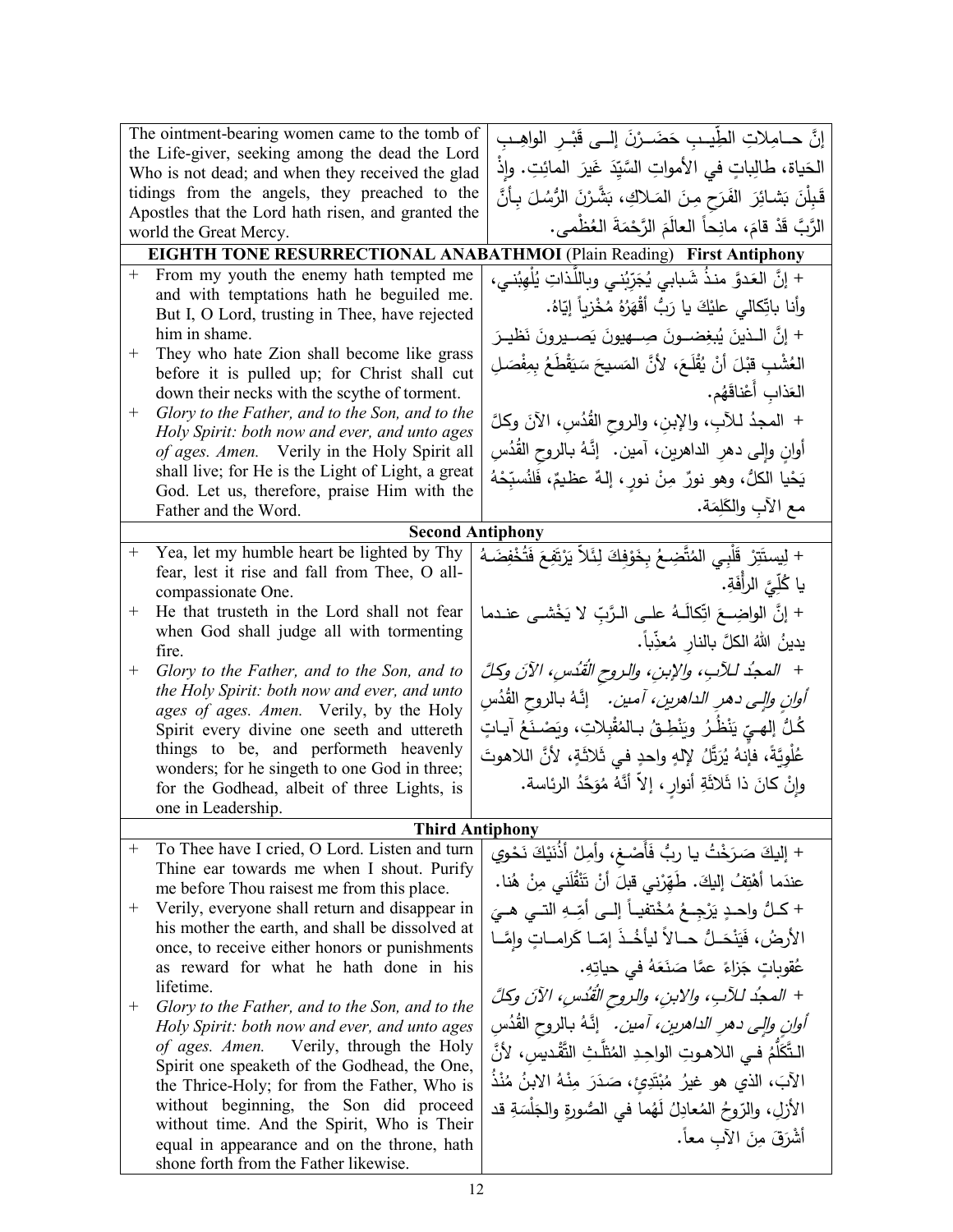| <b>Fourth Antiphony</b>                                                                    |                                                                              |  |
|--------------------------------------------------------------------------------------------|------------------------------------------------------------------------------|--|
| Behold, how good and how beautiful<br>$^{+}$                                               | + هُوَذا ما أحسَنَ وما أَجْمَلَ أَنْ تَسْكُنَ الإِخْوَةُ جِميعاً، لأَنَّ     |  |
| for the brethren to live together; for                                                     |                                                                              |  |
| of this did the Lord promise eternal                                                       | بِهَذا وَعَدَ الرَّبُّ بِحَياةٍ أَبَديَّةٍ.                                  |  |
| life.<br>Verily, He Who beautifieth the<br>$^{+}$                                          | + إنَّ المُجَمِّلَ أزهارَ الحَقْلِ يأمُرُ بأنَّهُ يجِبُ ألاَّ يَهْتَمَّ أحدٌ |  |
| flowers of the field commandeth that                                                       | بلباسهِ.                                                                     |  |
| no one take heed for his dress.                                                            | + المجدُ لـلأبِ، والإبـنِ، والـروح الْقُدُسِ، الآنَ وكـلَّ أوانِ             |  |
| Glory to the Father, and to the Son,<br>$^+$                                               |                                                                              |  |
| and to the Holy Spirit: both now and                                                       | والى دهر الداهرين، آمين.                                                     |  |
| ever, and unto ages of ages. Amen.                                                         | + إنَّ الرُّوحَ القُدُسَ هو العِلَّةُ الوحيدةُ لانْتِظام الخَليقةِ كُلِّها   |  |
| Verily, the Holy Spirit is the cause<br>$^{+}$<br>of all, and containeth in Himself the    | وفوزِها بالسَّلام، فإنَّهُ إلـهٌ مُساوٍ للأبِ، وحاوٍ بِذاتِهِ ائتِلافَ       |  |
| harmony of safety; for He is truly                                                         | السَّلامةِ، بما أنَّهُ مُساوِ للأبِ والإبنِ في الجَوْهَرِ حَقاً.             |  |
| equal to the Father and the Son in                                                         |                                                                              |  |
| substance.                                                                                 |                                                                              |  |
|                                                                                            | PROKEIMENON FOR THE RESURRECTION IN TONE EIGHT                               |  |
| The Lord shall reign forever, Thy God O<br>Zion, from generation to<br>generation.         | يَملُكُ الرَّبُّ إلى الأبدِ، إلَهُكِ يا صِهْيونُ إلى جيلٍ بعدَ جيل.          |  |
| (TWICE)                                                                                    | (مرتين)                                                                      |  |
| <b>Stichos:</b> Praise the Lord, O my soul.                                                | <b>زگيجك:</b> سبِّحي يا نفْسيَ الرَّبّ.                                      |  |
|                                                                                            |                                                                              |  |
| The Lord shall reign forever, Thy God O<br>Zion, from generation to generation.            | يَملَكُ الرَّبُّ إلى الأبدِ، إِلَهُكِ يا صِهْيونُ إلى جيلِ بعدَ جيل.         |  |
| <b>Deacon:</b> Let us pray to the Lord.                                                    | ا <b>لشماس:</b> إلى الرَّبِّ نَطْلُبِ.                                       |  |
| <b>Choir:</b> Lord, have mercy.                                                            |                                                                              |  |
| Priest: For Holy art Thou, O our God, Who                                                  | ا <b>لمرتل:</b> يا ربُّ ارْحَم.                                              |  |
| restest in the Holies, and unto Thee do we                                                 | ا <b>لكاهن:</b> لِأَنَّكَ قُدُّوسٌ أَنْتَ يا إِلهَنا، وفي القِدِّيسينَ       |  |
| ascribe glory to the Father and to the Son and to                                          | تَسْتَقِرُّ وتَسْتَرِيحُ، ولَكَ نُرسِلُ المَجْدَ أَيُّها الآبُ، والإِبْنُ،   |  |
| the Holy Spirit, now and ever, and unto ages of                                            | والرّوحُ القُدُس، الآنَ وكُلَّ أوانٍ وإلى دَهْرِ الداهِرينِ.                 |  |
| ages.<br>Chanter: Amen. Let everything that hath breath                                    |                                                                              |  |
| praise the Lord. (twice)                                                                   | ا <b>لمُرَتِّل:</b> آمين. كُـلُّ نَسَمَةٍ، فَلْتُسَبِّحِ الرَّبَّ. (مرتين)   |  |
| Praise ye God in His saints; praise Him in the firm                                        | سَبْحوا اللهَ في قُدِيسيهِ سَتَجوهُ في فَلَكِ قُوَّتِهِ .                    |  |
| foundation of His power.                                                                   |                                                                              |  |
| Let everything that hath breath praise the Lord.                                           | فَلْتُسَبِّحِ الرَّبَّ، كُـلُّ نَسَمَةٍ.                                     |  |
|                                                                                            | THE ELEVENTH EOTHINON GOSPEL                                                 |  |
| <b>Deacon:</b> And that we may be accounted<br>worthy to hear the Holy Gospel, let us pray | <b>الشماس:</b> مِنْ أَجْلِ أَنْ نَكونَ مُسْتَحِقِّينَ لِسَماع                |  |
| unto the Lord our God.                                                                     | الإِنْجِيلِ الْمُقَدَّسِ، إِلَى الرَّبِّ إِلهِنا نَطْلُبٍ.                   |  |
| <b>Choir:</b> Lord, have mercy. <i>(thrice)</i>                                            | ا <b>لمرتل:</b> يا رَبُّ ارْحَمْ. <i>(تْلاتْاً)</i>                          |  |
| <b>Deacon:</b> Wisdom! Attend! Let us hear the                                             | ا <b>لشماس:</b> الحِكْمَةُ، فَلْنَستَقِمْ ولْنَسْمَعِ الإِنْجيلَ المُقَدَّس. |  |
| Holy Gospel.                                                                               | ا <b>لكاهن:</b> السَّلامُ لِجَميعِكُم.                                       |  |
| <b>Priest:</b> Peace be to all.                                                            |                                                                              |  |
| <b>Choir:</b> And to thy spirit.                                                           | ا <b>لمرتل:</b> ولروحِكَ.                                                    |  |
| <b>Priest:</b> The Reading from the Holy Gospel                                            | ا <b>لكاهن:</b> فَصْلٌ شَرِيفٌ مِنْ بِشارَةِ القِدِّيسِ <b>يوحنا</b>         |  |
| according to Saint John. $(21:14-25)$                                                      | الإنْجيليّ البَشير والنِّلْميذِ الطَّاهِرِ .                                 |  |
| Choir: Glory to Thee, O Lord, glory to Thee.<br><b>Deacon:</b> Let us attend!              | ا <b>لمرتل:</b> المَجْدُ لَكَ يا رَبُّ المَجْدُ لَك.                         |  |
|                                                                                            | الشماس: لِنُصْغ!                                                             |  |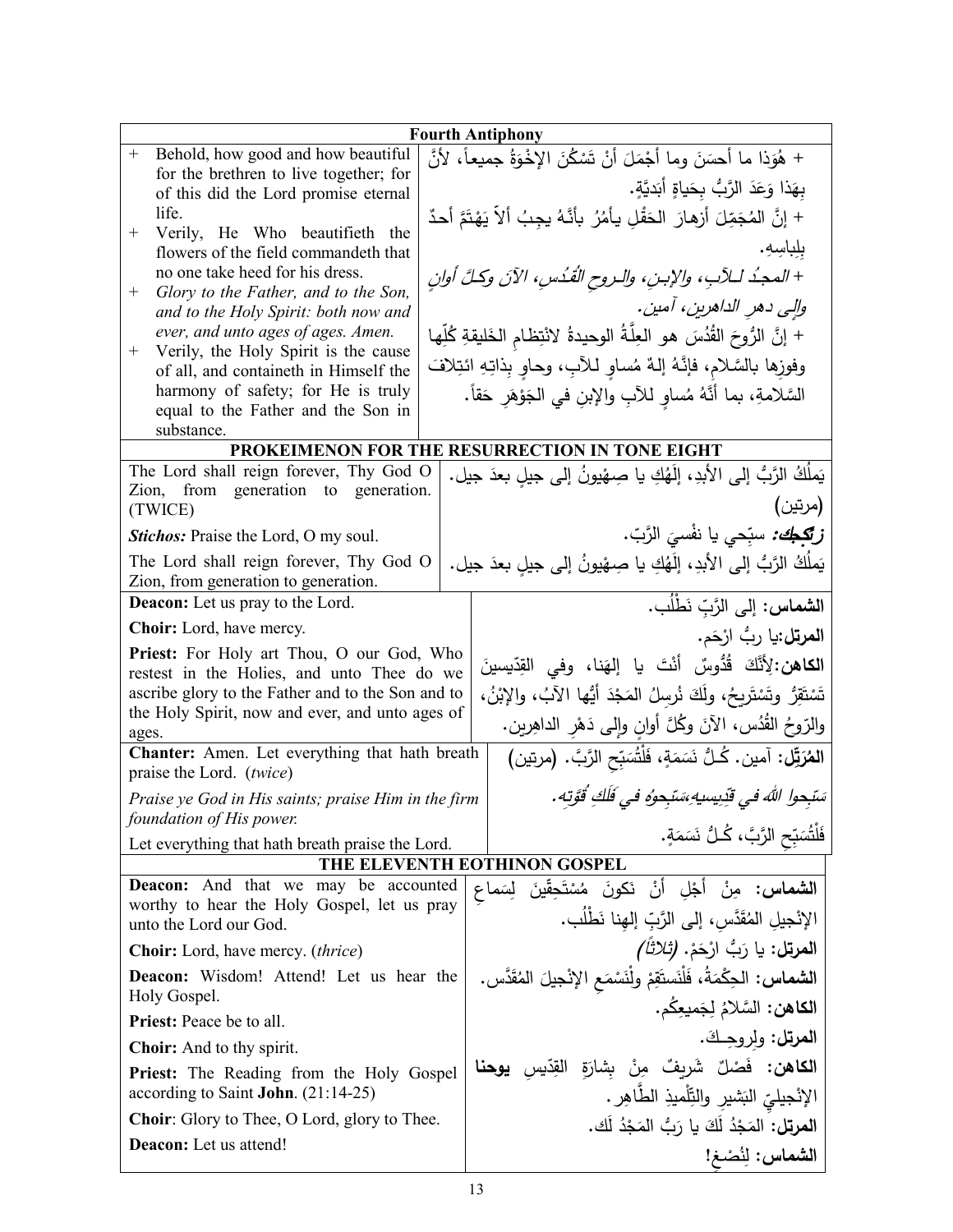| disciples after He was raised from the dead, and<br>مِن بَعدِ ما قامَ مِن بَينِ الأمواتِ ۖ وَقالَ لِسِمعانَ<br>said to Simon Peter, "Simon, son of Jonah, do you<br>بُطرُسَ: "يا سِمعانُ بنَ يونا، أَتُحِبُّني أَكثَرَ مِن<br>love Me more than these?" He said to Him, "Yes,<br>Lord; You know that I love You." Jesus said to<br>هَؤَلِاء؟"، قالَ لَهُ: "نَعَم يا ربّ، أنتَ تَعلَمُ أَنّي أَوَدُّك".<br>him, "Tend my lambs." A second time Jesus said<br>قالَ لَهُ: "ارْعَ حِملاني". ثُمَّ قالَ لَهُ ثانِيَةً: "يا سِمعانُ<br>to him, "Simon, son of Jonah, do you love Me?"<br>He said to Him, "Yes, Lord, You know that I love<br>بنَ يونا، أَتُحِبُّني؟"، قالَ لَهُ: "نَعَمْ يا ربُّ، أَنتَ تَعلَمُ<br>You." Jesus said to him, "Tend my sheep." Jesus<br>أَنِّي أَوَدُّك." قالَ لَهُ: "ارْعَ خِرافي." ثُمَّ قالَ لَهُ ثالِثَةً:<br>said to him a third time, "Simon, son of Jonah, do<br>you love Me?" Peter was grieved because He said<br>"يا سِمعانُ بْنَ يونا، أَتُحِبُّني؟" فَحَزِنَ بُطْرُسُ لأَنَّهُ<br>to him a third time, "Do you love me?" and he said<br>قالَ له ثالِثَةً "أَتَوَدُّني." فَقالَ لَهُ: "يا ربُّ، أنتَ تَعْلَمُ<br>to Him, "Lord, You know everything; You know<br>that I love You." Jesus said to him, "Tend My<br>كُلَّ شَيْءٍ، وَأَنتَ تَعلَمُ أَنّي أَوَدُّك." فَقالَ لَهُ: "ارْعَ<br>sheep. Truly, truly, I say to you, when you were<br>خِرافي. الحَقَّ الحَقَّ أَقولُ لَكَ إِذ كُنتَ شابًّا كُنتَ<br>young, you girded yourself and walked where you<br>تُمَنطِقُ نَفسَكَ وَتَذهَبُ حَيثُ تَشاءُ، فَإِذا شِختَ فَسَتَمُدُّ<br>would; but when you are old, you will stretch out<br>your hands, and another will gird you and carry<br>يَدَيكَ وَآخَرُ يُمَنطِقُكَ وَيَذهَبُ بِكَ حَيثُ لا تَشاء"،<br>you where you do not wish to go." (This was said<br>وَإِنَّما قالَ هَذا دالاً عَلى أَيَّةٍ مِيتَةٍ كانَ مُزمِعًا أَن<br>to show by what death Peter was to glorify God.)<br>And after this, He said to him, "Follow Me." Peter<br>يُمَجِّدَ اللَّهَ بِها. فَلَمَّا قالَ هَذا قالَ لَهُ: "انبَعنى".<br>turned and saw following them the disciple whom<br>فَالنَّفَتَ بُطْرُسُ، فَرَأَى النِّلميذَ الذي كانَ يَسوعُ يُحِبُّهُ<br>Jesus loved, who had lain close to His breast at the<br>supper and had said, "Lord, who is it that is going<br>يَتَبَعُهُ، وَهوَ الذي كانَ اتَّكَأَ في العَشاءِ عَلى صَدرِهِ<br>to betray you?" When Peter saw him, he said to<br>وَقَالَ "يا ربُّ، مَنِ الذي يُسلِمُك." فَلَمَّا رَآهُ بُطرُسُ،<br>Jesus, "Lord, what about this man?" Jesus said to<br>him, "If it is my will that he remain until I come,<br>قالَ لِيَسوعَ: "يا ربُّ، ما لِهَذا؟"، قالَ لَهُ يَسوعُ "إنْ<br>what is that to you? Follow Me!" The saying<br>شِئْتُ أَنْ يَتْبُتَ إِلَى أَنْ أَجِيءَ، فَماذا لَكَ؟ أَنتَ<br>spread abroad among the brethren that this disciple<br>was not to die; yet Jesus did not say to him that he<br>اتْبَعْني." فَذاعَت هَذِهِ الْكَلِمَةُ فيما بَينَ الإِخْوَةِ أَنَّ ذَلِكَ<br>was not to die, but, "If it is my will that he remain<br>النِّلميذَ لا يَموتُ، وَلَم يَقُل يَسوعُ إِنَّهُ لا يَموتُ بَلْ "إِنْ<br>until I come, what is that to you?" This is the<br>شِئتُ أَنْ يَثبُتَ إِلَى أَنْ أَجِيءَ فَماذا لَكَ؟" هَذا هُوَ<br>disciple who is bearing witness to these things,<br>and who has written these things; and we know<br>النِّلميذُ الشَّاهِدُ بِهَذِهِ الأُمورِ والكاتِبُ لَها، وَقَد عَلِمنا<br>that his testimony is true. But there are also many<br>أَنَّ شَهادَتَهُ حَقٌّ. وَأَشياءُ أُخَرُ كَثيرَةٌ صَنَعَها يَسوعُ،<br>other things that Jesus did; were every one of them<br>to be written, I suppose that the world itself could<br>لَوْ أَنَّها كُتِبَت واحِدَةً فَواحِدِةً، لَما ظَنَنتُ العالَمَ يَسَعُ<br>not contain the books that would be written.<br>الصُّحُفَ المَكتوبَة. آمين.<br>Amen.<br>Choir: Glory to Thee, O Lord, glory to Thee.<br>ا <b>لمرتل:</b> المَجْدُ لَكَ يا رَبُّ، المَجْدُ لَك.<br>ا <b>لقارىء :</b> إذْ قَدْ رأينا قِيامَةَ المَسيح، فَلَنَسْجُدْ لِلرَّبِّ<br><b>Reader:</b><br>$\ln$<br>that<br>we<br>have<br>beheld<br>the<br>Resurrection of Christ, let us bow down before<br>القُدُّوسِّ، يَسوعَ المَعْصومِ مِنَ الخَطَأَ وحدَهُ. لِصَليبِكَ<br>the Holy Lord Jesus, the only sinless One. Thy<br>Cross do we adore, O Christ, and Thy holy<br>أَيُّها المَسيحُ نَسْجُدُ ولقِيامَتِكَ الْمُقَدَّسَةِ نُسَبِّحُ ونُمَجّدُ،<br>Resurrection we praise and glorify: for Thou<br>لأَنَّكَ أَنتَ هو إلهُنا وآخَرَ سواكَ لا نَعْرِفُ وبِاسْمِكَ<br>art our God, and we know none other beside<br>Thee; we call upon Thy Name. O come, all ye<br>نُسَمّى. هَلَمَّ يا مَعْشَرَ المؤمنينَ نَسْجُدْ لِقيامَةِ المَسيح<br>faithful, let us adore Christ's holy Resurrection.<br>المُقَدَّسة، لأَنَّ هوذا بالصليبِ قَدْ أَتى الفَرَحُ لِكُلِّ<br>For lo, through the Cross is joy come into all<br>the world. Ever blessing the Lord, let us sing<br>العالَمِ. لِنُبارِكِ الرَّبَّ في كلِّ حينٍ ونُسَبِّحْ قِيامَتَهُ، لأَنَّهُ |                                                            |                                                                          |
|--------------------------------------------------------------------------------------------------------------------------------------------------------------------------------------------------------------------------------------------------------------------------------------------------------------------------------------------------------------------------------------------------------------------------------------------------------------------------------------------------------------------------------------------------------------------------------------------------------------------------------------------------------------------------------------------------------------------------------------------------------------------------------------------------------------------------------------------------------------------------------------------------------------------------------------------------------------------------------------------------------------------------------------------------------------------------------------------------------------------------------------------------------------------------------------------------------------------------------------------------------------------------------------------------------------------------------------------------------------------------------------------------------------------------------------------------------------------------------------------------------------------------------------------------------------------------------------------------------------------------------------------------------------------------------------------------------------------------------------------------------------------------------------------------------------------------------------------------------------------------------------------------------------------------------------------------------------------------------------------------------------------------------------------------------------------------------------------------------------------------------------------------------------------------------------------------------------------------------------------------------------------------------------------------------------------------------------------------------------------------------------------------------------------------------------------------------------------------------------------------------------------------------------------------------------------------------------------------------------------------------------------------------------------------------------------------------------------------------------------------------------------------------------------------------------------------------------------------------------------------------------------------------------------------------------------------------------------------------------------------------------------------------------------------------------------------------------------------------------------------------------------------------------------------------------------------------------------------------------------------------------------------------------------------------------------------------------------------------------------------------------------------------------------------------------------------------------------------------------------------------------------------------------------------------------------------------------------------------------------------------------------------------------------------------------------------------------------------------------------------------------------------------------------------------------------------------------------------------------------------------------------------------------------------------------------------------------------------------------------------------------------------------------------------------------------------------------------------------------------------------------------------------------------------------------------------------------------------------------------------------------------------------------------------------------------------------------------------------------------------------------------------------------------------------------------------------------------------------------------------------------------------------------------------------------------------------------------------------------------------------------------------------------------------------------------------------------------------------------------------------------------------------------------------------------------------------------------------------------------------------------------------------------------------------------------------------------------------|------------------------------------------------------------|--------------------------------------------------------------------------|
|                                                                                                                                                                                                                                                                                                                                                                                                                                                                                                                                                                                                                                                                                                                                                                                                                                                                                                                                                                                                                                                                                                                                                                                                                                                                                                                                                                                                                                                                                                                                                                                                                                                                                                                                                                                                                                                                                                                                                                                                                                                                                                                                                                                                                                                                                                                                                                                                                                                                                                                                                                                                                                                                                                                                                                                                                                                                                                                                                                                                                                                                                                                                                                                                                                                                                                                                                                                                                                                                                                                                                                                                                                                                                                                                                                                                                                                                                                                                                                                                                                                                                                                                                                                                                                                                                                                                                                                                                                                                                                                                                                                                                                                                                                                                                                                                                                                                                                                                                                          | <b>Priest:</b> At that time, Jesus revealed Himself to His | ا <b>لكاهن:</b> في ذَلِكَ الزَّمانِ، أَظهَرَ يَسوعُ نَفسَهُ لِتَلاميذِهِ |
|                                                                                                                                                                                                                                                                                                                                                                                                                                                                                                                                                                                                                                                                                                                                                                                                                                                                                                                                                                                                                                                                                                                                                                                                                                                                                                                                                                                                                                                                                                                                                                                                                                                                                                                                                                                                                                                                                                                                                                                                                                                                                                                                                                                                                                                                                                                                                                                                                                                                                                                                                                                                                                                                                                                                                                                                                                                                                                                                                                                                                                                                                                                                                                                                                                                                                                                                                                                                                                                                                                                                                                                                                                                                                                                                                                                                                                                                                                                                                                                                                                                                                                                                                                                                                                                                                                                                                                                                                                                                                                                                                                                                                                                                                                                                                                                                                                                                                                                                                                          |                                                            |                                                                          |
|                                                                                                                                                                                                                                                                                                                                                                                                                                                                                                                                                                                                                                                                                                                                                                                                                                                                                                                                                                                                                                                                                                                                                                                                                                                                                                                                                                                                                                                                                                                                                                                                                                                                                                                                                                                                                                                                                                                                                                                                                                                                                                                                                                                                                                                                                                                                                                                                                                                                                                                                                                                                                                                                                                                                                                                                                                                                                                                                                                                                                                                                                                                                                                                                                                                                                                                                                                                                                                                                                                                                                                                                                                                                                                                                                                                                                                                                                                                                                                                                                                                                                                                                                                                                                                                                                                                                                                                                                                                                                                                                                                                                                                                                                                                                                                                                                                                                                                                                                                          |                                                            |                                                                          |
|                                                                                                                                                                                                                                                                                                                                                                                                                                                                                                                                                                                                                                                                                                                                                                                                                                                                                                                                                                                                                                                                                                                                                                                                                                                                                                                                                                                                                                                                                                                                                                                                                                                                                                                                                                                                                                                                                                                                                                                                                                                                                                                                                                                                                                                                                                                                                                                                                                                                                                                                                                                                                                                                                                                                                                                                                                                                                                                                                                                                                                                                                                                                                                                                                                                                                                                                                                                                                                                                                                                                                                                                                                                                                                                                                                                                                                                                                                                                                                                                                                                                                                                                                                                                                                                                                                                                                                                                                                                                                                                                                                                                                                                                                                                                                                                                                                                                                                                                                                          |                                                            |                                                                          |
|                                                                                                                                                                                                                                                                                                                                                                                                                                                                                                                                                                                                                                                                                                                                                                                                                                                                                                                                                                                                                                                                                                                                                                                                                                                                                                                                                                                                                                                                                                                                                                                                                                                                                                                                                                                                                                                                                                                                                                                                                                                                                                                                                                                                                                                                                                                                                                                                                                                                                                                                                                                                                                                                                                                                                                                                                                                                                                                                                                                                                                                                                                                                                                                                                                                                                                                                                                                                                                                                                                                                                                                                                                                                                                                                                                                                                                                                                                                                                                                                                                                                                                                                                                                                                                                                                                                                                                                                                                                                                                                                                                                                                                                                                                                                                                                                                                                                                                                                                                          |                                                            |                                                                          |
|                                                                                                                                                                                                                                                                                                                                                                                                                                                                                                                                                                                                                                                                                                                                                                                                                                                                                                                                                                                                                                                                                                                                                                                                                                                                                                                                                                                                                                                                                                                                                                                                                                                                                                                                                                                                                                                                                                                                                                                                                                                                                                                                                                                                                                                                                                                                                                                                                                                                                                                                                                                                                                                                                                                                                                                                                                                                                                                                                                                                                                                                                                                                                                                                                                                                                                                                                                                                                                                                                                                                                                                                                                                                                                                                                                                                                                                                                                                                                                                                                                                                                                                                                                                                                                                                                                                                                                                                                                                                                                                                                                                                                                                                                                                                                                                                                                                                                                                                                                          |                                                            |                                                                          |
|                                                                                                                                                                                                                                                                                                                                                                                                                                                                                                                                                                                                                                                                                                                                                                                                                                                                                                                                                                                                                                                                                                                                                                                                                                                                                                                                                                                                                                                                                                                                                                                                                                                                                                                                                                                                                                                                                                                                                                                                                                                                                                                                                                                                                                                                                                                                                                                                                                                                                                                                                                                                                                                                                                                                                                                                                                                                                                                                                                                                                                                                                                                                                                                                                                                                                                                                                                                                                                                                                                                                                                                                                                                                                                                                                                                                                                                                                                                                                                                                                                                                                                                                                                                                                                                                                                                                                                                                                                                                                                                                                                                                                                                                                                                                                                                                                                                                                                                                                                          |                                                            |                                                                          |
|                                                                                                                                                                                                                                                                                                                                                                                                                                                                                                                                                                                                                                                                                                                                                                                                                                                                                                                                                                                                                                                                                                                                                                                                                                                                                                                                                                                                                                                                                                                                                                                                                                                                                                                                                                                                                                                                                                                                                                                                                                                                                                                                                                                                                                                                                                                                                                                                                                                                                                                                                                                                                                                                                                                                                                                                                                                                                                                                                                                                                                                                                                                                                                                                                                                                                                                                                                                                                                                                                                                                                                                                                                                                                                                                                                                                                                                                                                                                                                                                                                                                                                                                                                                                                                                                                                                                                                                                                                                                                                                                                                                                                                                                                                                                                                                                                                                                                                                                                                          |                                                            |                                                                          |
|                                                                                                                                                                                                                                                                                                                                                                                                                                                                                                                                                                                                                                                                                                                                                                                                                                                                                                                                                                                                                                                                                                                                                                                                                                                                                                                                                                                                                                                                                                                                                                                                                                                                                                                                                                                                                                                                                                                                                                                                                                                                                                                                                                                                                                                                                                                                                                                                                                                                                                                                                                                                                                                                                                                                                                                                                                                                                                                                                                                                                                                                                                                                                                                                                                                                                                                                                                                                                                                                                                                                                                                                                                                                                                                                                                                                                                                                                                                                                                                                                                                                                                                                                                                                                                                                                                                                                                                                                                                                                                                                                                                                                                                                                                                                                                                                                                                                                                                                                                          |                                                            |                                                                          |
|                                                                                                                                                                                                                                                                                                                                                                                                                                                                                                                                                                                                                                                                                                                                                                                                                                                                                                                                                                                                                                                                                                                                                                                                                                                                                                                                                                                                                                                                                                                                                                                                                                                                                                                                                                                                                                                                                                                                                                                                                                                                                                                                                                                                                                                                                                                                                                                                                                                                                                                                                                                                                                                                                                                                                                                                                                                                                                                                                                                                                                                                                                                                                                                                                                                                                                                                                                                                                                                                                                                                                                                                                                                                                                                                                                                                                                                                                                                                                                                                                                                                                                                                                                                                                                                                                                                                                                                                                                                                                                                                                                                                                                                                                                                                                                                                                                                                                                                                                                          |                                                            |                                                                          |
|                                                                                                                                                                                                                                                                                                                                                                                                                                                                                                                                                                                                                                                                                                                                                                                                                                                                                                                                                                                                                                                                                                                                                                                                                                                                                                                                                                                                                                                                                                                                                                                                                                                                                                                                                                                                                                                                                                                                                                                                                                                                                                                                                                                                                                                                                                                                                                                                                                                                                                                                                                                                                                                                                                                                                                                                                                                                                                                                                                                                                                                                                                                                                                                                                                                                                                                                                                                                                                                                                                                                                                                                                                                                                                                                                                                                                                                                                                                                                                                                                                                                                                                                                                                                                                                                                                                                                                                                                                                                                                                                                                                                                                                                                                                                                                                                                                                                                                                                                                          |                                                            |                                                                          |
|                                                                                                                                                                                                                                                                                                                                                                                                                                                                                                                                                                                                                                                                                                                                                                                                                                                                                                                                                                                                                                                                                                                                                                                                                                                                                                                                                                                                                                                                                                                                                                                                                                                                                                                                                                                                                                                                                                                                                                                                                                                                                                                                                                                                                                                                                                                                                                                                                                                                                                                                                                                                                                                                                                                                                                                                                                                                                                                                                                                                                                                                                                                                                                                                                                                                                                                                                                                                                                                                                                                                                                                                                                                                                                                                                                                                                                                                                                                                                                                                                                                                                                                                                                                                                                                                                                                                                                                                                                                                                                                                                                                                                                                                                                                                                                                                                                                                                                                                                                          |                                                            |                                                                          |
|                                                                                                                                                                                                                                                                                                                                                                                                                                                                                                                                                                                                                                                                                                                                                                                                                                                                                                                                                                                                                                                                                                                                                                                                                                                                                                                                                                                                                                                                                                                                                                                                                                                                                                                                                                                                                                                                                                                                                                                                                                                                                                                                                                                                                                                                                                                                                                                                                                                                                                                                                                                                                                                                                                                                                                                                                                                                                                                                                                                                                                                                                                                                                                                                                                                                                                                                                                                                                                                                                                                                                                                                                                                                                                                                                                                                                                                                                                                                                                                                                                                                                                                                                                                                                                                                                                                                                                                                                                                                                                                                                                                                                                                                                                                                                                                                                                                                                                                                                                          |                                                            |                                                                          |
|                                                                                                                                                                                                                                                                                                                                                                                                                                                                                                                                                                                                                                                                                                                                                                                                                                                                                                                                                                                                                                                                                                                                                                                                                                                                                                                                                                                                                                                                                                                                                                                                                                                                                                                                                                                                                                                                                                                                                                                                                                                                                                                                                                                                                                                                                                                                                                                                                                                                                                                                                                                                                                                                                                                                                                                                                                                                                                                                                                                                                                                                                                                                                                                                                                                                                                                                                                                                                                                                                                                                                                                                                                                                                                                                                                                                                                                                                                                                                                                                                                                                                                                                                                                                                                                                                                                                                                                                                                                                                                                                                                                                                                                                                                                                                                                                                                                                                                                                                                          |                                                            |                                                                          |
|                                                                                                                                                                                                                                                                                                                                                                                                                                                                                                                                                                                                                                                                                                                                                                                                                                                                                                                                                                                                                                                                                                                                                                                                                                                                                                                                                                                                                                                                                                                                                                                                                                                                                                                                                                                                                                                                                                                                                                                                                                                                                                                                                                                                                                                                                                                                                                                                                                                                                                                                                                                                                                                                                                                                                                                                                                                                                                                                                                                                                                                                                                                                                                                                                                                                                                                                                                                                                                                                                                                                                                                                                                                                                                                                                                                                                                                                                                                                                                                                                                                                                                                                                                                                                                                                                                                                                                                                                                                                                                                                                                                                                                                                                                                                                                                                                                                                                                                                                                          |                                                            |                                                                          |
|                                                                                                                                                                                                                                                                                                                                                                                                                                                                                                                                                                                                                                                                                                                                                                                                                                                                                                                                                                                                                                                                                                                                                                                                                                                                                                                                                                                                                                                                                                                                                                                                                                                                                                                                                                                                                                                                                                                                                                                                                                                                                                                                                                                                                                                                                                                                                                                                                                                                                                                                                                                                                                                                                                                                                                                                                                                                                                                                                                                                                                                                                                                                                                                                                                                                                                                                                                                                                                                                                                                                                                                                                                                                                                                                                                                                                                                                                                                                                                                                                                                                                                                                                                                                                                                                                                                                                                                                                                                                                                                                                                                                                                                                                                                                                                                                                                                                                                                                                                          |                                                            |                                                                          |
|                                                                                                                                                                                                                                                                                                                                                                                                                                                                                                                                                                                                                                                                                                                                                                                                                                                                                                                                                                                                                                                                                                                                                                                                                                                                                                                                                                                                                                                                                                                                                                                                                                                                                                                                                                                                                                                                                                                                                                                                                                                                                                                                                                                                                                                                                                                                                                                                                                                                                                                                                                                                                                                                                                                                                                                                                                                                                                                                                                                                                                                                                                                                                                                                                                                                                                                                                                                                                                                                                                                                                                                                                                                                                                                                                                                                                                                                                                                                                                                                                                                                                                                                                                                                                                                                                                                                                                                                                                                                                                                                                                                                                                                                                                                                                                                                                                                                                                                                                                          |                                                            |                                                                          |
|                                                                                                                                                                                                                                                                                                                                                                                                                                                                                                                                                                                                                                                                                                                                                                                                                                                                                                                                                                                                                                                                                                                                                                                                                                                                                                                                                                                                                                                                                                                                                                                                                                                                                                                                                                                                                                                                                                                                                                                                                                                                                                                                                                                                                                                                                                                                                                                                                                                                                                                                                                                                                                                                                                                                                                                                                                                                                                                                                                                                                                                                                                                                                                                                                                                                                                                                                                                                                                                                                                                                                                                                                                                                                                                                                                                                                                                                                                                                                                                                                                                                                                                                                                                                                                                                                                                                                                                                                                                                                                                                                                                                                                                                                                                                                                                                                                                                                                                                                                          |                                                            |                                                                          |
|                                                                                                                                                                                                                                                                                                                                                                                                                                                                                                                                                                                                                                                                                                                                                                                                                                                                                                                                                                                                                                                                                                                                                                                                                                                                                                                                                                                                                                                                                                                                                                                                                                                                                                                                                                                                                                                                                                                                                                                                                                                                                                                                                                                                                                                                                                                                                                                                                                                                                                                                                                                                                                                                                                                                                                                                                                                                                                                                                                                                                                                                                                                                                                                                                                                                                                                                                                                                                                                                                                                                                                                                                                                                                                                                                                                                                                                                                                                                                                                                                                                                                                                                                                                                                                                                                                                                                                                                                                                                                                                                                                                                                                                                                                                                                                                                                                                                                                                                                                          |                                                            |                                                                          |
|                                                                                                                                                                                                                                                                                                                                                                                                                                                                                                                                                                                                                                                                                                                                                                                                                                                                                                                                                                                                                                                                                                                                                                                                                                                                                                                                                                                                                                                                                                                                                                                                                                                                                                                                                                                                                                                                                                                                                                                                                                                                                                                                                                                                                                                                                                                                                                                                                                                                                                                                                                                                                                                                                                                                                                                                                                                                                                                                                                                                                                                                                                                                                                                                                                                                                                                                                                                                                                                                                                                                                                                                                                                                                                                                                                                                                                                                                                                                                                                                                                                                                                                                                                                                                                                                                                                                                                                                                                                                                                                                                                                                                                                                                                                                                                                                                                                                                                                                                                          |                                                            |                                                                          |
|                                                                                                                                                                                                                                                                                                                                                                                                                                                                                                                                                                                                                                                                                                                                                                                                                                                                                                                                                                                                                                                                                                                                                                                                                                                                                                                                                                                                                                                                                                                                                                                                                                                                                                                                                                                                                                                                                                                                                                                                                                                                                                                                                                                                                                                                                                                                                                                                                                                                                                                                                                                                                                                                                                                                                                                                                                                                                                                                                                                                                                                                                                                                                                                                                                                                                                                                                                                                                                                                                                                                                                                                                                                                                                                                                                                                                                                                                                                                                                                                                                                                                                                                                                                                                                                                                                                                                                                                                                                                                                                                                                                                                                                                                                                                                                                                                                                                                                                                                                          |                                                            |                                                                          |
|                                                                                                                                                                                                                                                                                                                                                                                                                                                                                                                                                                                                                                                                                                                                                                                                                                                                                                                                                                                                                                                                                                                                                                                                                                                                                                                                                                                                                                                                                                                                                                                                                                                                                                                                                                                                                                                                                                                                                                                                                                                                                                                                                                                                                                                                                                                                                                                                                                                                                                                                                                                                                                                                                                                                                                                                                                                                                                                                                                                                                                                                                                                                                                                                                                                                                                                                                                                                                                                                                                                                                                                                                                                                                                                                                                                                                                                                                                                                                                                                                                                                                                                                                                                                                                                                                                                                                                                                                                                                                                                                                                                                                                                                                                                                                                                                                                                                                                                                                                          |                                                            |                                                                          |
|                                                                                                                                                                                                                                                                                                                                                                                                                                                                                                                                                                                                                                                                                                                                                                                                                                                                                                                                                                                                                                                                                                                                                                                                                                                                                                                                                                                                                                                                                                                                                                                                                                                                                                                                                                                                                                                                                                                                                                                                                                                                                                                                                                                                                                                                                                                                                                                                                                                                                                                                                                                                                                                                                                                                                                                                                                                                                                                                                                                                                                                                                                                                                                                                                                                                                                                                                                                                                                                                                                                                                                                                                                                                                                                                                                                                                                                                                                                                                                                                                                                                                                                                                                                                                                                                                                                                                                                                                                                                                                                                                                                                                                                                                                                                                                                                                                                                                                                                                                          |                                                            |                                                                          |
|                                                                                                                                                                                                                                                                                                                                                                                                                                                                                                                                                                                                                                                                                                                                                                                                                                                                                                                                                                                                                                                                                                                                                                                                                                                                                                                                                                                                                                                                                                                                                                                                                                                                                                                                                                                                                                                                                                                                                                                                                                                                                                                                                                                                                                                                                                                                                                                                                                                                                                                                                                                                                                                                                                                                                                                                                                                                                                                                                                                                                                                                                                                                                                                                                                                                                                                                                                                                                                                                                                                                                                                                                                                                                                                                                                                                                                                                                                                                                                                                                                                                                                                                                                                                                                                                                                                                                                                                                                                                                                                                                                                                                                                                                                                                                                                                                                                                                                                                                                          |                                                            |                                                                          |
|                                                                                                                                                                                                                                                                                                                                                                                                                                                                                                                                                                                                                                                                                                                                                                                                                                                                                                                                                                                                                                                                                                                                                                                                                                                                                                                                                                                                                                                                                                                                                                                                                                                                                                                                                                                                                                                                                                                                                                                                                                                                                                                                                                                                                                                                                                                                                                                                                                                                                                                                                                                                                                                                                                                                                                                                                                                                                                                                                                                                                                                                                                                                                                                                                                                                                                                                                                                                                                                                                                                                                                                                                                                                                                                                                                                                                                                                                                                                                                                                                                                                                                                                                                                                                                                                                                                                                                                                                                                                                                                                                                                                                                                                                                                                                                                                                                                                                                                                                                          |                                                            |                                                                          |
|                                                                                                                                                                                                                                                                                                                                                                                                                                                                                                                                                                                                                                                                                                                                                                                                                                                                                                                                                                                                                                                                                                                                                                                                                                                                                                                                                                                                                                                                                                                                                                                                                                                                                                                                                                                                                                                                                                                                                                                                                                                                                                                                                                                                                                                                                                                                                                                                                                                                                                                                                                                                                                                                                                                                                                                                                                                                                                                                                                                                                                                                                                                                                                                                                                                                                                                                                                                                                                                                                                                                                                                                                                                                                                                                                                                                                                                                                                                                                                                                                                                                                                                                                                                                                                                                                                                                                                                                                                                                                                                                                                                                                                                                                                                                                                                                                                                                                                                                                                          |                                                            |                                                                          |
|                                                                                                                                                                                                                                                                                                                                                                                                                                                                                                                                                                                                                                                                                                                                                                                                                                                                                                                                                                                                                                                                                                                                                                                                                                                                                                                                                                                                                                                                                                                                                                                                                                                                                                                                                                                                                                                                                                                                                                                                                                                                                                                                                                                                                                                                                                                                                                                                                                                                                                                                                                                                                                                                                                                                                                                                                                                                                                                                                                                                                                                                                                                                                                                                                                                                                                                                                                                                                                                                                                                                                                                                                                                                                                                                                                                                                                                                                                                                                                                                                                                                                                                                                                                                                                                                                                                                                                                                                                                                                                                                                                                                                                                                                                                                                                                                                                                                                                                                                                          |                                                            |                                                                          |
|                                                                                                                                                                                                                                                                                                                                                                                                                                                                                                                                                                                                                                                                                                                                                                                                                                                                                                                                                                                                                                                                                                                                                                                                                                                                                                                                                                                                                                                                                                                                                                                                                                                                                                                                                                                                                                                                                                                                                                                                                                                                                                                                                                                                                                                                                                                                                                                                                                                                                                                                                                                                                                                                                                                                                                                                                                                                                                                                                                                                                                                                                                                                                                                                                                                                                                                                                                                                                                                                                                                                                                                                                                                                                                                                                                                                                                                                                                                                                                                                                                                                                                                                                                                                                                                                                                                                                                                                                                                                                                                                                                                                                                                                                                                                                                                                                                                                                                                                                                          |                                                            |                                                                          |
|                                                                                                                                                                                                                                                                                                                                                                                                                                                                                                                                                                                                                                                                                                                                                                                                                                                                                                                                                                                                                                                                                                                                                                                                                                                                                                                                                                                                                                                                                                                                                                                                                                                                                                                                                                                                                                                                                                                                                                                                                                                                                                                                                                                                                                                                                                                                                                                                                                                                                                                                                                                                                                                                                                                                                                                                                                                                                                                                                                                                                                                                                                                                                                                                                                                                                                                                                                                                                                                                                                                                                                                                                                                                                                                                                                                                                                                                                                                                                                                                                                                                                                                                                                                                                                                                                                                                                                                                                                                                                                                                                                                                                                                                                                                                                                                                                                                                                                                                                                          |                                                            |                                                                          |
|                                                                                                                                                                                                                                                                                                                                                                                                                                                                                                                                                                                                                                                                                                                                                                                                                                                                                                                                                                                                                                                                                                                                                                                                                                                                                                                                                                                                                                                                                                                                                                                                                                                                                                                                                                                                                                                                                                                                                                                                                                                                                                                                                                                                                                                                                                                                                                                                                                                                                                                                                                                                                                                                                                                                                                                                                                                                                                                                                                                                                                                                                                                                                                                                                                                                                                                                                                                                                                                                                                                                                                                                                                                                                                                                                                                                                                                                                                                                                                                                                                                                                                                                                                                                                                                                                                                                                                                                                                                                                                                                                                                                                                                                                                                                                                                                                                                                                                                                                                          |                                                            |                                                                          |
|                                                                                                                                                                                                                                                                                                                                                                                                                                                                                                                                                                                                                                                                                                                                                                                                                                                                                                                                                                                                                                                                                                                                                                                                                                                                                                                                                                                                                                                                                                                                                                                                                                                                                                                                                                                                                                                                                                                                                                                                                                                                                                                                                                                                                                                                                                                                                                                                                                                                                                                                                                                                                                                                                                                                                                                                                                                                                                                                                                                                                                                                                                                                                                                                                                                                                                                                                                                                                                                                                                                                                                                                                                                                                                                                                                                                                                                                                                                                                                                                                                                                                                                                                                                                                                                                                                                                                                                                                                                                                                                                                                                                                                                                                                                                                                                                                                                                                                                                                                          |                                                            |                                                                          |
|                                                                                                                                                                                                                                                                                                                                                                                                                                                                                                                                                                                                                                                                                                                                                                                                                                                                                                                                                                                                                                                                                                                                                                                                                                                                                                                                                                                                                                                                                                                                                                                                                                                                                                                                                                                                                                                                                                                                                                                                                                                                                                                                                                                                                                                                                                                                                                                                                                                                                                                                                                                                                                                                                                                                                                                                                                                                                                                                                                                                                                                                                                                                                                                                                                                                                                                                                                                                                                                                                                                                                                                                                                                                                                                                                                                                                                                                                                                                                                                                                                                                                                                                                                                                                                                                                                                                                                                                                                                                                                                                                                                                                                                                                                                                                                                                                                                                                                                                                                          |                                                            |                                                                          |
|                                                                                                                                                                                                                                                                                                                                                                                                                                                                                                                                                                                                                                                                                                                                                                                                                                                                                                                                                                                                                                                                                                                                                                                                                                                                                                                                                                                                                                                                                                                                                                                                                                                                                                                                                                                                                                                                                                                                                                                                                                                                                                                                                                                                                                                                                                                                                                                                                                                                                                                                                                                                                                                                                                                                                                                                                                                                                                                                                                                                                                                                                                                                                                                                                                                                                                                                                                                                                                                                                                                                                                                                                                                                                                                                                                                                                                                                                                                                                                                                                                                                                                                                                                                                                                                                                                                                                                                                                                                                                                                                                                                                                                                                                                                                                                                                                                                                                                                                                                          |                                                            |                                                                          |
|                                                                                                                                                                                                                                                                                                                                                                                                                                                                                                                                                                                                                                                                                                                                                                                                                                                                                                                                                                                                                                                                                                                                                                                                                                                                                                                                                                                                                                                                                                                                                                                                                                                                                                                                                                                                                                                                                                                                                                                                                                                                                                                                                                                                                                                                                                                                                                                                                                                                                                                                                                                                                                                                                                                                                                                                                                                                                                                                                                                                                                                                                                                                                                                                                                                                                                                                                                                                                                                                                                                                                                                                                                                                                                                                                                                                                                                                                                                                                                                                                                                                                                                                                                                                                                                                                                                                                                                                                                                                                                                                                                                                                                                                                                                                                                                                                                                                                                                                                                          |                                                            |                                                                          |
|                                                                                                                                                                                                                                                                                                                                                                                                                                                                                                                                                                                                                                                                                                                                                                                                                                                                                                                                                                                                                                                                                                                                                                                                                                                                                                                                                                                                                                                                                                                                                                                                                                                                                                                                                                                                                                                                                                                                                                                                                                                                                                                                                                                                                                                                                                                                                                                                                                                                                                                                                                                                                                                                                                                                                                                                                                                                                                                                                                                                                                                                                                                                                                                                                                                                                                                                                                                                                                                                                                                                                                                                                                                                                                                                                                                                                                                                                                                                                                                                                                                                                                                                                                                                                                                                                                                                                                                                                                                                                                                                                                                                                                                                                                                                                                                                                                                                                                                                                                          |                                                            |                                                                          |
|                                                                                                                                                                                                                                                                                                                                                                                                                                                                                                                                                                                                                                                                                                                                                                                                                                                                                                                                                                                                                                                                                                                                                                                                                                                                                                                                                                                                                                                                                                                                                                                                                                                                                                                                                                                                                                                                                                                                                                                                                                                                                                                                                                                                                                                                                                                                                                                                                                                                                                                                                                                                                                                                                                                                                                                                                                                                                                                                                                                                                                                                                                                                                                                                                                                                                                                                                                                                                                                                                                                                                                                                                                                                                                                                                                                                                                                                                                                                                                                                                                                                                                                                                                                                                                                                                                                                                                                                                                                                                                                                                                                                                                                                                                                                                                                                                                                                                                                                                                          |                                                            |                                                                          |
|                                                                                                                                                                                                                                                                                                                                                                                                                                                                                                                                                                                                                                                                                                                                                                                                                                                                                                                                                                                                                                                                                                                                                                                                                                                                                                                                                                                                                                                                                                                                                                                                                                                                                                                                                                                                                                                                                                                                                                                                                                                                                                                                                                                                                                                                                                                                                                                                                                                                                                                                                                                                                                                                                                                                                                                                                                                                                                                                                                                                                                                                                                                                                                                                                                                                                                                                                                                                                                                                                                                                                                                                                                                                                                                                                                                                                                                                                                                                                                                                                                                                                                                                                                                                                                                                                                                                                                                                                                                                                                                                                                                                                                                                                                                                                                                                                                                                                                                                                                          |                                                            |                                                                          |
|                                                                                                                                                                                                                                                                                                                                                                                                                                                                                                                                                                                                                                                                                                                                                                                                                                                                                                                                                                                                                                                                                                                                                                                                                                                                                                                                                                                                                                                                                                                                                                                                                                                                                                                                                                                                                                                                                                                                                                                                                                                                                                                                                                                                                                                                                                                                                                                                                                                                                                                                                                                                                                                                                                                                                                                                                                                                                                                                                                                                                                                                                                                                                                                                                                                                                                                                                                                                                                                                                                                                                                                                                                                                                                                                                                                                                                                                                                                                                                                                                                                                                                                                                                                                                                                                                                                                                                                                                                                                                                                                                                                                                                                                                                                                                                                                                                                                                                                                                                          |                                                            |                                                                          |
|                                                                                                                                                                                                                                                                                                                                                                                                                                                                                                                                                                                                                                                                                                                                                                                                                                                                                                                                                                                                                                                                                                                                                                                                                                                                                                                                                                                                                                                                                                                                                                                                                                                                                                                                                                                                                                                                                                                                                                                                                                                                                                                                                                                                                                                                                                                                                                                                                                                                                                                                                                                                                                                                                                                                                                                                                                                                                                                                                                                                                                                                                                                                                                                                                                                                                                                                                                                                                                                                                                                                                                                                                                                                                                                                                                                                                                                                                                                                                                                                                                                                                                                                                                                                                                                                                                                                                                                                                                                                                                                                                                                                                                                                                                                                                                                                                                                                                                                                                                          |                                                            |                                                                          |
|                                                                                                                                                                                                                                                                                                                                                                                                                                                                                                                                                                                                                                                                                                                                                                                                                                                                                                                                                                                                                                                                                                                                                                                                                                                                                                                                                                                                                                                                                                                                                                                                                                                                                                                                                                                                                                                                                                                                                                                                                                                                                                                                                                                                                                                                                                                                                                                                                                                                                                                                                                                                                                                                                                                                                                                                                                                                                                                                                                                                                                                                                                                                                                                                                                                                                                                                                                                                                                                                                                                                                                                                                                                                                                                                                                                                                                                                                                                                                                                                                                                                                                                                                                                                                                                                                                                                                                                                                                                                                                                                                                                                                                                                                                                                                                                                                                                                                                                                                                          |                                                            |                                                                          |
|                                                                                                                                                                                                                                                                                                                                                                                                                                                                                                                                                                                                                                                                                                                                                                                                                                                                                                                                                                                                                                                                                                                                                                                                                                                                                                                                                                                                                                                                                                                                                                                                                                                                                                                                                                                                                                                                                                                                                                                                                                                                                                                                                                                                                                                                                                                                                                                                                                                                                                                                                                                                                                                                                                                                                                                                                                                                                                                                                                                                                                                                                                                                                                                                                                                                                                                                                                                                                                                                                                                                                                                                                                                                                                                                                                                                                                                                                                                                                                                                                                                                                                                                                                                                                                                                                                                                                                                                                                                                                                                                                                                                                                                                                                                                                                                                                                                                                                                                                                          |                                                            |                                                                          |
|                                                                                                                                                                                                                                                                                                                                                                                                                                                                                                                                                                                                                                                                                                                                                                                                                                                                                                                                                                                                                                                                                                                                                                                                                                                                                                                                                                                                                                                                                                                                                                                                                                                                                                                                                                                                                                                                                                                                                                                                                                                                                                                                                                                                                                                                                                                                                                                                                                                                                                                                                                                                                                                                                                                                                                                                                                                                                                                                                                                                                                                                                                                                                                                                                                                                                                                                                                                                                                                                                                                                                                                                                                                                                                                                                                                                                                                                                                                                                                                                                                                                                                                                                                                                                                                                                                                                                                                                                                                                                                                                                                                                                                                                                                                                                                                                                                                                                                                                                                          |                                                            |                                                                          |
|                                                                                                                                                                                                                                                                                                                                                                                                                                                                                                                                                                                                                                                                                                                                                                                                                                                                                                                                                                                                                                                                                                                                                                                                                                                                                                                                                                                                                                                                                                                                                                                                                                                                                                                                                                                                                                                                                                                                                                                                                                                                                                                                                                                                                                                                                                                                                                                                                                                                                                                                                                                                                                                                                                                                                                                                                                                                                                                                                                                                                                                                                                                                                                                                                                                                                                                                                                                                                                                                                                                                                                                                                                                                                                                                                                                                                                                                                                                                                                                                                                                                                                                                                                                                                                                                                                                                                                                                                                                                                                                                                                                                                                                                                                                                                                                                                                                                                                                                                                          |                                                            |                                                                          |
|                                                                                                                                                                                                                                                                                                                                                                                                                                                                                                                                                                                                                                                                                                                                                                                                                                                                                                                                                                                                                                                                                                                                                                                                                                                                                                                                                                                                                                                                                                                                                                                                                                                                                                                                                                                                                                                                                                                                                                                                                                                                                                                                                                                                                                                                                                                                                                                                                                                                                                                                                                                                                                                                                                                                                                                                                                                                                                                                                                                                                                                                                                                                                                                                                                                                                                                                                                                                                                                                                                                                                                                                                                                                                                                                                                                                                                                                                                                                                                                                                                                                                                                                                                                                                                                                                                                                                                                                                                                                                                                                                                                                                                                                                                                                                                                                                                                                                                                                                                          |                                                            |                                                                          |
|                                                                                                                                                                                                                                                                                                                                                                                                                                                                                                                                                                                                                                                                                                                                                                                                                                                                                                                                                                                                                                                                                                                                                                                                                                                                                                                                                                                                                                                                                                                                                                                                                                                                                                                                                                                                                                                                                                                                                                                                                                                                                                                                                                                                                                                                                                                                                                                                                                                                                                                                                                                                                                                                                                                                                                                                                                                                                                                                                                                                                                                                                                                                                                                                                                                                                                                                                                                                                                                                                                                                                                                                                                                                                                                                                                                                                                                                                                                                                                                                                                                                                                                                                                                                                                                                                                                                                                                                                                                                                                                                                                                                                                                                                                                                                                                                                                                                                                                                                                          |                                                            |                                                                          |
|                                                                                                                                                                                                                                                                                                                                                                                                                                                                                                                                                                                                                                                                                                                                                                                                                                                                                                                                                                                                                                                                                                                                                                                                                                                                                                                                                                                                                                                                                                                                                                                                                                                                                                                                                                                                                                                                                                                                                                                                                                                                                                                                                                                                                                                                                                                                                                                                                                                                                                                                                                                                                                                                                                                                                                                                                                                                                                                                                                                                                                                                                                                                                                                                                                                                                                                                                                                                                                                                                                                                                                                                                                                                                                                                                                                                                                                                                                                                                                                                                                                                                                                                                                                                                                                                                                                                                                                                                                                                                                                                                                                                                                                                                                                                                                                                                                                                                                                                                                          |                                                            |                                                                          |
|                                                                                                                                                                                                                                                                                                                                                                                                                                                                                                                                                                                                                                                                                                                                                                                                                                                                                                                                                                                                                                                                                                                                                                                                                                                                                                                                                                                                                                                                                                                                                                                                                                                                                                                                                                                                                                                                                                                                                                                                                                                                                                                                                                                                                                                                                                                                                                                                                                                                                                                                                                                                                                                                                                                                                                                                                                                                                                                                                                                                                                                                                                                                                                                                                                                                                                                                                                                                                                                                                                                                                                                                                                                                                                                                                                                                                                                                                                                                                                                                                                                                                                                                                                                                                                                                                                                                                                                                                                                                                                                                                                                                                                                                                                                                                                                                                                                                                                                                                                          | His Resurrection: for in that He endured the               |                                                                          |
| إِذِ احْتَمَلَ الصَّلْبَ مِنْ أَجْلِنا، المَوْتَ بِالْمَوْتِ حَطَّمْ.<br>Cross for us, He hath destroyed death by death.                                                                                                                                                                                                                                                                                                                                                                                                                                                                                                                                                                                                                                                                                                                                                                                                                                                                                                                                                                                                                                                                                                                                                                                                                                                                                                                                                                                                                                                                                                                                                                                                                                                                                                                                                                                                                                                                                                                                                                                                                                                                                                                                                                                                                                                                                                                                                                                                                                                                                                                                                                                                                                                                                                                                                                                                                                                                                                                                                                                                                                                                                                                                                                                                                                                                                                                                                                                                                                                                                                                                                                                                                                                                                                                                                                                                                                                                                                                                                                                                                                                                                                                                                                                                                                                                                                                                                                                                                                                                                                                                                                                                                                                                                                                                                                                                                                                 |                                                            |                                                                          |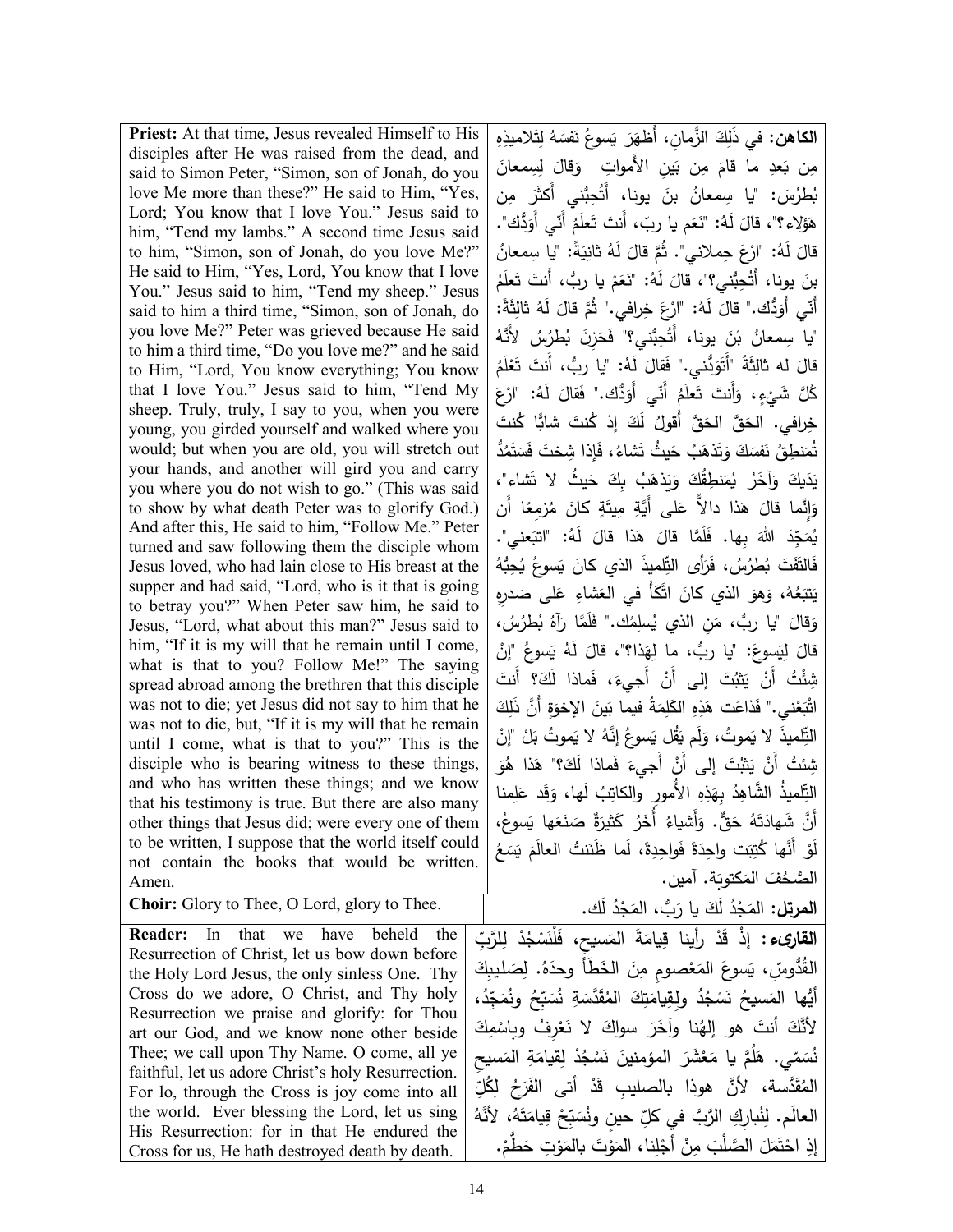|                                                                                                      | <b>PSALM 50</b>                                                                  |
|------------------------------------------------------------------------------------------------------|----------------------------------------------------------------------------------|
| Have mercy on me, O God, according to Thy                                                            | ارْحَمْني يا اللهُ كعظيمِ رَحْمَتِكَ، وكَمِثْلِ كَثْرَةِ رأفتِكَ                 |
| Great Mercy; and according to the multitude of                                                       | امْحُ مَأْثِمي.                                                                  |
| Thy compassions blot out my transgression.                                                           |                                                                                  |
| Wash me thoroughly from mine iniquity, and<br>cleanse me from my sin.                                | إغْسِلْني كَثْيراً مِنْ إثْمي، ومِنْ خَطيئَتي طَهِّرْني.                         |
| For I know mine iniquity, and my sin is ever<br>before me.                                           | لأنّي أنا عارِفٌ بإثْمي، وخَطيئَتي أمامي في كلِّ حينٍ.                           |
| Against Thee only have I sinned and done this                                                        | إليكَ وحدَكَ أخطأتُ، والشرَّ قُدّامَكَ صَنَعْتُ، لكَي                            |
| evil before Thee, that Thou mightest be justified                                                    | تَصْدُقَ في أقوالِكَ وتَغْلِبَ في مُحاكَمَتِك.                                   |
| in Thy words, and prevail when Thou art judged.<br>For behold, I was conceived in iniquities,        |                                                                                  |
| and in sins did my mother bear me.                                                                   | هاءنذا بالآثام حُبِلَ بي، وبالخَطايا وَلَدَتْني أُمّي.                           |
| For behold, Thou hast loved truth; the hidden and                                                    | لِأَنَّكَ قَدْ أَحْبَبْتَ الْحقَّ، وأَوْضَحْتَ لَي غَوامِضَ                      |
| secret things of Thy wisdom hast Thou made                                                           | جِكْمَتِكَ ومَسْتوراتِها.                                                        |
| manifest unto me.<br>Thou shalt sprinkle me with hyssop, and I shall be                              |                                                                                  |
| made clean; Thou shalt wash me, and I shall be                                                       | تَنْضَحُني بالزوفى فأطْهُرُ، تَغْسِلُني فأبْيَضُ                                 |
| made whiter than snow.                                                                               | أكثَرَ مِنَ الثَّلْجِ.                                                           |
| Thou shalt make me to hear joy and gladness;<br>the bones that be humbled, they shall rejoice.       | تُسْمِعُني بَهْجَةً وسروراً، فَتَبْتَهِجُ عِظامي الذَّليلَة.                     |
| Turn Thy face away from my sins, and blot out all                                                    | إِصْرِفْ وِجْهَكَ عَنْ خَطَايايَ، وامْحُ كُلَّ مآثِمي.                           |
| mine iniquities.                                                                                     |                                                                                  |
| Create in me a clean heart, O God,                                                                   | قَلْباً نَقِيّاً اخْلُقْ فِيَّ يا اللهُ، وروحاً مُسْتَقيماً جَدِّدْ في أَحْشائي. |
| and renew a right spirit within me.                                                                  |                                                                                  |
| Cast me not away from Thy presence, and take<br>not Thy Holy Spirit from me.                         | لا تَطْرَحْني مِنْ أمامٍ وَجْهِكَ، وروحُكَ القُدُّوسُ                            |
|                                                                                                      | لا تَنْزِعْهُ منّي.                                                              |
| Restore unto me the joy of Thy salvation, and<br>with Thy governing Spirit establish me.             |                                                                                  |
| I shall teach transgressors Thy ways, and the<br>ungodly shall turn back unto Thee.                  | فأُعَلِّمُ الأَثَمَةَ طُرُقَكَ، والكَفَرَةُ إليْكَ يَرْجِعون.                    |
| Deliver me from blood-guiltiness, O God, Thou                                                        | أَنْقِذْني مِنَ الدِّماءِ يا اللهُ إلهَ خَلاصي، فيَبْتَهِجَ                      |
| God of my salvation; my tongue shall rejoice in                                                      |                                                                                  |
| Thy righteousness.                                                                                   | لِساني بعَدْلِكَ.                                                                |
| O Lord, Thou shalt open my lips, and my mouth<br>shall declare Thy praise.                           | يا ربُّ افْتَحْ شَفَتَىَّ، فَيُخَبِّرَ فَمي بِتَسْبِحَتِكَ.                      |
| For if Thou hadst desired sacrifice, I had given it;                                                 | لأنكَ لَوْ آثَرْتَ الذَّبيحَةَ، لَكُنْتُ الآنَ أُعْطى،                           |
| with whole-burnt offerings Thou shalt not be                                                         | لكِنَّكَ لا تُسَرُّ بالمُحْرَقات.                                                |
| pleased.                                                                                             |                                                                                  |
| A sacrifice unto God is a broken spirit; a heart that<br>is broken and humbled God will not despise. | الذبيحَةُ    للهِ    روحٌ    مُنْسَحِقٌ ،    القَلْبُ    المُتَحْشِّعُ           |
|                                                                                                      | والمُتَواضِعُ لا يَرْذُلُهُ اللهُ.                                               |
| Do good, O Lord, in Thy good pleasure unto                                                           | أَصْلِحْ يا ربُّ بِمَسَرَّتكَ صِـهْيَونَ ولْتُبْنَ أَسْوارُ                      |
| Zion, and let the walls of Jerusalem be built up.                                                    | أورشَليم.                                                                        |
| Then shalt Thou be pleased with a sacrifice                                                          | حينئَذِ شُبَرٌ بذَبيحَةِ العَدْلِ قُرْبِاناً ومُحْرَقات.<br>of                   |
| righteousness, with oblation and whole-burnt offerings.                                              |                                                                                  |
| Then shall they offer bullocks upon Thine altar.                                                     | حينئذٍ يُقَرّبونَ على مَذْبَحِكَ العُجول.                                        |
|                                                                                                      | <b>TROPARIA AFTER PSALM 50 IN TONE TWO</b>                                       |
| Glory to the Father, and to the Son, and to the                                                      | المَجْدُ للآبِ، والإبنِ، والروح الْقُدس.                                         |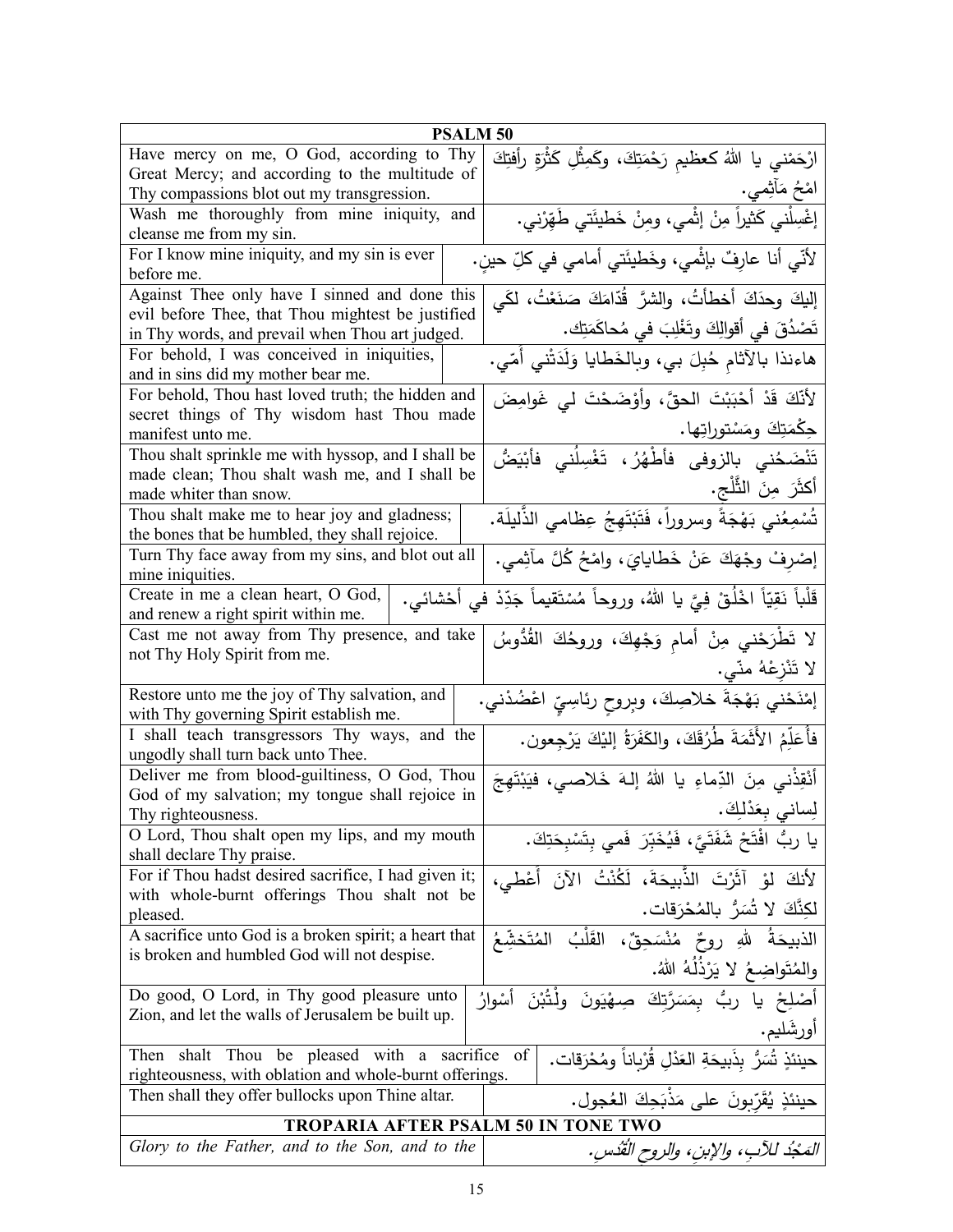| Holy Spirit. Through the intercessions of the<br>Apostles, O Thou Who art merciful, blot out the  | بِشَفاعَاتِ الرُّسُلِ وطَلِباتِهِم، أَيُّها الإِلهُ الرَّحوم، امْحُ                      |
|---------------------------------------------------------------------------------------------------|------------------------------------------------------------------------------------------|
| multitude of our transgressions.                                                                  | كَثْرَةَ خَطَايانا وزلَّاتِنا.                                                           |
| Both now and ever, and unto ages of ages. Amen.                                                   | الآنَ وكُلَّ أُولِنِ وإلِي دهرِ الداهرينَ. آمين.                                         |
| Through the intercessions of the Theotokos, O<br>Thou Who art merciful, blot out the multitude of | بِشَفاعَاتِ والِدَةِ الإِلهِ وطَلِباتِها، أَيُّها الإِلهُ الرَّحومِ،                     |
| our transgressions.                                                                               | امْحُ كَثْرَةَ خَطَايانا وزَلَّاتِنا.                                                    |
| Have mercy upon me, O God, according to Thy                                                       | يا رَحِيُم، اركِمْني يا الله كَعَظيم رَحْمَتِكَ، وبَحَسَبِ                               |
| lovingkindness; according to the multitude of                                                     | كَ <i>نُّتْرَةِ زَأَفاتِكَ امْحْ مَأْتْمِي.</i> لَقَدْ قامَ يسوعُ مِنَ القبرِ كَما       |
| Thy tender mercies blot out my transgressions.<br>Jesus, having risen from the grave as He        |                                                                                          |
| foretold, hath given unto us life eternal and                                                     | سَبَقَ فَقالَ، ومَنَحَنا الحياةَ الأَبَدِيَّةَ، والرَّحْمَةَ العُظْمى.                   |
| Great Mercy.                                                                                      |                                                                                          |
|                                                                                                   | THE INTERCESSION <sup>1</sup>                                                            |
| <b>Deacon:</b> O God, save Thy people, and bless                                                  | <b>الشماس:</b> خَلِّصْ يا اللهُ شعبَكَ، وباركْ ميراثَكَ، وافتقِدْ                        |
| Thine inheritance. Visit Thy world with                                                           | عالَمَكَ بالرَّحمةِ والرأفاتِ، وارْفَعْ شأنَ المسيحيينَ                                  |
| mercy and compassions. Exalt the horn of                                                          |                                                                                          |
| Orthodox Christians, and send down upon us<br>Thy rich mercies. Through the intercessions         | الأرثوذُكْسيين، وأسْبِغْ علينا مراحِمَكَ الغَنِيَّة، بِشَفاعاتِ                          |
| of our all-immaculate Lady the Theotokos                                                          | سَيِّدَتِنا والِدَةِ الإِلهِ الكُلِّيَّةِ الطَّهارَةِ والدائِمَةِ البَتوليَّةِ مَرْيَمٍ؛ |
| and ever-virgin Mary; by the might of the                                                         | وبِقُوَّةِ الصليبِ الكَريمِ المُحْييِ؛ وبِطِلْباتِ القُوّاتِ                             |
| precious and life-giving Cross; by the                                                            |                                                                                          |
| protection of the honorable bodiless Powers                                                       | السَّماوِيَّةِ   المُكَرَّمَةِ   العادِمَةِ   الأجْسادِ؛   والنَّبيِّ   الكَريم          |
| of heaven; at the supplication of the<br>honorable, glorious prophet, forerunner and              | السابِقِ المَجيدِ يوحنّا المَعْمَدانِ؛ والقِدّيسَيْنِ المُشَرَّفَيْنِ                    |
| Baptist John; of the holy, glorious, all-                                                         | الرَّسولَيْن بُطْرُسَ وبولَسَ، وسائِر الرُّسُلِ المُشَرَّفينَ                            |
| laudable apostles Peter and Paul, and of all                                                      | الْجَديرينَ بِكُلِّ مَديح؛ وآبائِنا القِدّيسينَ مُعَلَّمى المَسْكونَةِ                   |
| the holy apostles; of our fathers among the                                                       | رؤساءِ الكَهَنَةِ المُعَظَّمينَ باسيليوسَ الكبيرِ،                                       |
| saints, great hierarchs and ecumenical<br>teachers Basil the Great, Gregory the                   |                                                                                          |
| Theologian and John Chrysostom,                                                                   | وغريغوريوسَ اللاهوتي، ويوحَنَّا الذَهَبِيِّ الفَم, وأبائِنا                              |
| Athanasius, Cyril and John the Merciful,<br>patriarchs of Alexandria; Nicholas of Myra,           | القِدّيسينَ أَثَناسيوسَ وكيرلِّسَ ويوحَنا الرَّحيم بَطاركَةِ                             |
| Spyridon of Trimythous and Nektarios of                                                           | الإِسْكَنْدَرِيَّة، وأبينا القِديسِ نيقولِاوسَ رَئِيسِ أَساقِفَةِ ميرا                   |
| Pentapolis the Wonderworkers; of our fathers                                                      | الليكِيَّة، واسْبيربدونَ أَسْقُفٍ تْربميثوسَ، ونكْتاربوسَ                                |
| among the saints Tikhon, patriarch of<br>Moscow and Raphael, bishop of Brooklyn; of               | أُسْقُفِ المُدُن الخَمْسِ العَجائِبِيين، وأبينا القِدّيسِ تيخونَ                         |
| the holy, glorious, great-martyrs, George the                                                     | بَطْرِيَرْكِ موسكو، والقدّيس رافائيلَ أَسْقُفِ بْروكلين؛                                 |
| Trophy-bearer, Demetrios the Myrrh-<br>streamer, Theodore the Soldier, Theodore the               | والقديسِينَ المَجيدينَ الشَّهَداءِ العُظَماءِ جاورجيوسَ                                  |
| General, and Menas the Wonderworker; of                                                           | اللابس الظَفَر، وديميتْرِيوسَ المُفيضِ الطيب،                                            |
| the hieromartyrs Ignatius the God-bearer of                                                       | وثيودورسَ التيروني، وثيودورسَ قائِدِ الْجَيْش، وميناسَ                                   |
| Antioch, Charalampos and Eleutherios; of the<br>holy, glorious great women martyrs, Thekla,       | الصانِع العَجائِب؛ والقِدّيسينَ الشُّهَداءِ إغْناطِيوسَ                                  |
| Barbara, Anastasia, Katherine, Kyriaki,                                                           | المُتَوَشِّح بالله، خَرالَمْبوسَ والِفْثيربوس؛ والشَّهيداتِ                              |
| Photeini, Marina, Paraskeva and Irene; of the                                                     | العَظيماتِ تَقْلا، بَرْبِارَة، أَنَسْطاسِيا، كاثْرِينا، كيرياكي،                         |
| holy, glorious, right-victorious martyrs; of<br>our venerable and God-bearing fathers who         | فوتيني، مارينا، باراسكيفا، وآيرين؛ والقِدّيسينَ المَجيدينَ                               |
| shone in the ascetic life; of Saint N., the                                                       | الشُّهَداءِ المُتَأَلِّقِينَ بِالظَّفَرِ؛ وآبائِنا الأبرار المُتَوَشِّحينَ               |
| patron and protector of this holy community;                                                      |                                                                                          |

<span id="page-15-0"></span> 1 Saints of particular local veneration may be included among the Saints of their same classification at the discretion of the pastor.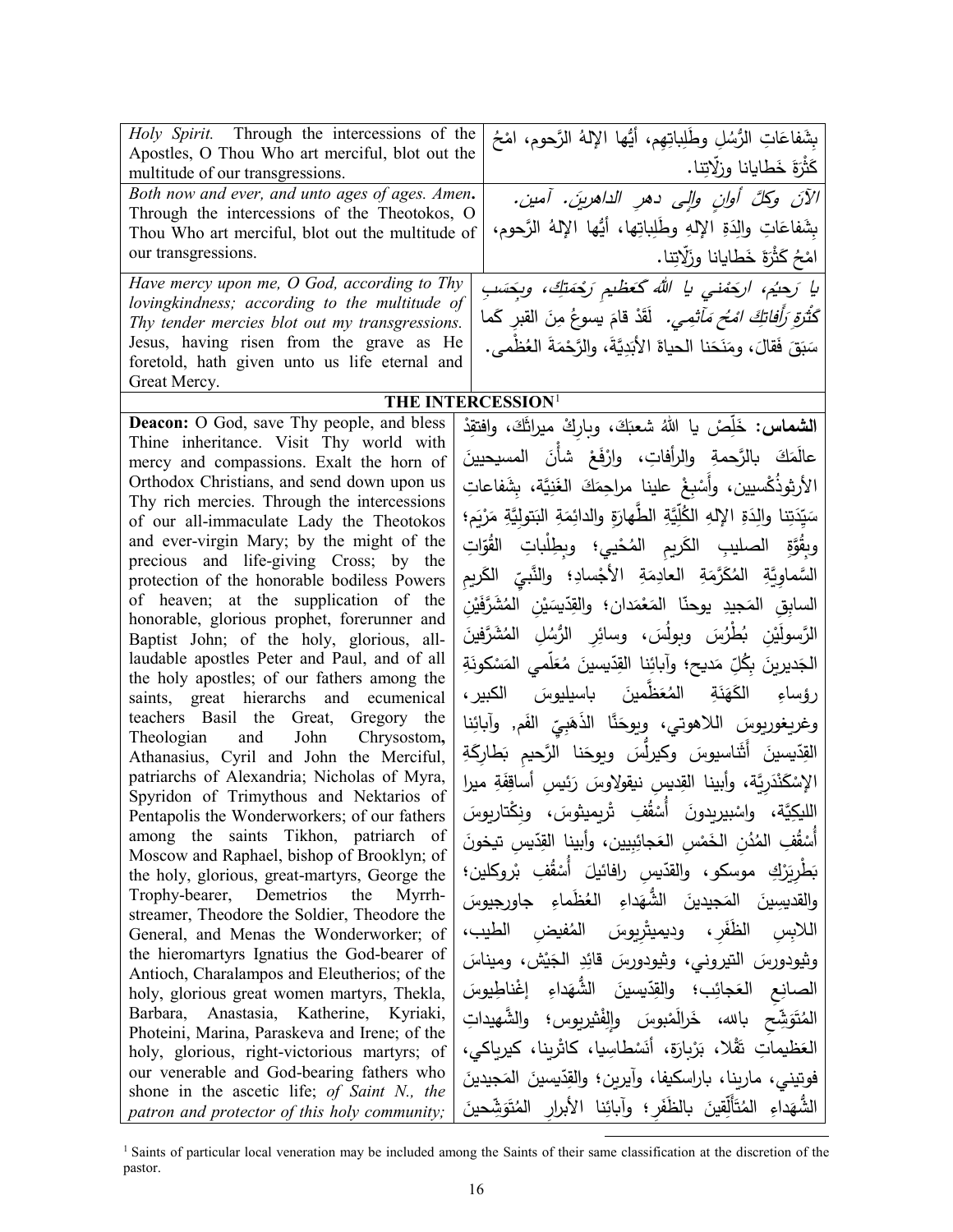| of the holy and righteous ancestors of God,                                                            | بالله؛ والقِدّيسِ(بةِ) (فُلان، فُلانة) شَفِيْع(بةِ) وَحامي(بةِ)                                                                                                                                         |
|--------------------------------------------------------------------------------------------------------|---------------------------------------------------------------------------------------------------------------------------------------------------------------------------------------------------------|
| Joachim and Anna; of the Martyr and<br>Healer Julian (Ilyan) of Homs; whose                            | هَذِهِ الرَّعِيَّةِ المُقَدَّسة؛ والقِدِّيسَيْنِ الصِدِّيقَيْنِ جَدَّيِ المَسيحِ                                                                                                                        |
| memory we celebrate today, and of all the                                                              | الإلهِ، يواكيمَ وحنَّة؛  والشَّهِيدِ الطَّبيبِ الشَّافي إيليانَ                                                                                                                                         |
| saints: we beseech Thee, O most merciful                                                               |                                                                                                                                                                                                         |
| Lord, hearken unto the petitions of us sinners                                                         | ا <b>لحِمْصي،</b> وجميع قِدّيسيكَ، نَتَضَرَّعُ إليكَ أَيُّها الرَّبُّ                                                                                                                                   |
| who make our supplications unto Thee, and<br>have mercy upon us.                                       | الجزيلُ الرَّحْمَةِ، فَاسْتَجِبْ لَنا نَحْنُ الخَطَأَةَ الطالِبِينَ إليكَ                                                                                                                               |
|                                                                                                        | وارْحَمْنا.                                                                                                                                                                                             |
| Chanter: Lord, have mercy. Lord, have mercy.<br>Lord, have mercy.(Repeat 4 times)                      | ا <b>لمرتل:</b> يا رَبُّ ارْحَمْ، يا رَبُّ ارْحَمْ، يا رَبُّ ارْحَمْ.(4 مرات)                                                                                                                           |
| Priest: Through the mercy and compassions and                                                          | ا <b>لْكَاهْنَ</b> : بِرَحْمَةِ ورَأَفَاتِ ابْنِكَ الوَحيدِ ومَحَبَّتِهِ لِلْبَشَرِ ،                                                                                                                   |
| love for mankind of Thine Only-begotten Son, with<br>Whom Thou art blessed, together with Thine all-   | الذي أنتَ مُبارَكٌ مَعَهُ ومعَ روحِكَ الكُلِّيِّ قُدْسُهُ الصَّالِحِ                                                                                                                                    |
| holy, and good, and life-giving Spirit: now and ever,                                                  | والمُحْيي، الآنَ وكُلَّ أوانِ وإلى دَهْرِ الداهِرين.                                                                                                                                                    |
| and unto ages of ages.                                                                                 |                                                                                                                                                                                                         |
| Choir: Amen.                                                                                           | ا <b>لمرتل:</b> آمين.                                                                                                                                                                                   |
|                                                                                                        | EIGHTH TONE RESURRECTIONAL KONTAKION AND OIKOS (Plain Reading)                                                                                                                                          |
| Arising from the tomb, O mighty Savior, Thou didst<br>rouse the dead; Thou didst raise Adam; while Eve | لَقَدْ قُمْتَ مِنَ الْقَبْرِ فَبَعَثْتَ الأَمْواتَ، وأَقَمْتَ                                                                                                                                           |
| danceth in her new joy at Thy blest Resurrection, O                                                    | آدمَ، وحَوّاءُ فَرِحَتْ بِقِيامتِكَ، وأقْطارُ العالَم                                                                                                                                                   |
| Lord. And the world's farthest regions keep the                                                        | تَحْتَفِلُ بِعِيدِ قِيامتِكَ مِنْ بَيْنِ الأَمْواتِ يا جزيلَ                                                                                                                                            |
| festival on Thine arising from the dead with gladness                                                  | الرَّحْمَة.                                                                                                                                                                                             |
| and thanksgiving, O Thou Who art greatly merciful.<br>When Thou hadst despoiled the dominion of Hades  |                                                                                                                                                                                                         |
| and hadst raised the dead, O Long-suffering One,                                                       | لقَدْ سَبَيْتَ مَمالِكَ الْجَحيمِ يا مُخَلِّصـيِ المانِحَ                                                                                                                                               |
| Thou didst meet the myrrh-bearing women,                                                               | الحياة، الحَليمَ، المُحِبَّ البَشَرِ ، وبَعَثْتَ الأَمْواتَ،                                                                                                                                            |
| bringing them joy instead of sorrow. And unto                                                          | وصادَفْتَ النِّسْوَةَ حامِلاتِ الطِّيبِ، فَأَهْدَيْتَهُنَّ                                                                                                                                              |
| Thine apostles, Thou madest known the symbols of<br>victory, O my Savior, Giver of Life. Thou hast     | الفَرَحَ عِوَضَ الحُزْنِ، وأخبَرْتَ رِسُلَكَ بِشاراتِ                                                                                                                                                   |
| enlightened creation, O Lover of mankind.                                                              | الظُّفَرِ ، وأَنَرْتَ الخَليقَةَ كُلُّها. فَلِذلِكَ يَفْرَحُ العالَمُ                                                                                                                                   |
| Wherefore, the world rejoiceth at Thine arising                                                        |                                                                                                                                                                                                         |
| from the dead, O Thou Who art greatly merciful.                                                        | كُلِّهُ بِقِيامَتِكَ مِنْ بَيْنِ الأَمْواتِ يا جَزِيلَ الرَّحْمَة.                                                                                                                                      |
|                                                                                                        | <b>THE SYNAXARION</b> (Plain Reading)                                                                                                                                                                   |
| Christ. On this day, we commemorate the right-victorious Martyr and Healer Julian of Homs.             | On February 6 in the Holy Orthodox Church, we continue to celebrate the Presentation (Meeting) of                                                                                                       |
|                                                                                                        | <b>Verses</b>                                                                                                                                                                                           |
|                                                                                                        | To Homs hath Julian his youth forsaken,                                                                                                                                                                 |
|                                                                                                        | For the Kingdom of Heaven hath he partaken.                                                                                                                                                             |
|                                                                                                        | On the sixth, Julian was nailed through head, hands and feet.                                                                                                                                           |
|                                                                                                        | Julian (Ilyan) was born to pagan parents in the city of Emesa, modern-day Homs, Syria. He became                                                                                                        |
|                                                                                                        | a skilled physician and surgeon who treated patients free of charge. He also led many others to faith                                                                                                   |
|                                                                                                        | in Christ as well. The Roman governors were ordered to persecute Christians. Julian's father was a<br>high-ranking officer in the city, so he arrested Bishop Silouan, Deacon Luke and Reader Mokios to |
|                                                                                                        | torture them publicly to terrorize the Christians. Before their martyrdom, Julian sneaked into the                                                                                                      |
|                                                                                                        | prison and tended to their wounds. Julian was arrested in March of 283 and brought to his father                                                                                                        |
|                                                                                                        | who had him tied to a horse and dragged through the streets. He was imprisoned and tortured for                                                                                                         |
|                                                                                                        | months, but he would not renounce the True Faith. Instead, Julian led all of the tormentors to Christ.                                                                                                  |
|                                                                                                        | Finally, his father had blacksmiths drive long spikes into Julian's head, hands and feet. He crawled                                                                                                    |
|                                                                                                        | to a cave outside of the city owned by a potter and yielded his soul into Christ's healing hands on                                                                                                     |
| Barbara at the east of the altar.                                                                      | February 6, 284. The potter took Julian's body and buried it in the Church of the Apostles and St.                                                                                                      |
|                                                                                                        |                                                                                                                                                                                                         |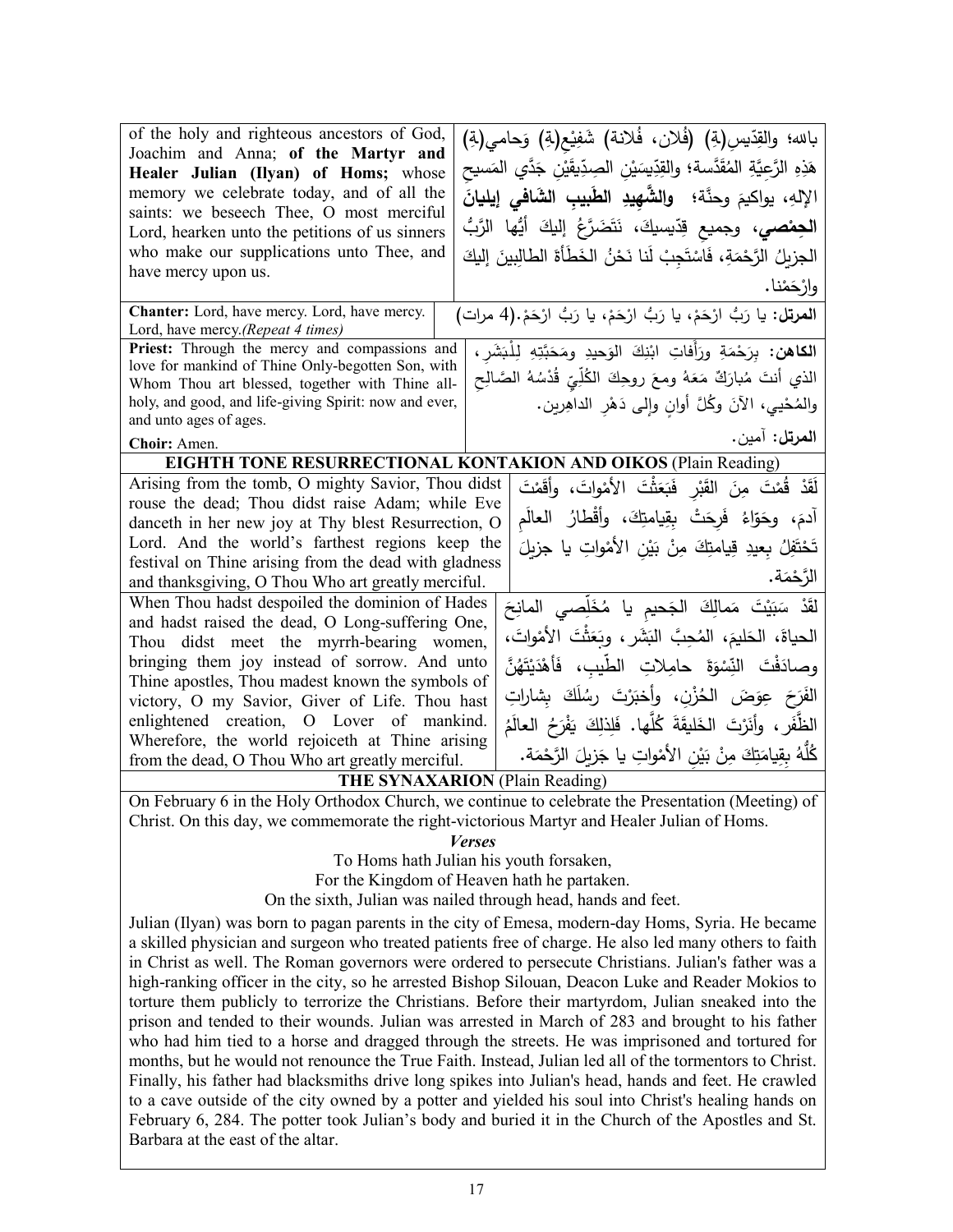On this day, we also commemorate Boukolos, bishop of Smyrna; and Photios the Great, patriarch of Constantinople. On the Sunday that falls during the After-feast of the Presentation (Meeting) of our Lord, we commemorate the Holy and Righteous Mothers of the Three Hierarchs: Emmelia (Basil the Great), Nona (Gregory the Theologian) and Anthousa (John Chrysostom). By their intercessions, O Christ God, have mercy upon us. Amen.

|                                                                                            |    | KATAVASIAE OF THE PRESENTATION OF CHRIST CANON IN TONE THREE                                 |
|--------------------------------------------------------------------------------------------|----|----------------------------------------------------------------------------------------------|
| Ode 1. The sun once shone on dry land that                                                 |    | (الأُولَى) إِنَّ عُمْقَ اليابِسَةِ المُوَلِّدَ اللَّجَجِ، قَدِ اجْتازَتْ فيهِ                |
| was begotten of the abyss; for the water                                                   |    | الشَّمْسُ قَديماً، لأنَّ المـاءَ قَدْ جَمَدَ مِنْ جانِبَيْهِ كالْحـائِطِ                     |
| became as hard as a wall on either side for                                                |    |                                                                                              |
| the people that crossed the sea by foot, and<br>sang in a God-pleasing manner: Let us sing |    | لِلْشَعْبِ المُجْتازِ في عُمْقِهِ ماشِياً، والمُرَتِّلِ تَرْتِيلاً مَرْضِيّاً                |
| to the Lord; for gloriously is He glorified.                                               |    | للهِ هاتِفاً: لِنُسَبِّحِ الرَّبَّ، لأَنَّهُ بِالمَجْدِ قَدْ تَمَجَّد.                       |
| Ode 3. Thou foundation of them that hope in                                                |    | <b>(الثالثــة)</b> يـا رَبُّ، يـا ثَبـاتَ المُتَّكِلـينَ عليكَ، ثَبّـتِ                      |
| Thee, O Lord, make steadfast the Church, which                                             |    |                                                                                              |
| Thou hast purchased with Thy precious Blood.                                               |    | الكَنيسَةَ التي اقْتَنَيْتَها بِدَمِكَ الكَريمِ.                                             |
| Ode 4. Thy virtue hath covered the heavens,                                                |    | <b>(الرابعـــــة)</b> أَيُّهـــا المَســـيحُ، إنَّ فَضـــيلَتَكَ قَــدْ غَشِــيَتِ           |
| O Christ; for coming forth from the Ark of                                                 |    | السَّماوات، لأنَّهُ لمّا أتـى تـابوتُ قُدْسِكَ الـذي هُـو أَمُّكَ                            |
| Thy holiness, even Thine undefiled Mother,                                                 |    |                                                                                              |
| Thou hast appeared in the temple of Thy<br>glory as an infant borne in arms, and all       |    | البَربِئَةُ مِنَ الفَسادِ، ظَهَرْتَ فـي هَيْكَلِ مَجْدِكَ مَحْمـولاً                         |
| things were filled with Thy praise.                                                        |    | على السّاعِدَيْنِ كَطِفْلِ، فامْتَلاَتْ كُلُّ البَرايا مِنْ تَسْبِحَتِكَ.                    |
| Ode 5. Isaiah beheld God symbolically on an                                                |    | <b>(الخامسة)</b> إنَّ إشَعْيا لممّا أَبْصَرَ الإِلهَ رَمْزيّاً على مِنْبَر                   |
| exalted throne attended by Angels of glory, he                                             |    |                                                                                              |
| cried: O wretched man that I am! For I have                                                |    | شاهِق، مُحْتَفَّةً بهِ مَلائكَةُ المَجْدِ، هَتَفَ صارِخاً: وَيْحى                            |
| seen beforehand the incarnate God, the Lord                                                |    | أنــا الشُّـقِي، لأنّــى سَـبَقْتُ فَنَظِّـرْتُ إلهــاً مُتَجَسِّـداً، وهـو                  |
| of peace and unwaning light.                                                               |    | النورُ الذي لا يَعْرُوهُ مَساءٌ، وسَيِّدُ السَّلامة.                                         |
| Ode 6. When the Elder had seen with his eyes                                               |    | (السادسة) إنَّ الشَّيْخَ لمّا أَبْصَرَ بِعَيْنَيْهِ الخَلاصَ الذي                            |
| the salvation that came from God unto the                                                  |    |                                                                                              |
| peoples, he cried to Thee: O Christ, Thou art                                              |    | قَدْ بَدا لِلْشُعوبِ، هَتَفَ نَحْوَكَ قائِلاً: أَيُّها المَسيحُ أَنْتَ                       |
| my God.                                                                                    |    | إلهي، الآتي مِنْ لَدُنِ الله.                                                                |
| Ode 7. Thee, the Word of God, we praise with                                               |    | (ا <b>لسابعة)</b> إيّاكَ نُسَبِّحُ يا كَلِمَةَ الله، يا مَنْ نَدَّى في                       |
| hymns, Who in the fire didst once bedew the                                                |    |                                                                                              |
| Three Children that confessed and praised Thee as                                          |    | النّار الفِتْيَةَ اللاهِجينَ باللهِ، وحَلَلْتَ في بَتولِ عادِمَةِ                            |
| their God, and Who dweltest in a Virgin who was                                            |    | الفَسادِ، مُرَبِّلينَ بِحُسْنِ عِبادَةٍ: مُبارَكٌ أَنْتَ يا إلـهَ                            |
| free of defilement; and with all reverence, we<br>sing: Blessed is the God of our Fathers. |    | أبائِنا.                                                                                     |
| We praise, we bless, and we worship the                                                    |    |                                                                                              |
| Lord. Ode 8. Standing together in the                                                      |    | (ا <b>لثامنة)</b> <i>تُستَبِحُ ونُنبارِكُ ونَسكِذُ للرّبِّ.</i> إنَّ الفِثْيَةَ المُناضِلينَ |
| unbearable fire, yet not harmed by the                                                     | Y. | عَنْ عِبادَةِ اللهِ، لمّا انْتَصَـبوا مُتَّحِـدينَ فـي النّـارِ التـي                        |
| flame, the Children, the champions of                                                      |    | تُطاقُ، ولَمْ يَضُرَّهُمُ اللهيبُ أَصْلاً، رَتَّلوا تَسْبِيحاً إلهيّاً قائلينَ:              |
| godliness, sang a divine hymn: O all ye                                                    |    | باركوا الرَّبَّ يا جَميعَ أَعْمالِهِ، وزيدوهُ رفْعَةً مَدى الدُّهورِ .                       |
| works, bless ye the Lord, and supremely                                                    |    |                                                                                              |
| exalt Him unto all the ages.                                                               |    |                                                                                              |
| <b>Deacon:</b> The Theotokos and Mother of the<br>Light, let us honor and magnify in song. |    | ا <b>لشماس:</b> لوالدَةِ الإلهِ وأمِّ النورِ بالتسابيح نكرِّمُ مُعَظِّمين.                   |
|                                                                                            |    | <b>MAGNIFICATIONS IN TONE THREE</b>                                                          |
| My soul doth magnify the Lord, and my spirit                                               |    |                                                                                              |
| hath rejoiced in God my Savior.                                                            |    | تُعَظِّمُ نَفْسَى الرَّبَّ، وتَبْتَهِجُ روحي باللهِ مُخَلِّصـي.                              |
| <b>Refrain:</b> More honorable than the Cherubim,                                          |    | اللازمة: يا مَنْ هي أكرَمُ مِنَ الشاروبيم، وأَرْفَعُ مَجْداً                                 |
| and more glorious beyond compare than the                                                  |    | بِغَيرِ قِياسٍ مِنَ الساراِفيمِ، التي مِنْ دونِ فَسادٍ وَلَدَتْ                              |
| Seraphim, thou who without corruption bearest                                              |    |                                                                                              |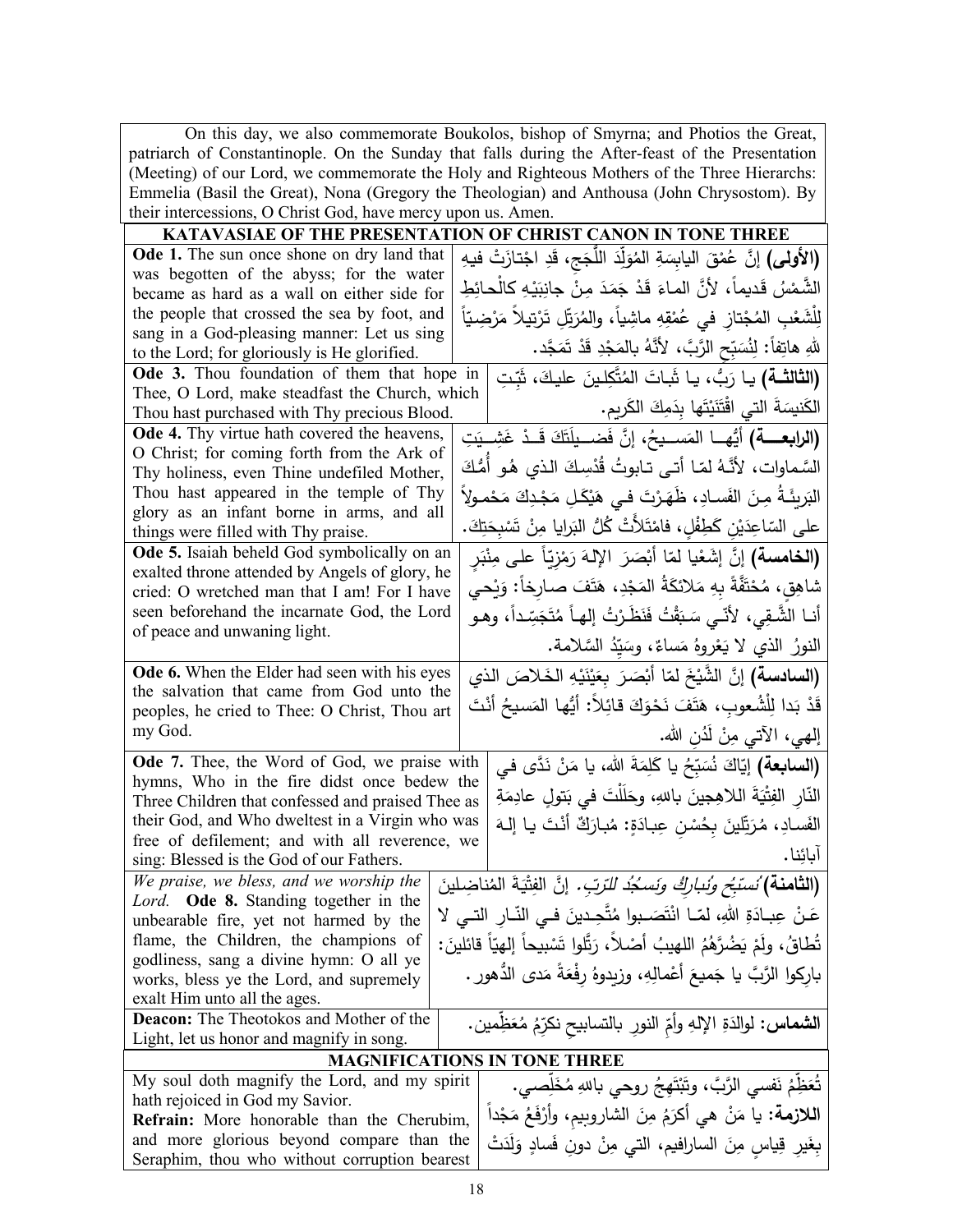| God the Word, and art truly Theotokos, we<br>magnify thee.                                         | كَلِمَةَ الله، حَقّاً أنَّكِ والدةُ الإلهِ إياكِ نُعظِّم.                                     |
|----------------------------------------------------------------------------------------------------|-----------------------------------------------------------------------------------------------|
| For He hath regarded the lowliness of His                                                          |                                                                                               |
|                                                                                                    | لأَنَّهُ نَظَرَ إلى تَواضُعٍ أَمَتِهِ، فَها مُنْذُ الآنَ تُطَوِّبُني                          |
| handmaiden; for behold from henceforth all                                                         | جميعُ الأجيالِ. (اللازمة)                                                                     |
| generations shall call me blessed. (Refrain)<br>For He that is mighty hath magnified me, and       |                                                                                               |
| holy is His Name; and His mercy is on them that                                                    | لأَنَّ القَديرَ صَنَعَ بِي عَظَائِمَ وقُدُوسٌ اسْمُهُ،                                        |
| fear Him, throughout all generations. (Refrain)                                                    | ورَحْمَتُهُ إلى جيلٍ فَجيلٍ للذينَ يَتَّقونَهُ. (اللازمة)                                     |
| He hath showed strength with His arm; He hath                                                      | صَنَعَ عِزّاً بِساعِدِهِ، وَشَتَّتَ المُتَكَبِّرِينَ بذِهْنِ قُلوبِهِم.                       |
| scattered the proud in the imagination of their                                                    |                                                                                               |
| hearts. (Refrain)                                                                                  | (اللازمة)                                                                                     |
| He hath put down the mighty from their seat, and                                                   | حَطَّ المُقْتَدِرِينَ عَنِ الكَراسي ورَفَعَ المُتَواضعينَ،                                    |
| hath exalted the humble and meek. He hath filled                                                   | مَلأَ   الجِياعَ   مِنَ    الخَيْراتِ،    والأغْنِياءَ    أَرْسَلَهُم                         |
| the empty with good things, and the rich hath He                                                   |                                                                                               |
| sent empty away. (Refrain)                                                                         | فارغينَ. (اللازمة)                                                                            |
| He remembering His mercy hath helped His                                                           | عَضَدَ إسرائيلَ فَتاهُ لِيذْكُرَ رَحْمَتَهُ، كما قالَ لآبائِنا                                |
| servant Israel, as He promised to our forefathers,<br>Abraham and his seed forever. (Refrain)      | إبْراهيمَ ونَسْلِهِ إلى الأبد. (اللازمة)                                                      |
| Ode 9. O Theotokos, * thou hope of all                                                             | (ا <b>لتاسعة)</b> <i>إخَفَظي أمَّ الإله، يا رَجاءَ المُؤمِنين، منْ</i>                        |
| Christians; * keep and shelter and preserve *<br>them that set their hope in thee. In the shadow   | أذى هذى الحياة، طالبِيكِ الواثقِينِ.                                                          |
| and letter of the Law, let us the faithful                                                         | لِـنُعَظِّمْ أَيُّهـا المُؤمِنـونَ، الابْـنَ البِكْـرَ كَلِمَــةَ الآبِ                       |
| contemplate a prefiguring: Every male child that                                                   | الأَزَلِيِّ، المَوْلِـودَ بِكْـراً لِأُمِّ لَـمْ تَعْرِفْ رَجُـلاً، إذْ قَـدْ                 |
| openeth the womb is holy unto God. Therefore,<br>do we magnify the first-born Word, the Son of the |                                                                                               |
| Father Who is without beginning, the first-born                                                    | شاهَدْنا فـي ظِلِّ النّاموسِ والكِتابِ رَسْماً، وهو أنَّ                                      |
| Child of a Mother who hath not known wedlock.                                                      | كُلَّ ذَكَرٍ يَفْتَحُ مُسْتَوْدَعاً، يُدْعى قُدُّوساً لله.                                    |
|                                                                                                    | THE LITTLE LITANY                                                                             |
| Deacon: Again and again, in peace, let us                                                          |                                                                                               |
| pray to the Lord.                                                                                  | ا <b>لشماس:</b> أَيْضاً وأَيْضاً بِسَلام إلى الرَّبِّ نَطْلُب.                                |
| <b>Choir:</b> Lord, have mercy.                                                                    | ا <b>لجوق</b> : يا ربُّ ارْحَمْ.                                                              |
| <b>Deacon:</b> Help us; save us; have mercy on us;<br>and keep us, O God, by Thy grace.            | ا <b>لشماس:</b> أعْضُدْ، وَخَلِّصْ، وارْحَمْ، واحفَظْنا يا اللهُ بِنِعْمَتِكَ.                |
| Choir: Lord, have mercy.                                                                           | ا <b>لجوق</b> : يا ربُّ ارْحَمْ.                                                              |
| <b>Deacon:</b> Calling to remembrance our all-                                                     | ا <b>لشماس:</b> بعدَ ذِكْرِنا الكُلِّيَّةَ القداسَةِ، الطاهِرَةَ، الفائِقَةَ البَرَكاتِ       |
| holy, immaculate, most-blessed and glorious                                                        | المَجيدة، سيِّدَتَنا والِدَةَ الإِلهِ الدائِمَةَ البَتولِيَّةِ مَرْيَمَ مَعَ جَميع            |
| Lady the Theotokos and ever-virgin Mary,<br>with all the saints: let us commend ourselves          | القدِّيسين، لِنودِعْ أَنفُسَنا وبَعْضُنا بَعْضاً وَكُلَّ حَياتِنا لِلْمَسيح                   |
| and each other, and all our life unto Christ                                                       | الإله.                                                                                        |
| our God.                                                                                           | ا <b>لجوق:</b> لكَ يا ربّ.                                                                    |
| Choir: To Thee, O Lord.                                                                            |                                                                                               |
| Priest: For all the powers of Heaven praise                                                        | ا <b>لكاهن:</b> 'لأَنَّهُ إِيَّاكَ شُبَحٌ كُلُّ قُوَّاتُ السَّماواتِ، ولَكَ يُرْسلونَ         |
| Thee, and unto Thee do they ascribe glory to                                                       | المَجْدَ أَيُّها الآبُ والإِبنُ والرُّوحُ القُدُسُ، الآنَ وكلَّ أُوانٍ وإِلَى                 |
| the Father and to the Son and to the Holy<br>Spirit, now and ever, and unto ages of ages.          | دَهْرِ الدّاهِرينِ.                                                                           |
| Choir: Amen.                                                                                       |                                                                                               |
| Holy is the Lord our God. (THRICE)                                                                 | ا <b>لجوق</b> : آمين.                                                                         |
| Exalt ye the Lord our God; and                                                                     | قُدُّوسٌ هُوَ الرَّبُّ إِلهُنا. (ثلاثاً)                                                      |
| worship at His footstool, for He is                                                                | إِرْفَعوا الرَّبَّ إِلهَنا، واسْجُدوا لِمَوْطِئٍ قَدَمَيْهِ، لأَنَّ الرَّبَّ إِلهَنا قُدُّوسٌ |
| holy.                                                                                              | هو .                                                                                          |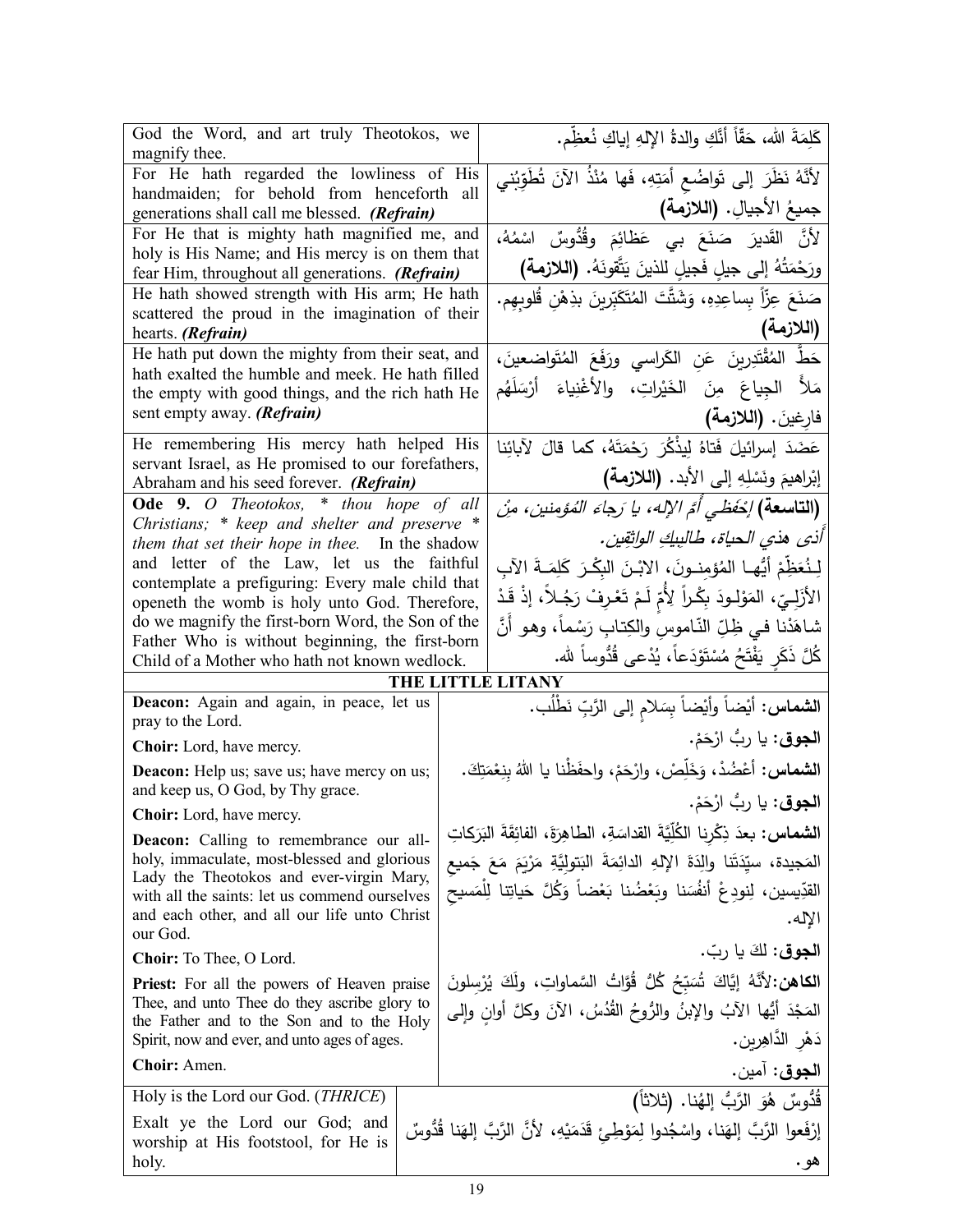|                                                                                                       | THE ELEVENTH EOTHINON EXAPOSTEILARION IN TONE TWO<br>$(**Upon$ that mount in Galilee **) |                                                                                       |  |  |
|-------------------------------------------------------------------------------------------------------|------------------------------------------------------------------------------------------|---------------------------------------------------------------------------------------|--|--|
|                                                                                                       |                                                                                          |                                                                                       |  |  |
| When He arose again as God, * the Lord thrice                                                         |                                                                                          | إِنَّ الرَّبَّ لما سَأَلَ بُطْرُسَ، بعدَ قِيامتِهِ الإلهيَّةِ                         |  |  |
| questioned Peter: * Lovest thou Me? Then<br>afterward * He made of him chief shepherd * of            |                                                                                          | ثَلاثاً: أَتَوَدُّني؟ أقامَهُ رِئِيسَ رُعاةِ غَنَمِهِ، الذي لمّا                      |  |  |
| His own sheep; and when Peter * saw the loved                                                         |                                                                                          | أَبِصَرَ   التِّلْميذَ  الذي  كانَ  يَسوعُ  يُحِبُّهُ  تابعاً،  سأَلَ                 |  |  |
| one by Jesus * coming behind and following, *                                                         |                                                                                          | السَّيّدَ قائِلاً: ما لِهذا؟ فقالَ لهُ: إنْ شِئْتُ أَنْ يَثْبُتَ                      |  |  |
| then he asked of the Master: * And what of him?<br>* If I will, He said, that this man should tarry * |                                                                                          |                                                                                       |  |  |
| until I come again, O friend, * what carest thou, O                                                   |                                                                                          | هذا إلى أنْ أجيءَ أيْضاً، ماذا لكَ يا بُطْرُسُ                                        |  |  |
| Peter?                                                                                                |                                                                                          | حبيبي؟                                                                                |  |  |
|                                                                                                       |                                                                                          | THE EXAPOSTEILARION OF ST. JULIAN OF HOMS IN TONE THREE                               |  |  |
|                                                                                                       |                                                                                          | (** While standing in the Temple's courts**)                                          |  |  |
| Ye earnestly fought the good fight * and<br>completed the whole race. * Ye kept the faith             |                                                                                          | لَقَدْ جَاهَدتُمُ الْجِهَادَ الْحَسَنَ، وأَتْمَمْتُمُ السَعْيَ، وحَفِظْتُمُ           |  |  |
| undefiled, * O Bishop Silouan of Homs, *                                                              |                                                                                          | الإيمَانَ يا رَئِيسَ الكَهَنةِ سِلْوانُسَ أَسْقُفَ حِمْصَ ومُعاونَيْهِ                |  |  |
| with thy companions deacon Luke * and the                                                             |                                                                                          | الشَمَاسَ لُوقَا والقَارِئَ مُوكِيوسَ، فالآنَ يَنْتَظِرِكُم الإِكْليلُ                |  |  |
| reader Mokios. * The heavenly crown that<br>God prepared * for those who love Him                     |                                                                                          | السَمَاوِيُّ  الَّذي  أَعدَّهُ   اللهُ   للذِينَ   يُحِبُونَهُ،   فمَا   تَزالُونَ    |  |  |
| awaits you. * With Martyr Julian intercede                                                            |                                                                                          | مُتَشفِّعينَ على الدَّوام معَ الشَّهيدِ إِيليانَ الحِمْصِيِّ مِنْ                     |  |  |
| ye * for those who always seek your prayers.                                                          |                                                                                          | أَجْلِ الذينَ يَطْلُبُونَ شَفَاعَاتِكُم.                                              |  |  |
|                                                                                                       |                                                                                          | <b>EXAPOSTEILARION THE PRESENTATION OF CHRIST IN TONE 3</b> (**The original melody**) |  |  |
| While standing in the Temple's courts, * having                                                       |                                                                                          |                                                                                       |  |  |
| come in the Spirit, * the Elder took into his arms *                                                  |                                                                                          | إِنَّ الشَّيْخَ لَمَّا حَضَرَ بِالروحِ إِلَى الْهِيكَلِ، قَبِلَ سَيِّدَ               |  |  |
| the Law's Master, and cried out: * Lord, let me                                                       |                                                                                          | الشَّرِيعَةِ على ذِراعَيْهِ هاتِفاً: أَطْلِقْني الآنَ مِنْ                            |  |  |
| now depart in peace * from the shackles of the                                                        |                                                                                          | رِباطِ الجَسَدِ، حَسَبَ قَوْلِكَ بِسَلامٍ، فإنّي أَبْصَرْتُ                           |  |  |
| flesh * as Thou hast said; for mine eyes have *                                                       |                                                                                          | بِعَيْنَيَّ اسْتِعْلَانَ الأَمَمِ، وخَلَاصَ إِسْرَائِيل.                              |  |  |
| seen the full revelation * that shall lighten the<br>nations, * and Israel's own salvation.           |                                                                                          |                                                                                       |  |  |
|                                                                                                       |                                                                                          | <b>AINOI</b> (PRAISES) IN TONE EIGHT                                                  |  |  |
| Let everything that hath breath, praise the Lord.                                                     |                                                                                          | كُلُّ نَسَمَةٍ فَلْثُسَبِّحِ الرَّبِّ. سَبِّحوا الرَّبَّ مِنَ السَّماواتِ،            |  |  |
| Praise ye the Lord from the heavens: praise Him                                                       |                                                                                          | سَبِّحوهُ في الأعالي، لأنه لكَ يَليقُ التَّسبيحُ يا الله.                             |  |  |
| in the heights. To Thee, O God, is due our song.<br>Praise ye Him, all His angels: praise ye Him, all |                                                                                          |                                                                                       |  |  |
| His hosts. To Thee, O God, is due our song.                                                           |                                                                                          | سَبّحوهُ يا جَميعَ ملائِكَتِهِ، سَبّحوهُ يا سائِرَ قُوّاتِهِ،                         |  |  |
|                                                                                                       |                                                                                          | لأنه لكَ يليقُ التَّسْبِيحُ يا الله.                                                  |  |  |
|                                                                                                       |                                                                                          | For the Resurrection in Tone Eight                                                    |  |  |
| Verse 1. This glory shall be to all His saints.                                                       |                                                                                          | 1− هذ <i>ا المَجْدُ يَكونُ لِجِميعِ أُبْرارِهِ.</i> يا رَبُّ، وإِنْ                   |  |  |
| Though Thou didst stand in judgment, O Lord,<br>condemned by Pilate, Thou didst not vacate Thy        |                                                                                          | كُنْتَ قَدْ وَقَفْتَ فـى الـحُكم مُداناً مِنْ بـيلاطسَ، إلاّ                          |  |  |
| throne, sitting with the Father. Thou didst arise                                                     |                                                                                          | أَنَّكَ لَمْ تَخْلُ مِنَ الكُرْسيِّ جالِساً مَعَ الآبِ. وقُمْتَ                       |  |  |
| from the dead, releasing the world from the<br>of the<br>stranger;<br>Thou<br>bondage<br>for          |                                                                                          | مِـنْ بَـيْنِ الأَمــواتِ، وأَعْتَقْتَ الْعــالَمَ مِـنْ عُبوديَّــةِ                 |  |  |
| compassionate and the Lover of mankind.                                                               | art                                                                                      | الغَريبِ، بما أَنَّكَ رَؤوفٌ ومُحِبٌّ للبَشرِ .                                       |  |  |
| Verse 2. Praise God in His sanctuary; praise Him                                                      |                                                                                          |                                                                                       |  |  |
| in the firmament of His power. Though, O Lord,                                                        |                                                                                          | 2– مَتَّبِحوا اللهَ في قَدِيسِيهِ، مَتَّبِحوهُ في قَلَكِ قُوَّتِهِ.                   |  |  |
| the Jews placed Thee in a grave like dead, the                                                        |                                                                                          | يا رَبُّ، وإِنْ كانَ اليَهودُ قَدْ وَضَعوكَ في قَبْر                                  |  |  |
| soldiers guarded Thee as a slumbering King; and<br>as a Treasure of life, they sealed Thee. But Thou  |                                                                                          | كَمائِتٍ، إلاَّ أَنَّ الْجُنْدَ كانوا يحْرسونَكَ كمَلِكٍ راقِدٍ،                      |  |  |
| didst rise and grant incorruptibility to our souls.                                                   |                                                                                          | ومِثْلَ كَنْزِ حَياةٍ خَتَموا عليكَ بِخَتْم. إلاَّ أنَّكَ قُمْتَ                      |  |  |
|                                                                                                       |                                                                                          | ومَنَحْتَ عدَمَ البِلِّي لِنُفوسِنا.                                                  |  |  |
|                                                                                                       |                                                                                          |                                                                                       |  |  |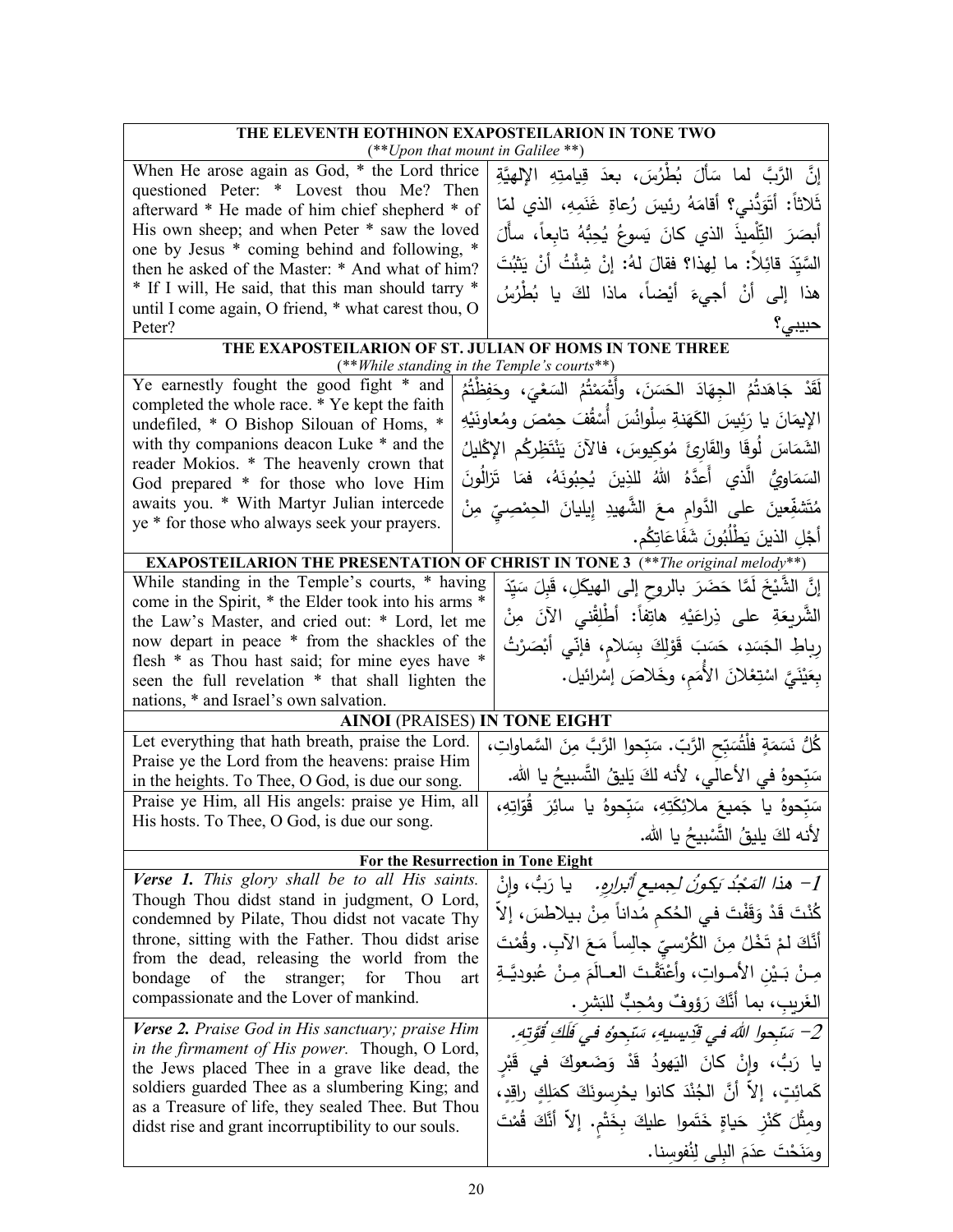| For the Presentation in Tone Four (** <i>Unto them that fear Thee</i> **)                                                                                                                  |
|--------------------------------------------------------------------------------------------------------------------------------------------------------------------------------------------|
| Verse 3. Praise Him for His mighty acts; praise Him<br>3– سَبْحوُهِ على مَقْدَرتِهِ، سَبْحوُهِ نَظْيَرِ كَثْرَةِ                                                                           |
| according to His excellent greatness. Wishing to<br>صَ <i>َطَّمَتِهِ.</i> إِنَّ الْمُحِبَّ الْبَشَرِ ، يُقَدَّمُ الآنَ إلى<br>fulfill the written Law, the Savior and Friend of man        |
| * is brought into the Temple's courts; * and into his<br>الهَيْكَلِ، مُتَمِّماً الشَّرِيعَةَ المَكتوبَة. فَيَتَقَبَّلُهُ                                                                   |
| aged arms * Simeon the Elder * taketh Him and<br>سِمْعانُ الشَّيْخُ على ذِراعَيْهِ العاجِزَتَيْنِ هاتِفاً:<br>crieth: Now dost Thou grant me to depart * unto the                          |
| blessedness that is found beyond; * for on this day<br>الآنَ تُطْلِقُني إِلَى الغِبْطَةِ التي هُناكَ، فإنّي قَدْ                                                                           |
| have I beheld Thee wrapped about with our mortal<br>أَبْصَرْتُكَ الْيَوْمَ مُتَسَرْبِلاً جَسَداً مائِتاً، أَيُّها<br>flesh, * Who dost rule as the Lord of life * and hast                 |
| sovereignty over death.<br>المُتَسَلِّطُ على الحَياةِ وسَيّدُ المَوْت.                                                                                                                     |
| Verse 4. Praise Him with the sound of the trumpet;<br>4– سَبْحوُه بِلَحْنِ البوقِ، سَبْحوُه بالمزْمار                                                                                      |
| praise Him with the psaltery and harp. As a light<br><i>والقيثارَةِ.</i> أيُّها الرَّبُّ شَمْسُ العَدْلِ، قَدْ ظَهَرْتَ نوراً                                                              |
| of revelation for the nations hast Thou appeared, *<br>O Divine Sun of Righteousness; * for Thou hast<br>لاسْتِعْلان الأُمَم، جالِساً على سَحابَةٍ سَرِيعَةٍ،                              |
| shined forth, O Lord, * seated on a swift cloud, *                                                                                                                                         |
| مُتَمِّماً الشَّرِيعَةَ الظِلِّيَّةَ، ومُظْهِراً بَدْءَ النِّعْمَةِ<br>perfectly fulfilling the shadow of the ancient Law,<br>* bringing to light the beginning of new Grace; *            |
| الْجَديدة. فَلِذا لْمّا شاهَدَكَ سِمْعانُ هَتَفَ قائلاً:<br>and when he had beheld thee, Simeon the Elder                                                                                  |
| أَطْلِقْني مِنَ الفَسادِ، فإنّي قَدْ أَبْصَرْتُكَ الْيَوْمِ.<br>cried out to Thee: * From corruption let me depart,<br>* for today I have seen Thee, Lord.                                 |
| Verse 5. Praise Him with the timbrel and dance;<br>5– سَبْحوهُ بالطُبْلِ والمَصـافِ. سَبْحوهُ بالأوتار                                                                                     |
| praise Him with stringed instruments and organs.<br><i>وآلةِ الطَّرَب.</i> قَدْ تَجَسَّدْتَ كما سُررْتَ مَحْمولاً                                                                          |
| Leaving not the Father's bosom in Thy sovereign<br>Divinity, * Thou wast made flesh in Thy good will; *<br>علــى ســاعِدَيّ الدائِمَــةِ البَتوليَّــة، ولَــمْ تَنْفَصِــلْ               |
| and Thou wast held in the arms * of the Ever-virgin *                                                                                                                                      |
| بِلاهوتِكَ عَـنْ حُضْـنِ الآبِ، وذُفِعْـتَ لِيَـدَيْ<br>and placed in the hands of the God-receiver, Simeon,<br>* Thou Who dost hold all creation in Thy hand. * In                        |
| سِمْعانَ القابلِ الإِله، أَيُّها الضَّابطُ البَرايا بأسْرِها<br>joy, therefore, he cried: Now lettest Thou Thy servant                                                                     |
| بِيَدِه. لِذا هَتَفَ بِفَرَح: الآنَ تُطْلِقُني بِسَلام أنـا<br>depart in peace. * For, O Master, in very truth, * I                                                                        |
| have seen Thee, the Lord of all.<br>عَبْدَكَ، فإنّي قَدْ أَبْصَرْتُكَ أَيُّها السَّيِّد.                                                                                                   |
| For St. Julian of Homs in Tone Four (** Unto them that fear Thee**)                                                                                                                        |
| Verse 6. Praise Him upon the loud cymbals:<br>6– سَتَجوهُ بِنَغَمـاتِ الصُّـنوجِ، سَتَجوهُ بِصُـنوج<br>praise Him upon the high-sounding cymbals. Let                                      |
| <i>التَّهْليلِ، كلُّ نَسَمةٍ فَلْتُسَبِّحِ الرَّ</i> بِّ.       إِنَّ الأَقطارَ<br>everything that hath breath praise the Lord.                                                            |
| الأَرْبَعَــةَ تُعَيِّـدُ لِلشُّــهَداءِ القِدِّيسِــينِ، لأَنَّهُـمُ اتَّخَـذُوا<br>The four corners of the earth feast for the holy<br>martyrs, because they took Christ as a model. Let |
| المســــيحَ نَمُوذَجَـــــا لَهُــــم. فَلْنَمْـــدَحْهُمْ بالأناشِــــيدِ<br>us praise them with hymns and spiritual songs.                                                               |
| And together with them, let us honor the great<br>وَالتَّرنيمـاتِ الرُّوحِيّـة. وَمَعهُم نُكَرِّمُ الشَّـهِيدَ العَظـيمَ                                                                   |
| martyr Julian who, empowered by Christ's<br>إيليــان، الَّـذي هَـزَمَ العَـدُوَّ المُعانِـد، مُسْـتَمِدًّا مِـنَ<br>victorious grace, defeated the relentless enemy,                       |
| affirming the salvation of our souls.<br>المَسيح نِعمةَ الظَّفَرِ ، مُؤَكِّدًا لَذا خَلاصَ نُفُوسنا.                                                                                       |
| <b>Verse</b> 7. The righteous man shall flourish like a<br>7 – الصِّدِّيقْ كَالنَّخْلَةِ ُيُرْهِرِ ، وَكالأُرزِ في لُبنانَ يَنمو<br>palm tree, and like a cedar in Lebanon shall he be     |
| .   هَلَمَّ اجْتَمِعُوا  اليَومَ  مَعًا  أَيُّها  الملائكةُ  وَالبَشَر ،<br>multiplied. Gather together today, O angels and                                                                |
| humans. Heed the great martyr, for by sacrificing<br>لِنُقَرِّظَ الشَّهِيدَ العَظيم، لأَنَّهُ بِتَضْحِيَتِهِ جَسَدَهُ على<br>his flesh on earth, he won the celestial garment              |
| الأرض، نالَ الخُلَّةَ العُلْويَّة، الَّتى نَسَجَتْها الحِكْمَةُ<br>woven by the Divine Wisdom for those who are                                                                            |
| perfected among men. Therefore, the Church of<br>الإلهِيّةَ لِلمُمتازِينَ مِنَ النَشَرِ . فَازْدانَتْ بِيعَةُ اللهِ بِأثارِ<br>God was adorned by the fruits of his contest,               |
| جِهادِه، مُسْتَمْطِرَةً بِها لِلجَميعِ الرَّحمةَ العُظمى.<br>showering upon all the great mercy.                                                                                           |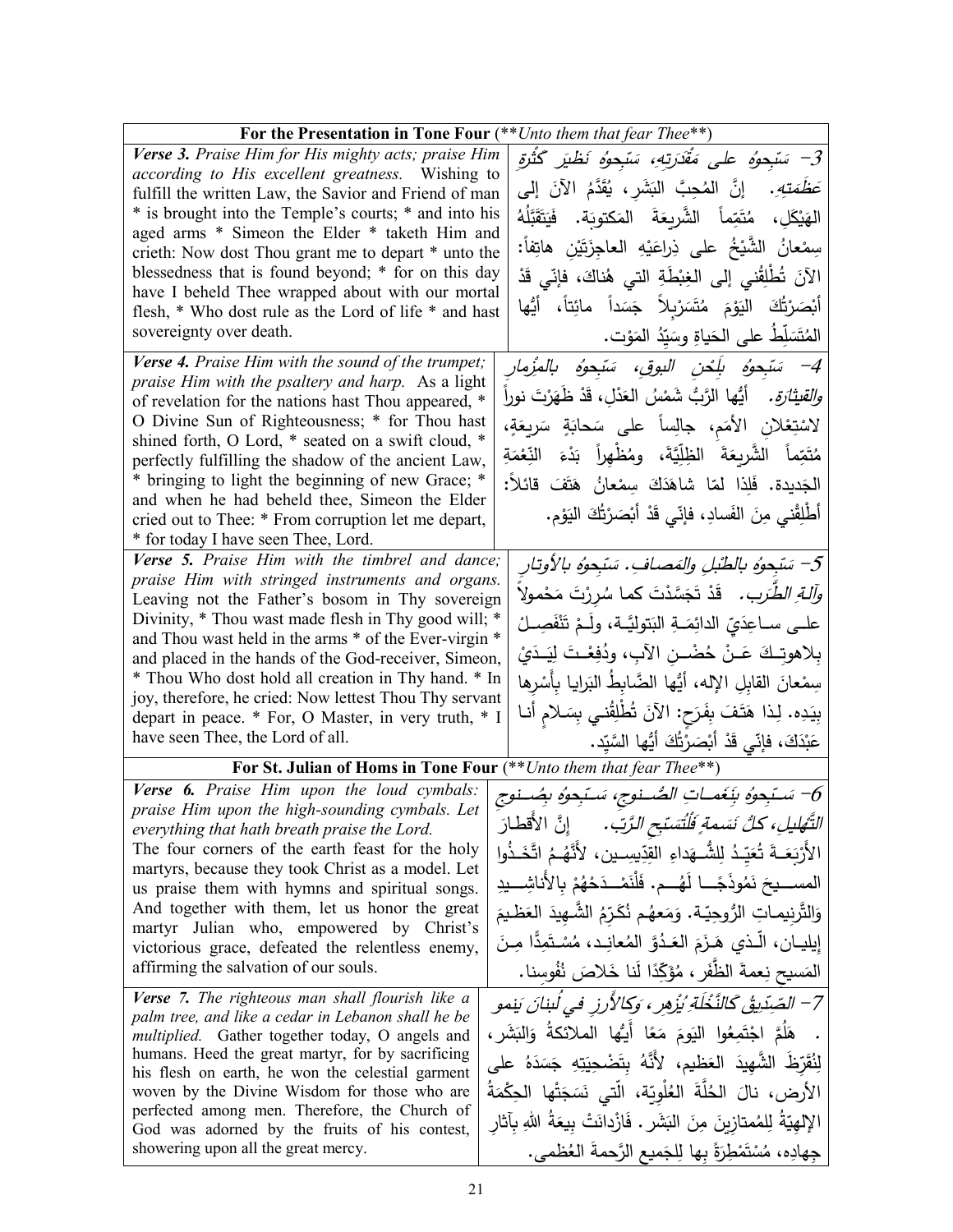| Verse 8. He that is planted in the house of the                                                          | 8– مَغروسٌ في بَيتِ الرَّبِّ، في دِيارِ بَيتِ إلهنا .                               |  |
|----------------------------------------------------------------------------------------------------------|-------------------------------------------------------------------------------------|--|
| Lord, in the courts of our God he shall blossom                                                          |                                                                                     |  |
| forth. Let us, O faithful, clap our hands while                                                          | أَيُّها المؤمنونَ لِنُصَفِّقَنَّ بالأيدي مُتَرَنِّمِين بالأناشيدِ                   |  |
| singing hymns and ye, lovers of true worship,                                                            | المُطْرِبة، وَيِــا عاشِــقِي حُسْــن العِبــادة، تَمَتَّعُــوا                     |  |
| enjoy the beautiful scene, for the sweet fragrance<br>of virtue springeth forth and filleth the souls of | بِمَنْظَرِها الجَميل؛ فَإِنَّ أَرَجَ الفَضِيلَةِ الذَّكِىّ، يَتَضَوَّعُ             |  |
| the faithful with vigor in memory of the great                                                           | في تَذكار الشَّهيدِ العَظِيمِ إيليانِ، وَيُوعِبُ نُفُوسَ                            |  |
| martyr Julian. Therefore, we honor him with joy.                                                         | الْمُؤْمِنِينَ نَشَاطًا. فَلِذَلِكَ بِسُرُورٍ نُكَرِّمُه.                           |  |
|                                                                                                          | THE ELEVENTH EOTHINON DOXASTICON IN TONE EIGHT                                      |  |
| Glory to the Father, and to the Son, and to the                                                          |                                                                                     |  |
| Holy Spirit. When Thou didst show Thyself to                                                             | <i>المَعْدُ للأبِ والإبنِ والروح القدَسِ.</i> أَيُّها المُخَلِّص،                   |  |
| the Disciples after Thy Resurrection, O Savior,                                                          | لَمّا أَظْهَرتَ نَفْسَكَ لِلتَّلاميذِ بَعدَ القِيامَة، أَعطَيتَ                     |  |
| Thou didst appoint Simon to shepherd the                                                                 | لِسِمعانَ رِعايَةَ الأغنام، لِتَجديدِ المَحَبَّة، طالِبًا مِنهُ                     |  |
| sheep, for the renewal of love, asking him to<br>tend the flock. And Thou didst say to him: If           | الاهتِمامَ بِالرَّعِيَّة. لِذَلِكَ قُلتَ لَهُ: إنْ كُنْتَ تُحِبُّني يا              |  |
| thou lovest Me, O Peter, feed My lambs, feed                                                             | بُطْرُسُ، إِرْعَ حِملاني إِرعَ خِرِفاني. أَمّا هُوَ، فَاسْتَخبَرَ                   |  |
| My sheep. But he at once inquired concerning                                                             |                                                                                     |  |
| the other Disciple, showing his exceeding love.<br>Wherefore, by the intercession of both, O             | لِلحالِ   عَن   التِّلميذِ   الآخَرِ ،   مُظهِرًا   حُبَّهُ   المُفرط.              |  |
| Christ, keep Thy flock from corrupting wolves.                                                           | فَبِشَفاعاتِهِما، أَيُّها المَسيحُ، إحفَظ رَعِيَّتَك،مِنَ الذِّئابِ                 |  |
|                                                                                                          | المُفسِدينَ إِيّاها.                                                                |  |
| Both now and ever, and unto ages of ages.                                                                | الآنَ وكلَّ أوانِ والِي دهرِ الداهرينَ. آمين.   أنتِ هِيَ                           |  |
| Amen. Most blessed art thou, O Virgin                                                                    | الفائِقَةُ عَلى كُلِّ البَرَكاتِ، يا والِدَةَ الإِلَهِ العَذراءِ، لأَنَّ            |  |
| Theotokos, for through Him that was incarnate                                                            |                                                                                     |  |
| of thee is Hades despoiled, Adam is recalled<br>from the dead, the curse is made void, Eve is            | الْجَحيمَ قَد سُبِيَت بِواسِطَةِ الْمُتَجَسِّدِ مِنكِ، وَأَدَمَ دُعِيَ              |  |
| set free, death is slain, and we are endowed                                                             | ثانِيَةً، واللَّعنَةَ بادَت، وَحَوّاءَ انعَتَقَت، والمَوتَ أميتَ،                   |  |
| with life. Wherefore, in hymns of praise, we                                                             | وَنَحنُ قَد حَيينا. فَلِذَلِكَ نُسَبِّحُ هاتِفين: مُبارَكٌ أنتَ أَيُّها             |  |
| cry aloud: Blessed art Thou, O Christ our God,                                                           |                                                                                     |  |
| Who is thus well pleased, glory to Thee.                                                                 | المَسيحُ إِلَهُنا، يا مَن هَكَذا سُرَّ ، المَجدُ لَك.                               |  |
| THE GREAT DOXOLOGY IN TONE EIGHT                                                                         |                                                                                     |  |
| Glory to Thee, who has shown forth the Light.                                                            | المَجْدُ لَكَ يا مُظهِرَ النورِ ، المَجْدُ للهِ في العَلاءِ،                        |  |
| Glory to God in the highest, and on earth peace,<br>good will among men.                                 | وعلى الأرْضِ السَّلامُ، وفي النَّاسِ المَسَرَّةِ.                                   |  |
| We hymn thee, we bless Thee, we worship Thee,                                                            | نُسَبِّحُكَ، نُبارِكُكَ، نَسْجُدُ لَكَ، نُمَجِّدُكَ، نَشْكُرُكَ مِنْ                |  |
| we glorify Thee, we give thanks unto Thee for                                                            |                                                                                     |  |
| Thy great glory.                                                                                         | أَجْلِ عَظْيم جَلالٍ مَجْدِك.                                                       |  |
| O Lord King, heavenly God, Father                                                                        | أَيُّها الرَّبُّ المَلِكُ، السَّماوِيُّ، الإِلهُ، الآبُ الضَّابِطُ الكُلِّ؛ أَيُّها |  |
| Almighty; O Lord, the only-begotten<br>Son, Jesus Christ; and the Holy Spirit.                           | الرَّبُّ الإِبْنُ الوَحِيدُ، يا يَسوعُ المَسيحِ؛ ويا أَيُّها الرّوحُ القُدُسِ.      |  |
| O Lord God, Lamb of God, Son of the Father, that                                                         | أَيُّها الرَّبُّ الإِلهُ، يا حَمَلَ اللهِ يا ابْنَ الآبِ، يا رافِعَ                 |  |
| takest away the sin of the world, have mercy on                                                          | خطيئةِ العالَم، ارْحَمْنا، يا رافِعَ خَطايا العالَم.                                |  |
| us, Thou that takest away the sins of the world.                                                         |                                                                                     |  |
| Receive our prayer, Thou that sittest at the right<br>hand of the Father, and have mercy on us.          | نَقَبَّلْ تَضَرُّعَنا أَيُّها الْجالِسُ عَنْ يَمين الآبِ، وارْحَمْنا.               |  |
| For Thou only art holy, Thou only art the Lord, O                                                        | لأَنَّكَ أَنْتَ وَحْدَكَ قُدُّوسٌ، أَنْتَ وَحْدَكَ الرَّبُّ يَسوعُ                  |  |
| Jesus Christ, to the glory of God the Father.                                                            | المَسيحُ، في مَجْدِ اللهِ الآبِ. آمين.                                              |  |
| Amen.<br>Every day will I bless Thee, and I will praise Thy                                              |                                                                                     |  |
| Name forever; yea forever and ever.                                                                      | في كُلِّ يَومٍ أَبارِكُكَ، وأَسَبِّحُ اسْمَكَ إلى الأَبَدِ، وإلى                    |  |
|                                                                                                          | أَبَدِ الأَبَدِ.                                                                    |  |